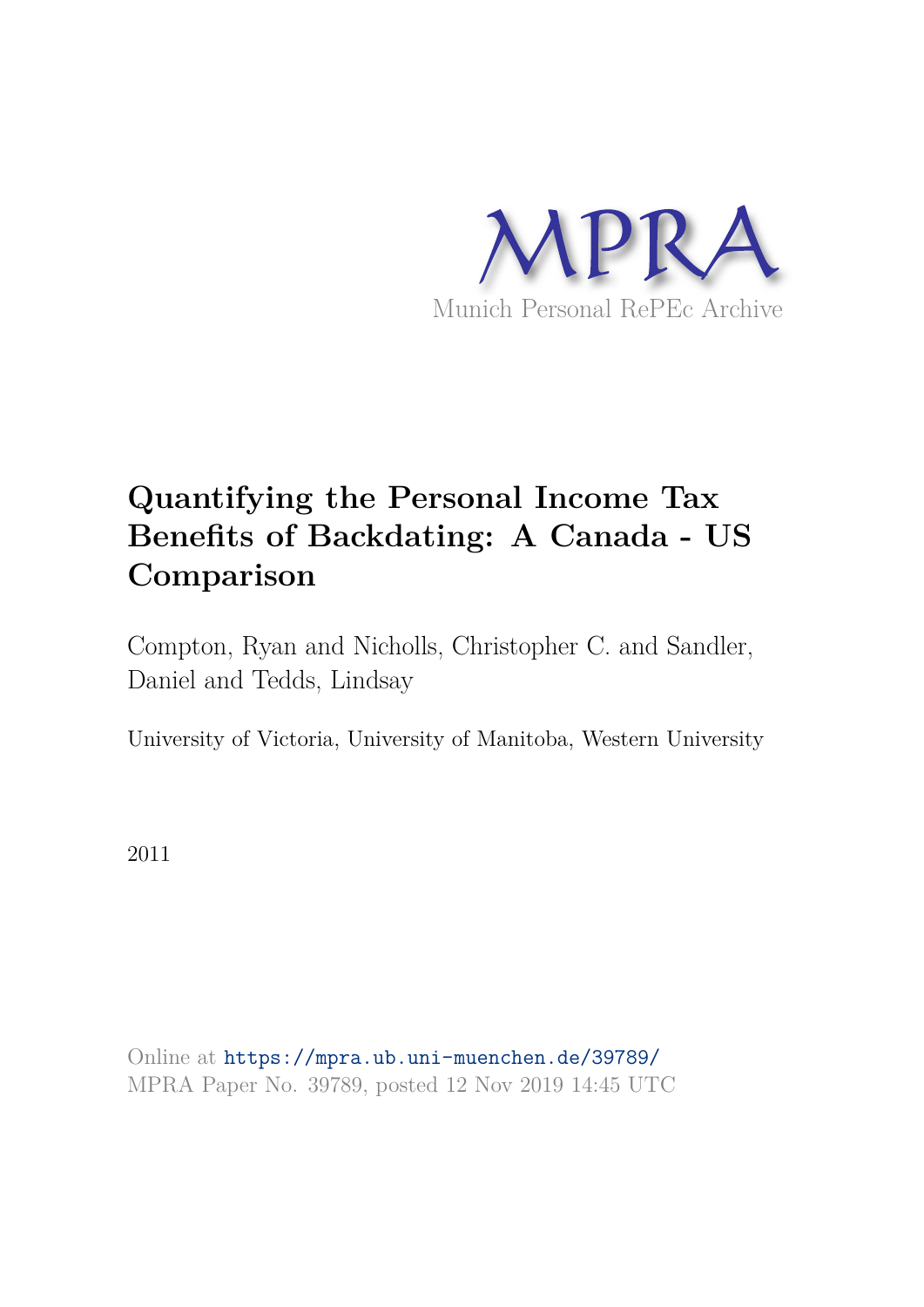# QUANTIFYING THE PERSONAL INCOME TAX BENEFITS OF BACKDATING: A CANADA – US COMPARISON

Ryan A. Compton[∗](#page-1-0) Christopher C. Nicholls\*\* Daniel Sandler\*\*\* Lindsay M. Tedds\*\*\*\*

#### *Abstract*

*This paper contrasts the post-tax returns of backdated at-the-money options to currently-dated in-the-money options (with the same strike price as the backdated options) and demonstrates that a Canadian executive can earn a significantly larger after-tax return from backdated options compared to a US executive. We tie this to the favorable Canadian tax treatment of executive options relative to their treatment in the United States. The comparison suggests that the personal tax regime may have been one of the factors which impacted the desire to receive backdated options in lieu of other forms of compensation in Canada but not so in the United States.*

<span id="page-1-0"></span><sup>∗</sup> Associate Professor, Department of Economics, University of Manitoba, Winnipeg, Manitoba, Canada. compton@cc.umanitoba.ca

<sup>\*\*</sup> Stephen Dattels Chair in Corporate Finance Law, Faculty of Law, University of Western Ontario, London, Ontario, Canada. cnichol8@uwo.ca

<sup>\*\*\*</sup> Professor, Faculty of Law, University of Western Ontario, London, Ontario, Canada, and Senior Research Fellow of the Tax Law and Policy Research Institute, Monash University, Melbourne, Australia. dsandler@uwo.ca

<sup>\*\*\*\*</sup> Assistant Professor, School of Public Administration, University of Victoria, Victoria, British Columbia, Canada. ltedds@uvic.ca

The authors would like to thank participants of the Deloitte Centre for Tax Education and Research, Tax Policy Research Symposium, Tax Expenditures and Public Policy in Comparative Perspective, and Shadow Economy, Tax Evasion, and Social Norms for helpful comments. The authors would also like to gratefully acknowledge the financial support from the Social Sciences and Humanities Research Council (Standard Research Grant #410-2009-1955) and the research support of Chris Hannesson.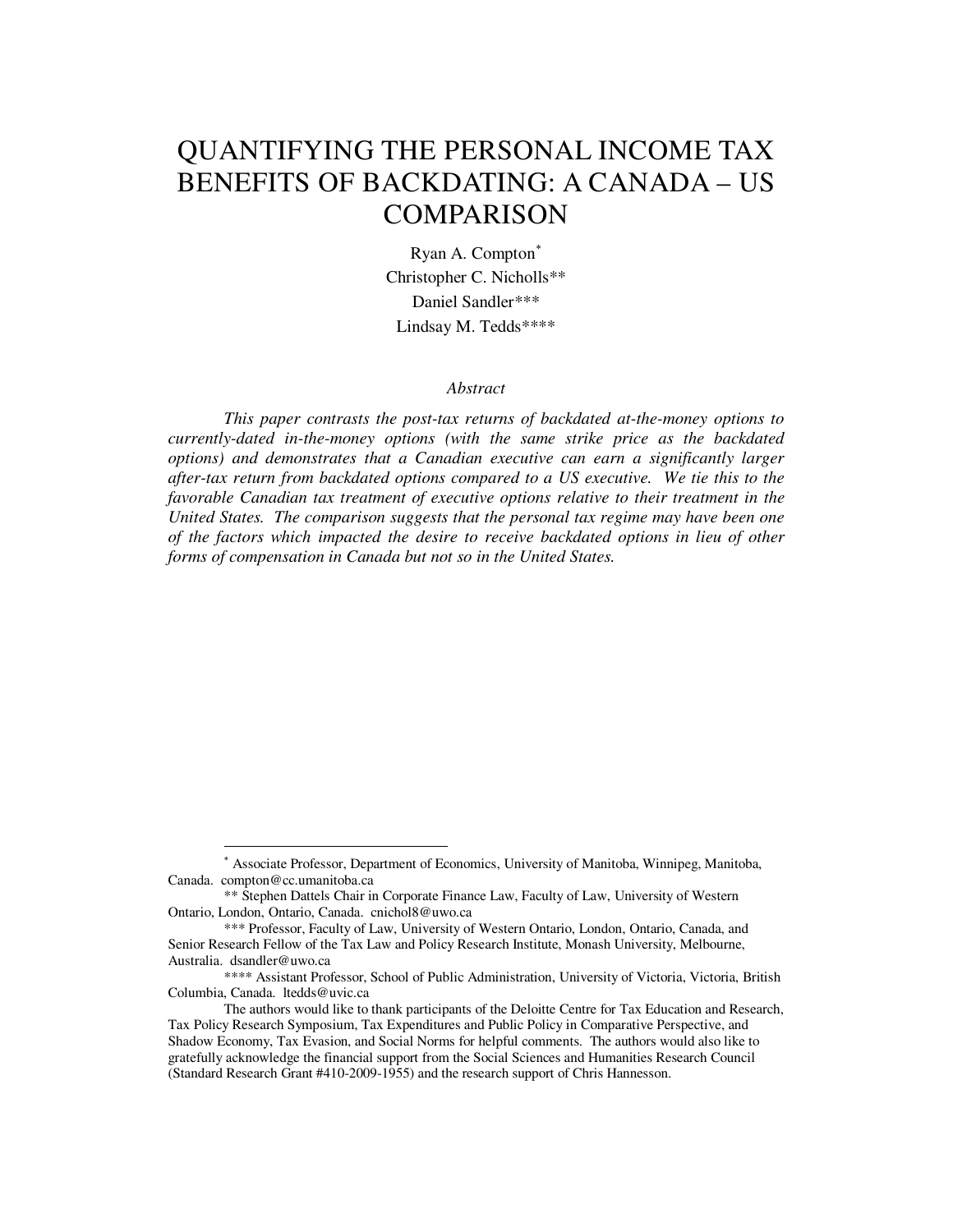| II. TAX POLICY AND THE DEMAND FOR BACKDATED OPTIONS150                        |  |
|-------------------------------------------------------------------------------|--|
| A. Canadian Personal Income Tax Rules for Executive Stock Options151          |  |
|                                                                               |  |
|                                                                               |  |
| III. QUANTIFYING THE BENEFITS OF BACKDATING: EXAMPLES 159                     |  |
|                                                                               |  |
| B. Example 2—Vest Over Five Years, Sale on Same Day as Exercise162            |  |
| C. Example 3—Vest Over Five Years, Sale in Same Year as Exercise162           |  |
| D. Example 4—Vest Over Five Years; Sale More Than One Year After Exercise 165 |  |
|                                                                               |  |
|                                                                               |  |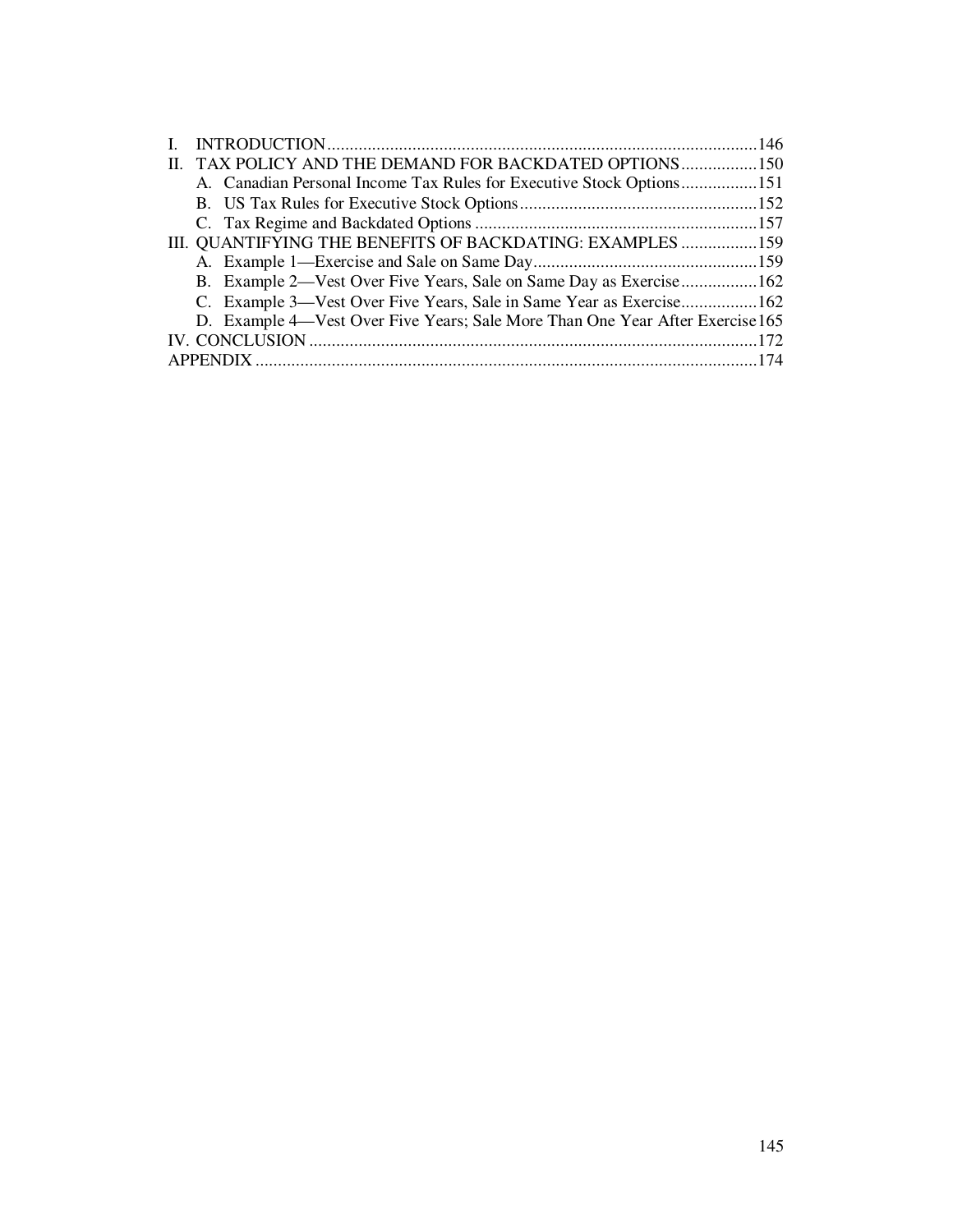#### I. INTRODUCTION

<u>.</u>

The practice of backdating executive stock options has received significant attention in the U.S. financial  $1$  and legal  $2$  literature, and has recently begun to be discussed in the Canadian legal literature.<sup>[3](#page-3-2)</sup> Backdating, in its most basic form, is the use of hindsight to selectively pick a local low point in a stock's trading price and issue executive stock options stipulating the selected date as the grant date when, in fact, the options are granted at a later date. Because the backdated options' strike price is lower than the market price on the actual grant date, the recipient has received something of greater monetary value (even if the options have not yet vested) than a correctly dated atthe-money option. $4$ 

Companies could reward executives with cash compensation or additional properly dated and priced incentive awards, including options, rather than engage in dubious backdating practices.<sup>[5](#page-3-4)</sup> It is clear that there must be reasons other than greed that have led so many to backdate executive options. <sup>[6](#page-3-5)</sup> Academics, regulators, and

<span id="page-3-0"></span><sup>&</sup>lt;sup>1</sup> See generally Randall A. Heron & Erik Lie, *What Fraction of Stock Option Grants to Top Executives Have Been Backdated or Manipulated?*, 55 MGMT. SCI. 513 (2009) (estimating "that 13.6% of all option grants to top executives during the period 1996-2005 were backdated or otherwise manipulated."); Erik Lie, *On the Timing of CEO Stock Option Awards*, 51 MGMT. SCI. 802 (2005) (discussing how corporate executives are becoming more adroit at timing stock option awards to their advantage); M. P. Narayanan & H. Nejat Seyhun, *The Dating Game: Do Managers Designate Option Grant Dates to Increase Their Compensation?,* 21 REV. FIN. STUD. 1907 (2008) (discussing the phenomenon of managers backdating or forward-dating stock options to maximize profitability depending on whether the stock price is rising or falling).

<span id="page-3-1"></span><sup>2</sup> *See generally* ; M. P. Narayanan, Cindy A. Schipani & H. Nejat Seyhun, *The Economic Impact of Backdating of Executive Stock Options*, 105 MICH. L. REV. 1597 (2007) (discussing the value loss to shareholders of companies involved in backdating); David I. Walker, *Unpacking Backdating: Economic Analysis and Observations on the Stock Option Scandal*, 87 B.C. L. REV. 561 (2007) (discussing the economics of backdating and the attributes of companies under investigation).

<span id="page-3-2"></span><sup>3</sup> *See generally* Ryan A. Compton, Daniel Sandler & Lindsay M. Tedds, *Options Backdating: A Canadian Perspective*, 47 CAN. BUS. L. J. 363 (2009) (analyzing the practice and prevalence of backdating in Canada and the legal, tax, and policy implications of the practice).

<span id="page-3-3"></span><sup>4</sup> The terms at-the-money, out-of-the-money, in-the-money, and not-in-the-money refer to when the exercise price of the option equals, exceeds, is below, and is at or above the market price of the underlying stock.

<span id="page-3-4"></span><sup>5</sup> *See* Compton et al., *supra* note 3, at 370-71 (discussing backdating in the U.S. and Canada in detail). In summary, backdating is permitted in the U.S. if no documents are falsified, shareholders are duly notified, the company's earnings and tax statements properly account for the backdating, and since 2004, both the individual and the company adhere to I.R.C. § 409A. *See* I.R.C. § 409A (2006). In reality, these conditions have seldom been met. In Canada, companies listed on the Toronto Stock Exchange (TSX) may not backdate at all, as the exchange requires all option awards of listed companies to be granted not-in-themoney. *See infra* note 9. Companies listed on the TSX Venture Exchange (TSX-V) may grant in-the-money options but may not backdate under any conditions.

<span id="page-3-5"></span> $6$  Similarly, the manipulation of stock options in the past may today encourage the use of a different incentive award, such as a restricted stock unit. A restricted stock unit is an unsecured promise to grant a set number of shares according to a vesting schedule, but only if forfeiture requirements, such as termination of employment or failing to meet performance goals, have not been triggered. *See* Mark P. Cussen, *How Restricted Stock and RSUs are Taxed*, INVESTOPEDIA (Feb. 10, 2012, 1:48 PM),

http://www.investopedia.com/articles/tax/09/restricted-stock-tax.asp (providing a more expansive definition). More research is required to identify whether other forms of incentive-based awards are indeed being manipulated. In addition, other pricing behavior may have supplanted backdating. For instance, Betty Wu finds that the incidence of option repricing has increased in the United States and that repricing seems to be associated with advantageous and temporary changes in a company's stock price. Betty Wu, *Is CEO Stock Option Backdating or Otherwise Manipulation Another Form of Option Repricing?* 12 (Social Science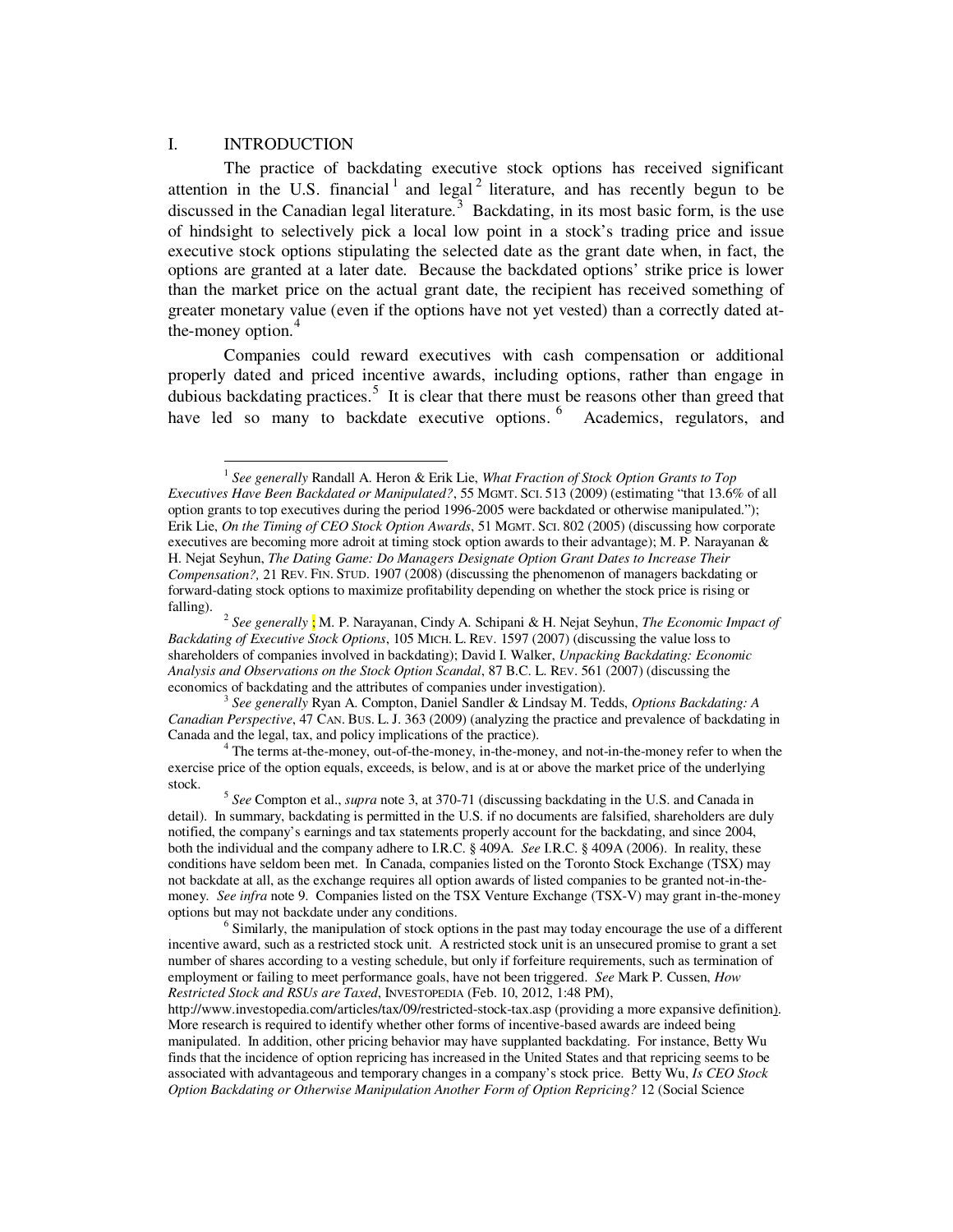practitioners alike have tried to gain a better understanding of these incentives and the roles they have played in the backdating scandal; however, there is as of yet no consensus regarding the causes of backdating.<sup>[7](#page-4-0)</sup> This is problematic because policy, legislative, or regulatory changes are unlikely to be effective if the root causes are unknown. Untangling the causes of backdating will remain elusive unless each factor is considered in detail using evidence from different regimes.

The first step in untangling the causes of backdating  $\delta$  is to acknowledge that the backdating phenomenon must be driven by both supply and demand factors. From the supply side, the question is what motivates a firm to grant a backdated option, and from the demand side, what motivates an executive to demand (or, at the very least, accept) a backdated option? Both sets of motivations arise from the quantitative and qualitative benefits, costs, and risks of issuing and receiving backdated options. Most of the research to date has focused on supply side factors (e.g. accounting treatment, securities regulations, and corporate taxation), while there has been little discussion of demand

 $\overline{a}$ 

<span id="page-4-2"></span> $9$  On the supply side, a frequently cited driver of both the use of stock options in compensation packages and backdating in the United States is the corporate tax treatment of non-qualified stock options ("NSOs"), which permits corporations to deduct NSOs for tax purposes. While on the surface this argument has some merit, particularly when considered within the framework of tax shelters (which, according to Michael Graetz, "are deals done by very smart people that, absent tax considerations, would be very stupid"), recent evidence suggests that the corporate tax treatment of NSOs was likely not a cause of backdating since options in general, and backdated options specifically, tend to be granted by companies with low profitability and little evidence of tax sheltering behavior. Michael J. Graetz, *Tax Reform Unraveling*, 21 J. ECON. PERSP.

Research Network, Working Paper, 2012). Based on this evidence, Wu postulates that option repricing may have replaced backdating at some firms. *See id.* at 23.

<span id="page-4-0"></span><sup>7</sup> In addition, there is a paucity of empirical evidence about the incidence of backdating by Canadian firms. *See infra* note 21.

<span id="page-4-1"></span><sup>&</sup>lt;sup>8</sup> Some observers, including the SEC, have concluded that backdating is a thing of the past due to increased corporate governance, higher perceived enforcement, and tightened reporting requirements. However, this conclusion appears to be premature since there is evidence which shows that backdating, while restricted, is still ongoing. In her empirical study, Wu demonstrates that option backdating is not associated with weak corporate governance, thereby questioning the influence of corporate governance provisions in the Sarbanes-Oxley Act of 2002 ("SOX") on backdating activities. Wu, *supra* note 6, at 5-6. Other scholars question the effectiveness of enforcement in curbing backdating since only about 140 companies in the United States are under federal investigation, yet empirical research indicates that the number of companies that have backdated options are in the thousands. *See* James Bickley & Gary Shorter, *Stock Options: The Backdating Issues*, TAX NOTES TODAY, March 23, 2007, LEXIS 2007 TNT 57-17, at 16. In addition, Edelson and Whisenant review a sample of companies and suggest that, based on this sample, over 500 companies engaging in stock option award practices consistent with backdating remain undetected. Rick Edelson & Scott Whisenant, *A Study of Companies with Abnormally Favourable Patterns of Executive Stock Option Grant Timing* 20 (Social Science Research Network, Working Paper, 2009). See *infra* note 65 for further discussion of enforcement. In the United States, the SEC reporting regulations were changed in 2002 to reduce the reporting period for stock option grants to two days. Sarbanes Oxley Act of 2002, Pub. L. No. 107-204, 116 Stat. 745, § 403, 788-89. Heron and Lie show that with the introduction of this new two-day reporting period, the return pattern associated with backdating is much weaker. Randall A. Heron & Erik Lie, *Does Backdating Explain the Stock Price Pattern Around Executive Stock Option Grants*, 83 J. FIN. ECON. 271, 273 (2007). In a later study, Heron and Lie show the percentage of unscheduled grants backdated or manipulated fell dramatically following the introduction of the two-day rule. Heron & Lie, *supra* note 1, at 514. Both studies note, however, that late filings continue to show a strong return pattern consistent with backdating, leading these authors to conclude that the efficacy of reporting requirements requires not only that grant award disclosures be filed on time but be filed at all. Heron & Lie, *supra* note 8, at 294; Heron & Lie, *supra* note 1, at 524. Despite simplified filing regimes, lax enforcement of the filing rules translates into a not insignificant number of insider reports being filed late or not at all. *See* Bickley & Shorter *supra*, at 16; &; Lara E. Muller, *Stock Option Backdating: Is the Government's Response Enough to Eliminate the Problem or Is It Still a Work in Progress*, 51 SANTA CLARA L. REV. 331, 349-50 (2011).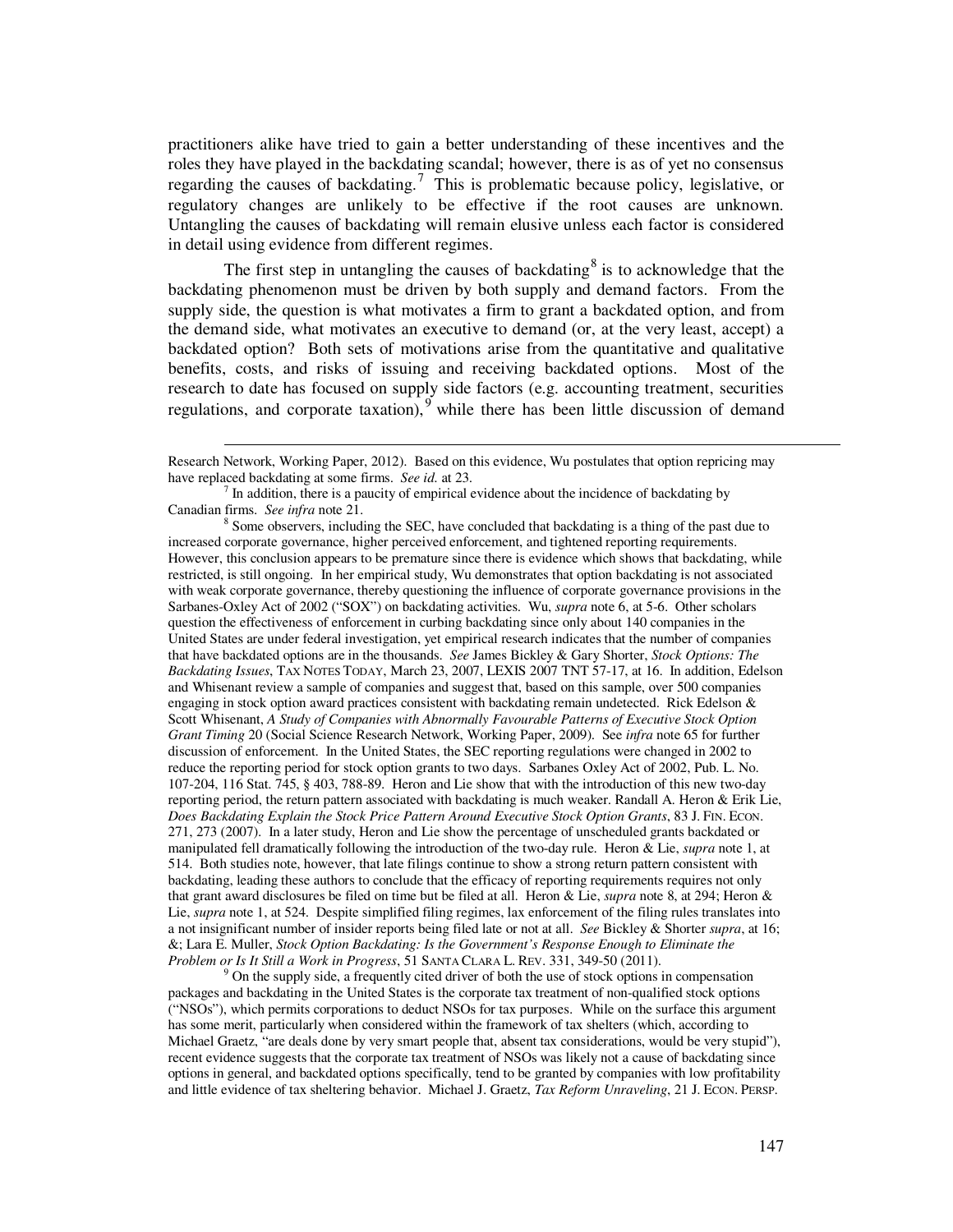side factors. While understanding the propensity to backdate undoubtedly requires insight on the supply side factors to backdating (as it is the firms that ultimately grant executive stock options), without demand there would be no supply. Therefore understanding the drivers that influence demand is critical to understanding the whole story behind backdating of executive stock options.

The question of demand requires consideration of what an executive receives in monetary value from a backdated option (i.e., an option that appears to be an at-themoney option with an earlier grant date but is, in fact, in-the-money on the actual grant date) compared to a currently dated at-the-money option. There are two different points in time at which this value can be considered. The first point in time is the grant date. At that time, the Black-Scholes option pricing model<sup>[10](#page-5-0)</sup> (or a variant of this model) could be used to estimate the monetary value that an executive actually receives when granted a backdated stock option.  $11$  However, regardless of the Black-Scholes value of a backdated option (relative to an at-the-money option) at the time of receipt, what is ultimately of interest for executives is the benefit that backdating provides in monetary value, assuming they eventually exercise the options. We therefore focus on the value at exercise (and eventual sale of the shares) and demonstrate the role the income tax regime plays in determining the after-tax value to the executive.

This article considers in detail the potential role of personal income taxation in influencing demand for backdated options in Canada relative to the United States. Considering the role of the personal income tax treatment of executive options is important because taxes may influence the demand by executives for backdated options by altering the options' after-tax monetary value.<sup>[12](#page-5-2)</sup> In limiting the scope of this article in this way, we are not suggesting that taxation is the single most important factor in determining demand or that supply factors are not important. Instead, we are simply

<sup>11</sup> *See* Walker, *supra* note 2, at 581-82.

-

<span id="page-5-2"></span><span id="page-5-1"></span><sup>12</sup> See infra Appendix I (discussing a simple algebraic representation of the role that discounting and taxes play in determining the value of a stock option).

<sup>69, 83 (2007);</sup> *see also* Jeri Seidman & Bridget Stomberg, *Stock-based Compensation and Tax Sheltering: Are They Negatively Related Due to Incentives of Tax Benefits?* 4 (McCombs Research Paper Series, Working Paper No. ACC 03-11, 2011). Other supply factors also affect the ability of a corporation to grant in-the-money options that have the same before-tax value as backdated at-the-money options. For example, a company listed on the TSX cannot grant discounted stock options. TORONTO STOCK EXCHANGE GROUP INC., TSX COMPANY MANUAL § 613 (2007). In contrast, U.S. stock exchanges permit in-the-money stock options provided that they are properly disclosed to shareholders, documents have not been falsified, and the options are reflected as such in the company's statement of earnings. *See* Compton et al., *supra* note 3, at 370 (discussing the differences between U.S. and Canadian stock exchange requirements, as well as relevant supply side factors that help explain the phenomenon in each country).

<span id="page-5-0"></span><sup>10</sup> Fischer Black & Myron Scholes, *The Pricing of Options and Corporate Liabilities*, 81 J. POL. ECON. 637, 637-52 (1973). The Black-Scholes model is a generally accepted, albeit limited, method for calculating the theoretical value of an employee stock option. The basic intent of the model is to calculate the probability that an option will mature in-the-money (i.e., the value of the stock option today is the sum of all the probability-weighted payoffs at maturity, assuming that the asset returns follow a log normal distribution so that the sum of all the option payoffs at maturity multiplied by the probability of the occurrence of those payoffs is the value of the option today, ignoring discounting) by considering six variables: grant date; exercise price; option maturity; risk-free rate of interest for the option period; share's price volatility; and (if applicable) dividend yield. *See id*. The drawback of the Black-Scholes model is that it is based on the assumption that options can only be exercised at maturity (known as European-style options) and that the options are transferable. Other shortcomings include the fact that the interest rate and volatility are constrained as constants in the model and that the underlying stock is assumed to move according to a random walk.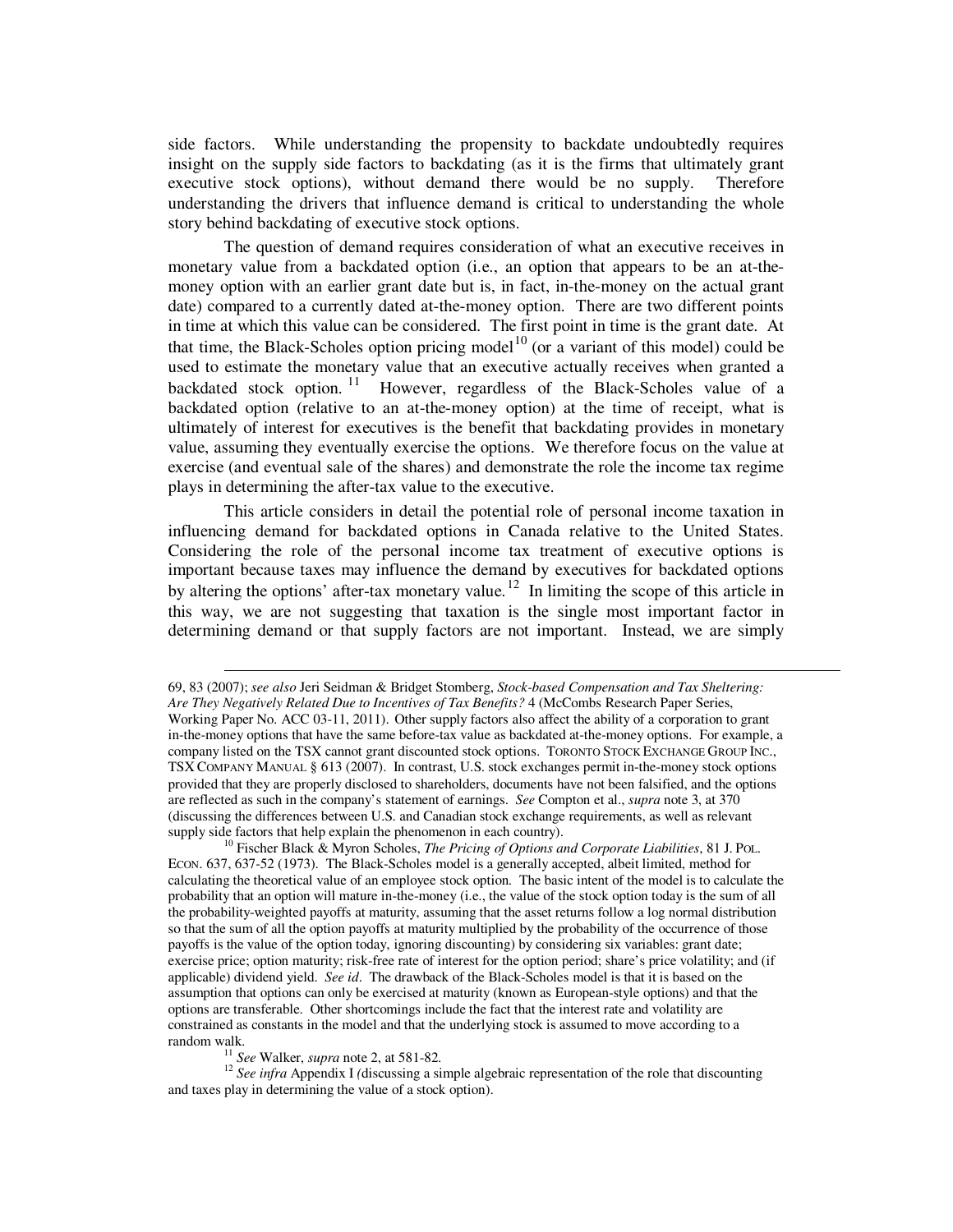advocating that a thorough explanation of the causes of backdating necessitates in-depth consideration of each relevant factor in turn and its potential contribution to backdating.<sup>[13](#page-6-0)</sup>

We appreciate that income tax treatment is one piece of a larger puzzle that constitutes demand for backdated options by executives. Another piece is the insider reporting obligations imposed upon some executives by securities regulations.<sup>[14](#page-6-1)</sup> Given a lenient disclosure regime for reporting the grant and exercise of stock options,<sup>[15](#page-6-2)</sup> as some have argued currently exists in Canada,<sup>[16](#page-6-3)</sup> backdating could easily go undetected. Greed is often cited as the motive for backdated options.<sup>[17](#page-6-4)</sup> However, while greed could account for a desire for higher compensation, it cannot account for the form that such compensation takes. As executives could lawfully be paid equivalent amounts in cash (or properly dated options), it does not seem likely that greed is, at least by itself, a primary motivator for backdating. A better motivator may be the fact that backdated options are a form of what Bebchuk and Fried have called "stealth compensation." <sup>[18](#page-6-5)</sup> **Other** considerations may affect backdating behavior, such as penalties and concomitant costs if the backdating is caught,  $19$  including penalties arising from income tax reassessments and actions by securities regulators, as well as attorneys' fees, loss of employment, and potential loss of reputation.<sup>[20](#page-6-7)</sup>

In order to assess the role of personal income taxation in backdating stock options, this study provides a comparative analysis of the personal income tax regime for executive stock options in Canada and the U.S. $^{21}$  $^{21}$  $^{21}$  It is important to understand the

<span id="page-6-0"></span><sup>&</sup>lt;sup>13</sup> Some argue that a multilateral approach is more appropriate when examining issues surrounding stock option backdating. *See, e.g.*, Amin Mawani, *Cancellation of Executive Stock Options: Tax and Accounting Income Considerations*, 20 CONTEMP. ACCT. RES. 495, 499-500 (2003). But in order to be able to determine which factors need to be incorporated into the multilateral approach, a detailed unilateral approach is required. This is a common approach in the literature not only in this topic area, but most topic areas. That is, we take the approach of examining the role that personal income tax policy plays in determining the monetary value of a backdated stock option, *ceteris paribus*.

<sup>14</sup> *See* Bickley & Shorter, *supra* note 8, at 11; Compton et al., *supra* note 8, at 474.

<sup>15</sup> *See* Compton et al., *supra* note 8, at 489.

<sup>16</sup> *Id*.

<span id="page-6-4"></span><span id="page-6-3"></span><span id="page-6-2"></span><span id="page-6-1"></span><sup>&</sup>lt;sup>17</sup> The former chair of the SEC, Arthur Levitt, has stated that backdating "represents the ultimate in greed." Charles Forelle & James Bandler, *Five More Companies Show Questionable Options Pattern*, WALL ST. J., May 22, 2006; *see also* Geoffrey Manne & Joshua D. Wright, *Backdating Options and Why Executive Compensation Is Not All About Norms*, 2 CORP. GOVERNANCE L. REV. 385, 392 (2006); Kristina Minnick & Mengxin Zhao, *Backdating and Director Incentives: Money or Reputation*?, 32 J. FIN. RES. 449, 450-51 (2009). The journal names in this foot note are larger than in others. Others have the journal titles in small caps whereas this one does not. E.g., see Fin Econ in footnote 20.

<span id="page-6-5"></span><sup>18</sup> *See* Lucian A. Bebchuk & Jesse M. Fried, *Executive Compensation as an Agency Problem*, 17 J. ECON. PERSP. 71, 79 (2003) (defining stealth compensation as the practice of blurring or even concealing the total amount of compensation).

<sup>19</sup> *See* Compton, *supra* note 3, at 383-86.

<span id="page-6-7"></span><span id="page-6-6"></span><sup>&</sup>lt;sup>20</sup> Nevertheless, some studies have found little evidence of reputational penalties resulting from backdating scandals. *See* Yonca Ertimur et al., *Reputation Penalties for Poor Monitoring of Executive Pay: Evidence from Option Backdating*, 104 J. FIN. ECON. 118, 119 (2012).

<span id="page-6-8"></span><sup>21</sup> The existing backdating literature focuses almost exclusively on the U.S. *See* Compton, *supra* note 3, at 391. We argue that a more complete understanding of the causes of backdating requires research that looks beyond the U.S. We believe that contrasting Canadian and U.S. regimes and evidence, at a minimum, can help elucidate the causes of backdating. In addition, such comparative work can also help uncover whether backdating activities are path-dependent and context specific, thereby providing policy lessons from and for other jurisdictions. For example, comparing and contrasting insider reporting obligations in a number of countries finds that placing the reporting onus on the corporation rather than the individual may have played a role in the lack of backdating in the U.K. and Australia. *See* Compton et al.,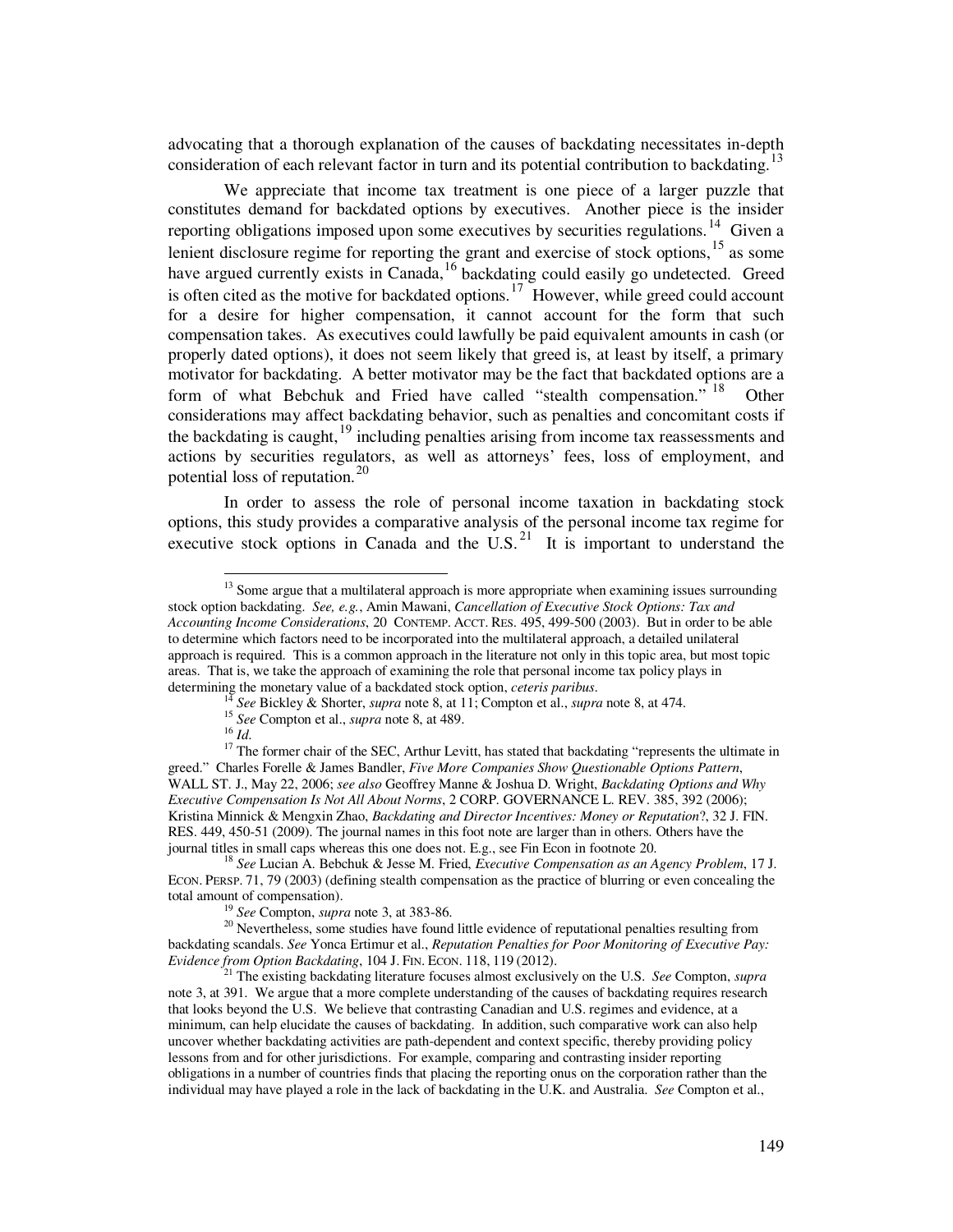differences in these rules, particularly the extent to which these differences affect the after-tax return to a Canadian executive compared to a U.S. executive of backdated options. In the United States, the entire benefit realized by the employee at the time of exercise of most executive stock options is included in income,  $2^2$  while in Canada, assuming certain conditions are met, the benefit is taxed at the same effective rate as capital gains (and thus is subject to a lower tax rate than if taxed as regular employment income). Part II considers these personal income tax rules in detail. In particular, the relevant personal income tax rules in the two countries are compared and contrasted to demonstrate the role these rules may play in determining the demand for backdated options in the two countries.  $2^3$  As will be shown, this is potentially an important component in the decision of executives to accept backdated stock options and may provide an additional incentive for executives to demand them in Canada.

# II. TAX POLICY AND THE DEMAND FOR BACKDATED OPTIONS

 $\overline{a}$ 

The taxation of stock options varies significantly between Canada and the United States.<sup>[24](#page-7-2)</sup> In this part we summarize the differences, focusing on backdated options and

<span id="page-7-1"></span><sup>23</sup> While beyond the scope of this paper, we note a few things concerning the corporate taxation of executive stock options in the United States that have no counterpart in Canada. In particular, it has been suggested that corporate tax may increase the proclivity to backdate in the United States, but not in Canada, because U.S. corporations can deduct the value of most stock option benefits whereas Canadian corporations cannot. We disagree with this view. Subject to the possible application of  $\S 162(m)$  of the Internal Revenue Code ("I.R.C.") (which restricts a public corporation's ability to deduct more than \$1 million in compensation paid to the corporation's CEO and next four highest paid officers), U.S. corporations are entitled to a deduction for employee stock options *only if* the employee is required to report the stock option benefit as an income inclusion. *See* I.R.C. § 162(m) (West Supp. 2011). Not-in-the-money options are not subject to § 162(m) whereas in-the-money options are. Thus, a corporation is generally entitled to a deduction for NSOs and Incentive Stock Options ("ISOs") where the shares are sold within one year after the options are exercised. NSOs may or may not be subject to the limitation in  $\S$  162(m) depending on what makes them NSOs, while ISOs held less than one year would not be subject to § 162(m) (because ISOs cannot be granted in-the-money). *See id.* However, regardless of how long the stock acquired pursuant to ISOs are actually held, it seems fair to assume that at the time of grant of the ISO, the employer could not expect a deduction, since no deduction is available if the ultimate share sale qualifies for ISO treatment. Therefore from the employer's perspective, there seems to be no preference accorded to backdated options that appear to be ISOs and currently dated options that are, in fact, ISOs. From the corporation's perspective, the backdating preference would appear to be limited to NSOs that are granted—or, more precisely, appear to be granted—not-in-the-money (i.e., stock options in excess of the \$100,000 per year threshold for ISOs). This is because the corporation is definitely entitled to deduct the value of such options when included in income by the employee without the potential application of § 162(m). *See* I.R.C. § 422(d) (2006). A second issue is that backdated options, assuming they are discovered, are necessarily NSOs and the employer would be entitled to a deduction, subject to the limitation in § 162(m). *See* I.R.C. § 162(m) (West Supp. 2011). However, the deduction is only of value to the corporation if it is otherwise subject to tax (i.e., it is profitable). Nonetheless, many of the corporations that were cited for backdating in the United States were in the high-tech sector and may well not have been profitable. *See* Walker, *supra* note 2, at 566. In sum, it is our view that corporate taxation would have had little impact on the propensity to backdate in the United States.

<span id="page-7-2"></span><sup>24</sup> *See generally* Daniel Sandler, *The Tax Treatment of Employee Stock Options: Generous to a Fault*, 49 CAN. TAX J. 259 (2001) (discussing how stock options in Canada are more likely to be taxed under more favorable rates than they are in the United States).

*supra* note 8, at 483, 490. Since current regulations and enforcement in the U.S. have failed to completely eradicate the backdating problem, this suggests a continued lack of understanding of the drivers of the behavior and that further policy interventions are required. *See id.* at 489-90.

<span id="page-7-0"></span> $22$  This is because most executive stock options issued in the U.S. are NSOs. 1 EDWARD F. KOREN ET AL., ESTATE TAX & PERSONAL FINANCIAL PLANNING § 2:68 (2012).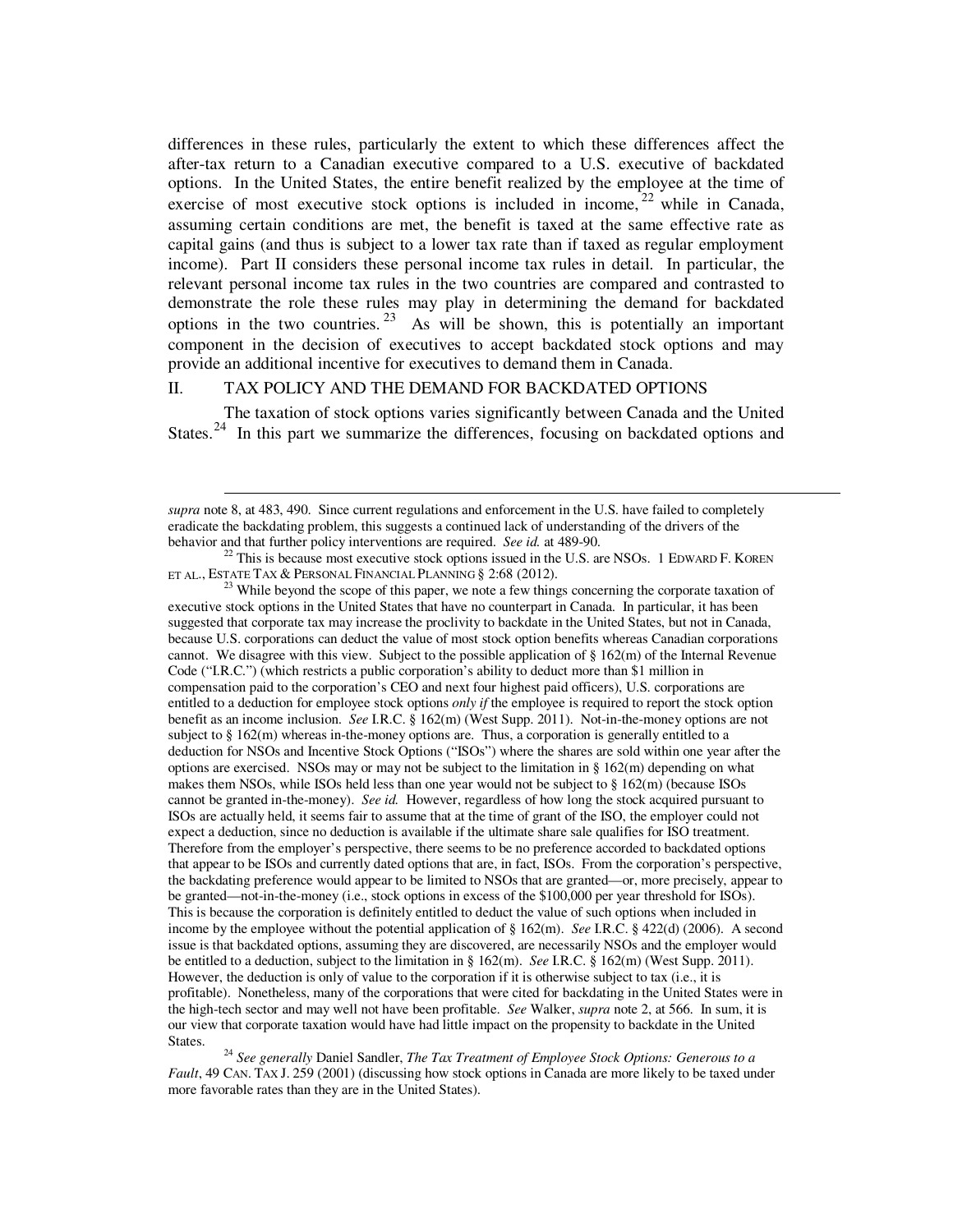incorporating a discussion of recent U.S. changes regarding the taxation of discounted stock options enacted in 2004 on the heels of the Enron, WorldCom, and Tyco scandals.

A. Canadian Personal Income Tax Rules for Executive Stock Options

Personal income taxation of stock options in Canada is notably less complex and more generous from the employee's perspective than in the United States. The applicable tax rules for stock options granted by publicly-traded companies are set out in section 7 and paragraph  $110(1)(d)$  of the Canadian Income Tax Act.<sup>[25](#page-8-0)</sup> Section 7 pertains to the value and timing of the employment income inclusion and paragraph 110(1)(d) provides a deduction equal to one-half (reduced to one-fifth for the purposes of computing minimum tax<sup>[26](#page-8-1)</sup>) of the income inclusion if certain conditions set out therein are met.

All employee stock options share the same general tax treatment in two areas. First, unlike employment income (e.g. annual salary or bonus income), which is taxable in the year it is received, there are no tax consequences when stock options are granted or when they vest; rather, under subsection  $7(1)$ , a tax liability does not arise until the time the option is exercised, at the earliest. $27$  The amount that must be included in income from employment upon exercise (or later, if certain conditions are met) is equal to the difference between the fair market value of the stock on the date the option is exercised and the strike price. Second, upon the sale of the stock acquired pursuant to the option, the difference between the proceeds of disposition of the stock and the fair market value of the stock on the date the option is exercised is taxed as a capital gain or capital loss, as the case may be. Under section 38 of the I.T.A., the taxable portion is calculated as onehalf of the capital gain or capital loss. $^{28}$  $^{28}$  $^{28}$ 

There are, however, several exceptions to the general rules described above that affect both the amount and timing of the inclusion. One exception concerns stock options granted by a Canadian-controlled private corporation ("CCPC"). Under subsection 7(1.1), if certain conditions are met, the inclusion of the employment income benefit is deferred until the time that the shares are sold.<sup>[29](#page-8-4)</sup> In addition, there is a deduction equal to one-half of the inclusion if either the option strike price is equal to or greater than the fair market value of the share at the time of the grant (section  $110(1)(d)$ ) *or* if the shares acquired on exercise are held for a minimum two- year period before sale (paragraph

<sup>&</sup>lt;sup>25</sup> Income Tax Act, R.S.C. 1985, c. 1 (5th Supp.), as amended ("I.T.A."), s. 7, 110(1)(d).

<span id="page-8-1"></span><span id="page-8-0"></span><sup>&</sup>lt;sup>26</sup> Minimum tax serves a similar purpose to Alternative Minimum Tax in the United States, although it is imposed only on individuals (other than certain trusts). *See infra* note 39. Minimum tax is charged at the lowest marginal tax rate (currently fifteen percent) on an individual's adjusted taxable income less the individual's basic exemption (currently \$40,000). Adjusted taxable income is, essentially, taxable income adding back all or part of various specified tax preferences. For the purposes of adjusted taxable income, the tax preference in paragraph  $110(1)(d)$  is recomputed to be two-fifths of the amount otherwise deducted under that provision (i.e., two-fifths of one-half of the stock option benefit). *See* I.T.A., s.  $127.52(1)(h)(ii)(B)$ . In the event that minimum tax exceeds tax otherwise payable, the excess may be carried forward seven years to reduce tax otherwise payable. Given that the minimum tax rate is a flat rate equal to the lowest marginal rate, relatively few higher-paid employees would be subject to minimum tax even if they have substantial stock option benefits (assuming that the stock option benefits are their only tax preference).

 $^{27}$  I.T.A., s. 7(1).

<span id="page-8-4"></span><span id="page-8-3"></span><span id="page-8-2"></span><sup>&</sup>lt;sup>28</sup> I.T.A., s. 38(a). From 1972 to 1988, the inclusion rate for capital gains and losses was one-half. In 1988, the rate rose to two-thirds and in 1990 the rate was subsequently increased to three-quarters. In February 2000 the rate was decreased to two-thirds and in October 2000 it was further decreased to one-half.

 $^{29}$  I.T.A., s. 7(1.1).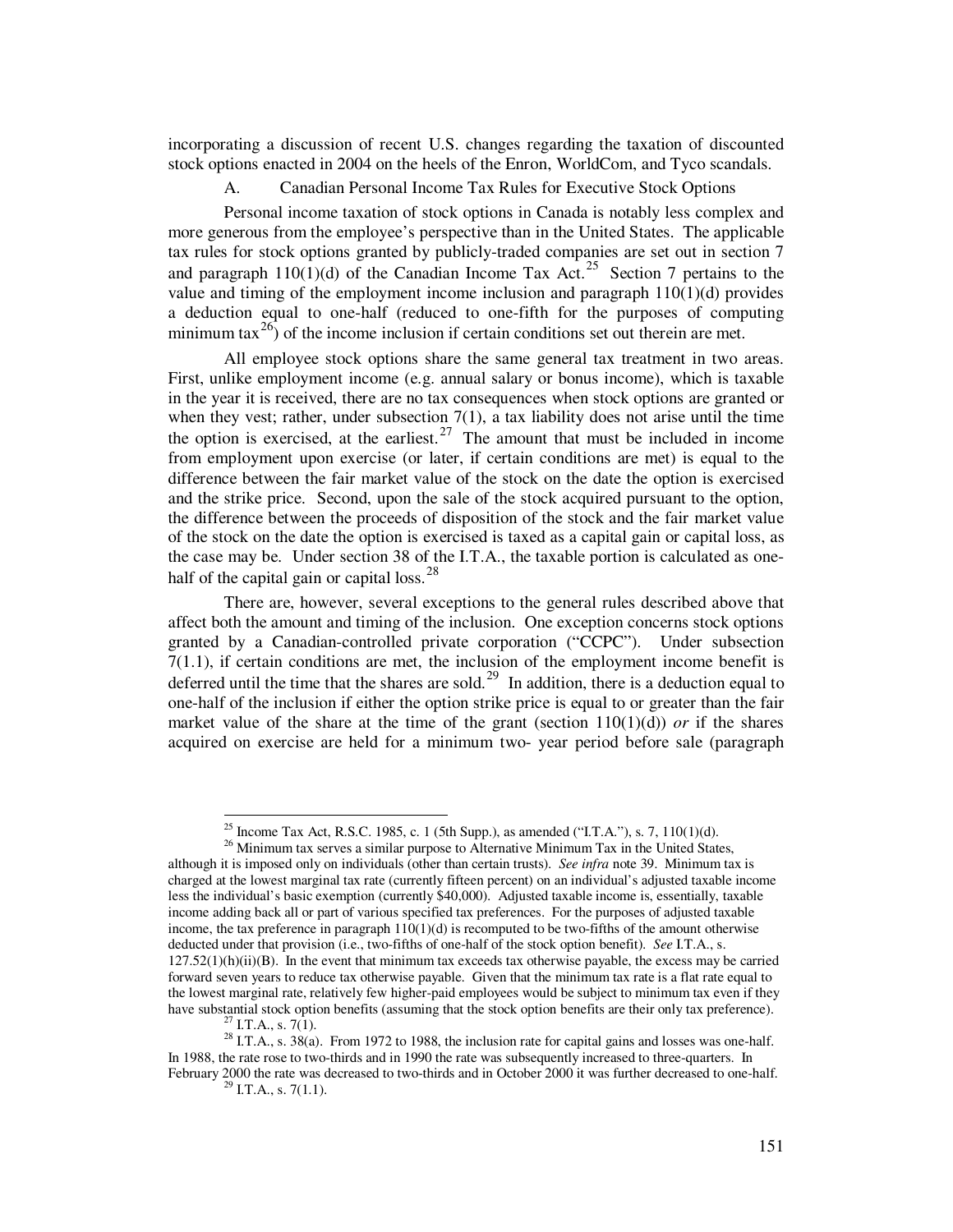$110(1)(d.1)$ .<sup>[30](#page-9-0)</sup> As the backdating scandal mainly involves public corporations, we do not consider the tax treatment of options issued by CCPCs further.

For options issued by a public corporation, one-half of the stock option benefit is deductible under paragraph  $110(1)(d)$  if three conditions are met: (1) the option strike price is equal to or greater than the fair market value of the share at the time of the grant; (2) the optioned shares are "plain vanilla" common shares; and (3) the employee deals at  $arm's length with the employer.<sup>31</sup> In addition, for options issued by public corporations.$  $arm's length with the employer.<sup>31</sup> In addition, for options issued by public corporations.$  $arm's length with the employer.<sup>31</sup> In addition, for options issued by public corporations.$ after February 27, 2000, and exercised prior to 4:00 p.m. (EST) on March 4, 2010,<sup>[32](#page-9-2)</sup> the employment income benefit is deferred until the time the shares are sold if the following conditions, stipulated in subsections  $7(8)$  to  $(16)$  of the I.T.A. are met:  $(1)$  the recipient is a Canadian resident; (2) the underlying shares are traded on a Canadian or foreign prescribed stock exchange; and (3) the individual is entitled to the deduction under paragraph  $110(1)(d)$ .<sup>[33](#page-9-3)</sup> The deferral, however, is limited to the first \$100,000 worth<sup>[34](#page-9-4)</sup> of options per year of vesting.

# B. US Tax Rules for Executive Stock Options

<span id="page-9-9"></span>In the United States, the taxation of employee stock options depends on their characterization as non-statutory stock options ("NSOs") or statutory stock options, which includes incentive stock options ("ISOs") and employee stock purchase plans ("ESPPs").<sup>[35](#page-9-5)</sup> There is no difference in the treatment of options granted by a public corporation and a private corporation.[36](#page-9-6)

In order for an option to be treated as an ISO, a number of requirements must be met including: (1) the exercise price must not be less than the fair market value of the stock at the time of the grant; (2) the exercised shares must be held for the longer of two years from the grant date or one year from the exercise date; and (3) the combined value, as determined by the fair market value of the underlying shares on the grant date, that can be acquired for the first time in any calendar year (i.e., in the year of vesting) cannot exceed US  $$100,000$ .<sup>[37](#page-9-7)</sup> For an ISO, there are no income tax consequences until the time the shares are sold,<sup>[38](#page-9-8)</sup> unless the Alternative Minimum Tax ("AMT")<sup>[39](#page-9-9)</sup> applies. Upon the

<u>.</u>

<span id="page-9-0"></span> $30$  Even if both conditions are met, stock options granted by CCPCs qualify for either a deduction under paragraph  $110(1)(d)$  or paragraph  $110(1)(d.1)$  but not both. I.T.A., s.  $110(1)(d)$ ,  $110(1)(d.1)$ . In addition, to qualify for the deduction under paragraph  $110(1)(d)$ , the option must be for "garden variety" common shares and the employer and employee must deal at arm's length both before and after the exercise of the options. I.T.A., s.  $110(1)(d)$ .

 $31$  I.T.A., s.  $110(1)(d)$ .

<span id="page-9-2"></span><span id="page-9-1"></span> $32$  In the March 4, 2010 federal budget, it was announced that subsections 7(8) to (15) of the I.T.A. will be repealed with effect for options exercised after 4 p.m. on that day. Sustaining Canada's Economic Recovery Act, R.S.C. 2010, c. 25, s. 39.

 $33$  I.T.A., s.  $110(1)(d)$ .

<span id="page-9-4"></span><span id="page-9-3"></span><sup>&</sup>lt;sup>34</sup> The value is based on the fair market value of the underlying shares at the time the options are granted.

<span id="page-9-5"></span><sup>35</sup> *See generally* I.R.C. § 83 (2006) (tax rules applicable to NSOs); I.R.C. § 421 (2006) (tax rules applicable to ISOs); I.R.C. § 422 (2006) (further tax rules applicable to ISOs). ESPPs are generally not of interest with respect to the backdating discussion since they are not granted to employees, but rather the employer's shares are made available to all employees to purchase through payroll deductions. Consequently, our discussion will be limited to ISOs and NSOs.

<sup>36</sup> *See* I.R.C. §§ 83, 421, 422 (2006).

<span id="page-9-8"></span><span id="page-9-7"></span><span id="page-9-6"></span><sup>&</sup>lt;sup>37</sup> I.R.C. §§ 422(a)(1), (b)(4), (d)(1) (2006). To the extent that the value (so determined) of the stock options exceeds US \$100,000, the excess options are treated as NSOs. *See* I.R.C. §§ 422(d)(1), 83 (2006).

<sup>38</sup> *See* I.R.C. § 421(a)(1) (2006).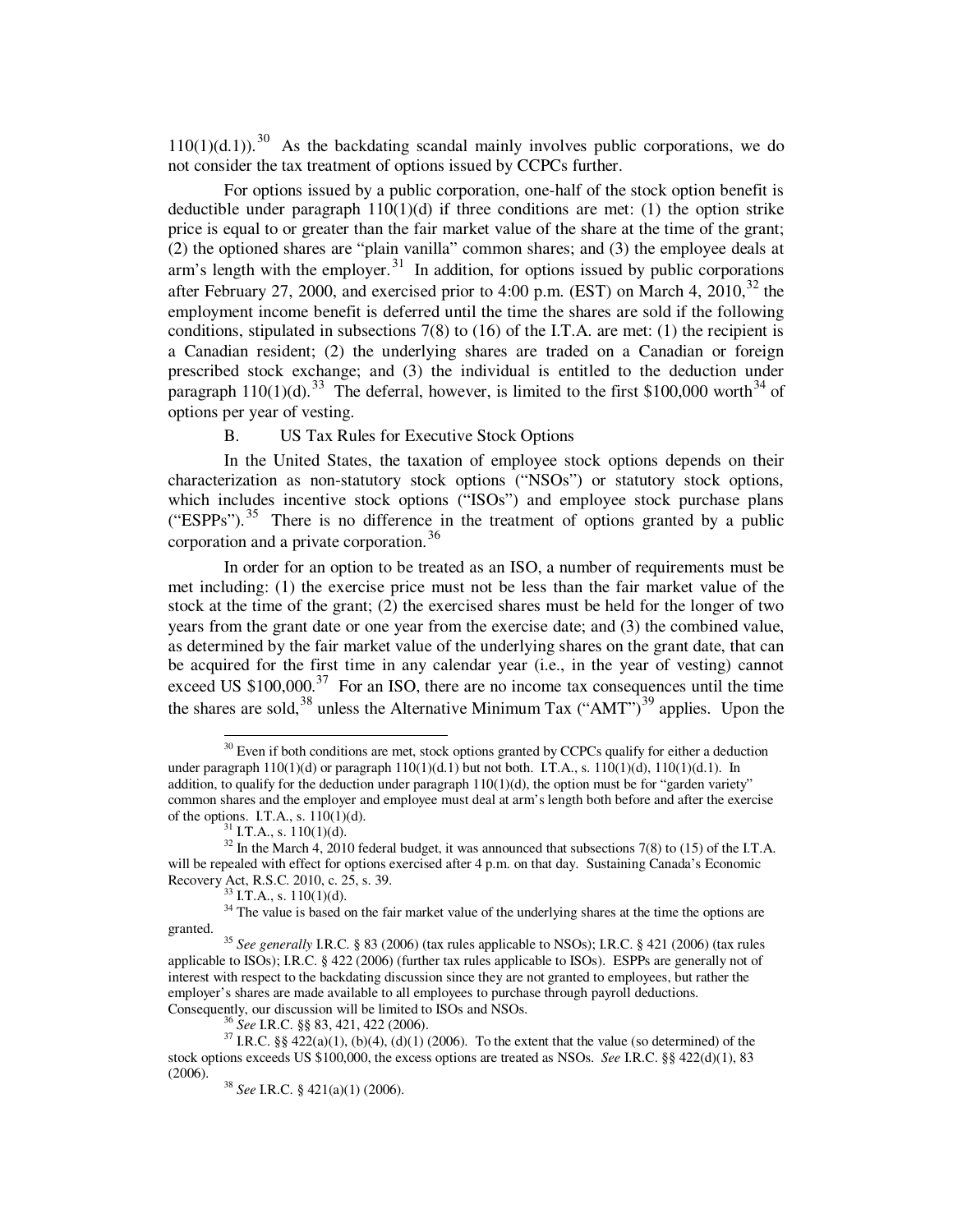sale of the shares, the difference between the sale price and the exercise price under the option is treated as a capital gain, and since the shares must have been held for at least one year, the gain is taxed at the long-term capital gains rate of fifteen percent. $40$ 

An option award that does not, at the time of grant, meet the requirements of an ISO is taxed as an NSO. $^{41}$  $^{41}$  $^{41}$  If an NSO has a readily ascertainable fair market value at the time of grant, the difference between the option's value and the amount paid by the grantee is taxed as income in the year of the grant or in the year that the option is exercised, depending on the taxpayer's election. $42$  However, in order for an option to have a readily ascertainable fair market value it must be either publicly traded or meet the following four conditions: (1) be transferable; (2) be exercisable in full on the grant date; (3) not be subject to any conditions that affect the value of the option (e.g., vesting and transferability restrictions); and (4) the fair market value of the underlying share must be readily determinable.<sup>[43](#page-10-3)</sup> Since NSOs are not generally publicly traded and fail to meet any of the first three conditions, most NSOs are not taxable at grant.

<u>.</u>

 $39$  The AMT is a tax designed to ensure that no taxpayer—whether individual or corporate—may disproportionally benefit from certain tax preferences. *See* §§ I.R.C. §§ 56, 58-59 (2006); I.R.C. 55, 57 (West 2011). Thus, a taxpayer must pay the greater of (i) his or her regular tax liability or (ii) his or her tentative minimum tax liability, calculated under the AMT rules. *See* I.R.C. § 55 (West 2011). To be precise, the AMT imposed is the amount by which the tentative minimum tax liability exceeds the regular tax liability. *Id.* The tentative minimum tax liability is calculated by recomputing regular tax liability, first by adding back to taxable income tax preference items and by making certain adjustments in order to determine the alternative minimum taxable income ("AMTI"), then by applying the appropriate AMT rate to the amount by which AMTI exceeds the taxpayer's exemption amount. I.R.C. § 55(b) (West 2011). The AMT rate for individuals is  $26\%$  of such amount up to  $$175,000$  and  $28\%$  of any excess. I.R.C. §  $55(b)(1)$  (West 2011). For individuals, the exemption amount depends on whether the individual is married and filing a joint return (in which case the amount is \$45,000) or is a surviving spouse (\$45,000) or is single (\$33,750).I.R.C. § 55(d) (West 2011).The exemption amount begins to be phased out when AMTI exceeds a threshold (\$150,000 for a married individual filing a joint return; \$112,500 for a single individual). *Id.* The deferral of the income inclusion for an ISO is an adjustment in computing AMTI, resulting in the addition to regular taxable income in the tax year in which the option is exercised of an amount equal to the difference between the fair market value of the shares and the exercise price of the option. I.R.C.  $\S 56(b)(3)$  (2006). However, where the exercise of the option and the sale of the shares occur in the same year, and the sale price for the shares is less than the value of the shares at the time the option was exercised, ISO treatment is not available since the holding period requirement has not been met. The amount included in income (for both regular tax and AMT purposes) is the difference between the sale price of the share and the strike price under the option. I.R.C. §§ 56(b)(3);  $422(c)(2)$  (2006). The long-term capital gains rate remains applicable for AMT purposes; in other words, the reduced rate is not treated as a tax preference for AMT purposes. I.R.C. § 1(h) (2006); I.R.C. § 55(b)(3) (West 2011). Certain AMT may be carried forward and applied to reduce the general tax payable in subsequent years (to the extent that the general tax exceeds the tentative alternative minimum tax liability for the subsequent year). *See* I.R.C. § 53 (2006 & Supp. III 2009) (allowing carry forward for a credit for the prior year's minimum tax liability that resulted from certain timing differences). *See infra* subpart III.D (illustrating in Example 4 the effect of AMT); *see generally* Francine J. Lipman, *Incentive Stock Options and the Alternative Minimum Tax: The Worst of Time*, 39 HARV. J. ON LEGIS. 337 (2002) (providing a detailed discussion of the AMT and its application to ISOs).

<span id="page-10-3"></span><span id="page-10-2"></span><span id="page-10-1"></span><span id="page-10-0"></span> $^{40}$  I.R.C. § 1(h) (2006). Prior to 2003, the long-term capital gains rate was generally 20%. In 2003, the rate was reduced to 5% for individuals in the lowest two income brackets and 15% for all others. In 2008, the long-term capital gain rate for individuals in the lowest two tax brackets (currently 5% and 15%) was further reduced to zero. These reduced rates are currently effective until the end of 2012. Tax Relief, Unemployment Insurance Reauthorization, and Job Creation Act of 2010, Pub. L. No. 111-312, 124 Stat 3296 (extending reduced rates from the end of 2010 until the end of 2012).

<sup>41</sup> *See* I.R.C. §§ 83, 422(d)(1) (2006).

<sup>42</sup> I.R.C.  $\frac{1}{9}$  83(a)-(b) (2006).

<sup>&</sup>lt;sup>43</sup> Treas. Reg. § 1.83-7(b)(2) (as amended in 2004).

 $44$  I.R.C. § 421(b) (2006).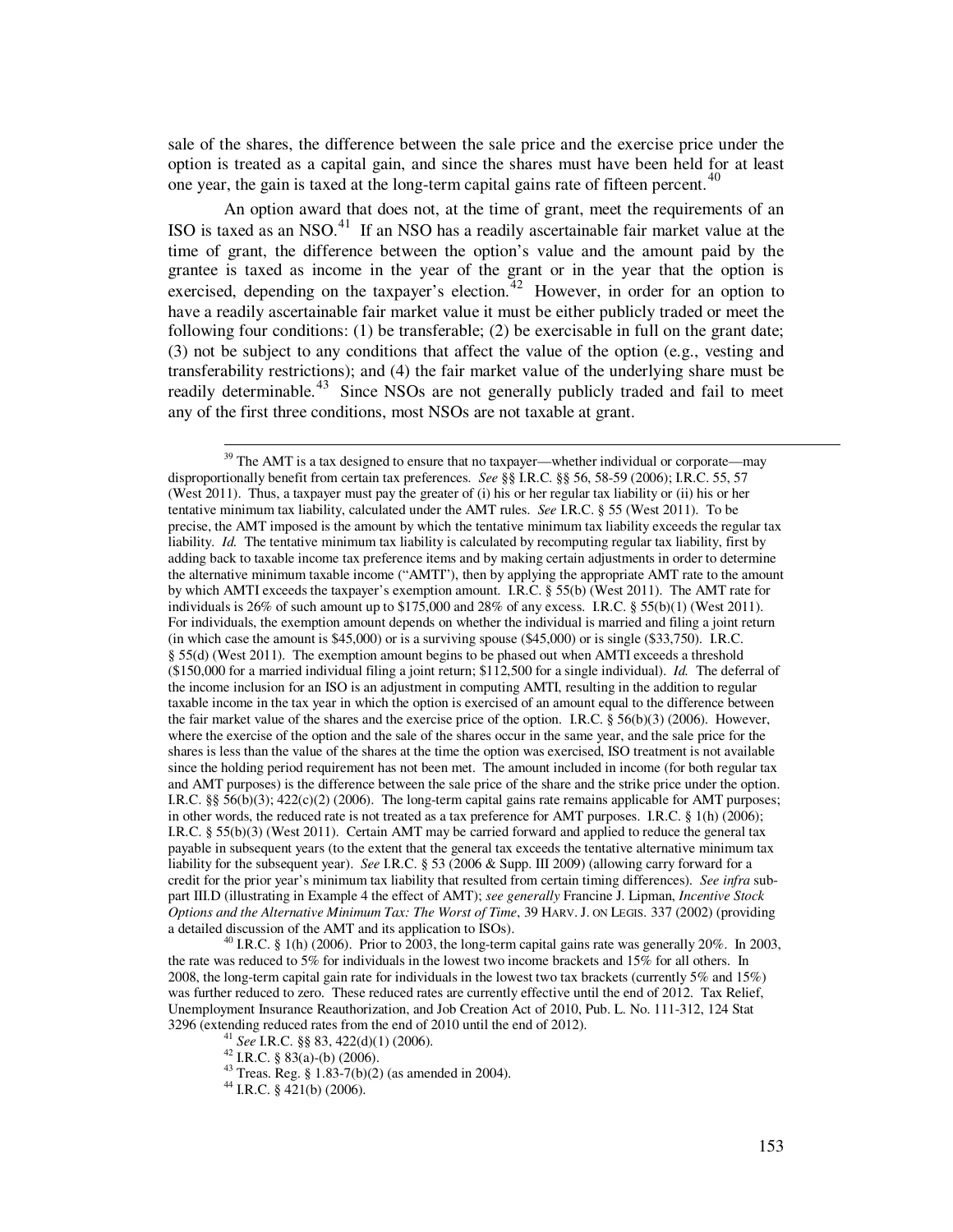If an employee exercises options that are otherwise qualified as ISOs but then disposes of the shares within one year of exercise or within two years of when the options were granted, the employee stock option benefit (as determined above for a NSO) is not included in income until the time of sale of the shares and the difference between the sale proceeds and the fair market value of the shares at the time of exercise is taxed as a shortterm capital gain. [44](#page-11-0) Short-term capital gains are taxed at the individual's ordinary income tax rate.[45](#page-11-1) However, if the shares decline in value between the time of exercise and the time of sale, then the employee benefit is limited to the difference between the sale proceeds and the strike price under the option.<sup>[46](#page-11-2)</sup>

Prior to the introduction of § 409A to the Code in late 2004, if the fair market value of an NSO was not readily ascertainable at the time of grant, no income was recognized for tax purposes until the option was exercised, regardless of whether or not the options were in-the-money on the grant date. $47$  In either case, upon exercise, the amount included in income (and subject to tax at normal tax rates as compensation income) was equal to the difference between the strike price and the fair market value of the stock on the date of exercise.<sup>[48](#page-11-4)</sup> This amount was also added to the basis of the stock for capital gains purposes.<sup>[49](#page-11-5)</sup> Any further taxation was deferred until the underlying shares were sold, when the gain or loss—i.e., the difference between the sale price and the fair market value on the exercise date—was taxed as a capital gain or loss.<sup>[50](#page-11-6)</sup> If the shares were held for one year or less, the gain was taxed as a short-term capital gain (taxable at regular marginal rates) whereas if the shares were held for more than a year, the applicable rate was the long-term capital gains rate, which is currently fifteen percent.<sup>[51](#page-11-7)</sup> This tax treatment remains applicable to options provided that they are not inthe-money at the grant date.

Following corporate and accounting scandals such as Enron, Tyco, and WorldCom, the American Jobs Creation Act of 2004 added  $\S$  409A to the Code,  $52$  which radically changed the taxation of deferred compensation, including discounted stock options.  $53$  I.R.C. § 409A provides in part:

§ 409A. Inclusion in gross income of deferred compensation under nonqualified deferred compensation plans

(a) Rules relating to constructive receipt

(1) Plan failures

 $\overline{a}$ 

<span id="page-11-9"></span><span id="page-11-8"></span><span id="page-11-7"></span><span id="page-11-6"></span><span id="page-11-5"></span><span id="page-11-4"></span><span id="page-11-3"></span><span id="page-11-2"></span><span id="page-11-1"></span>53 Although the new regime was effective October 2004, corporations were essentially given until December 31, 2006, to modify any unvested and unexercised stock options to ensure compliance with § 409A by increasing the exercise price to the fair market value of the stock on the grant date; however, if any payments were made to compensate employees for the revised option exercise price, these payments were subject to § 409A. *See* I.R.C. § 409A (2006).

<span id="page-11-0"></span> $^{44}$  I.R.C. § 421(b) (2006).

SPACING<sup>45</sup> *See* I.R.C. § 1(h) (2006); I.R.C. § 1222 (West 2011).

<sup>45</sup> *See* I.R.C. § 1(h) (2006); I.R.C. § 1222 (West 2011).

<sup>46</sup> *See* I.R.C. § 421(b) (2006).

<sup>47</sup> *See* I.R.C. §§ 409A; 83(e) (2006).

<sup>48</sup> *See* I.R.C. § 83 (2006).

<sup>49</sup> *See id*.

<sup>50</sup> *See* I.R.C. § 1221 (2006).

<sup>51</sup> *See* I.R.C. § 1(h) (2006); I.R.C. § 1222 (West 2011).

 $52$  American Jobs Creation Act of 2004, Pub. L. No. 108-357, § 885, 118 Stat. 1418, 1635-42.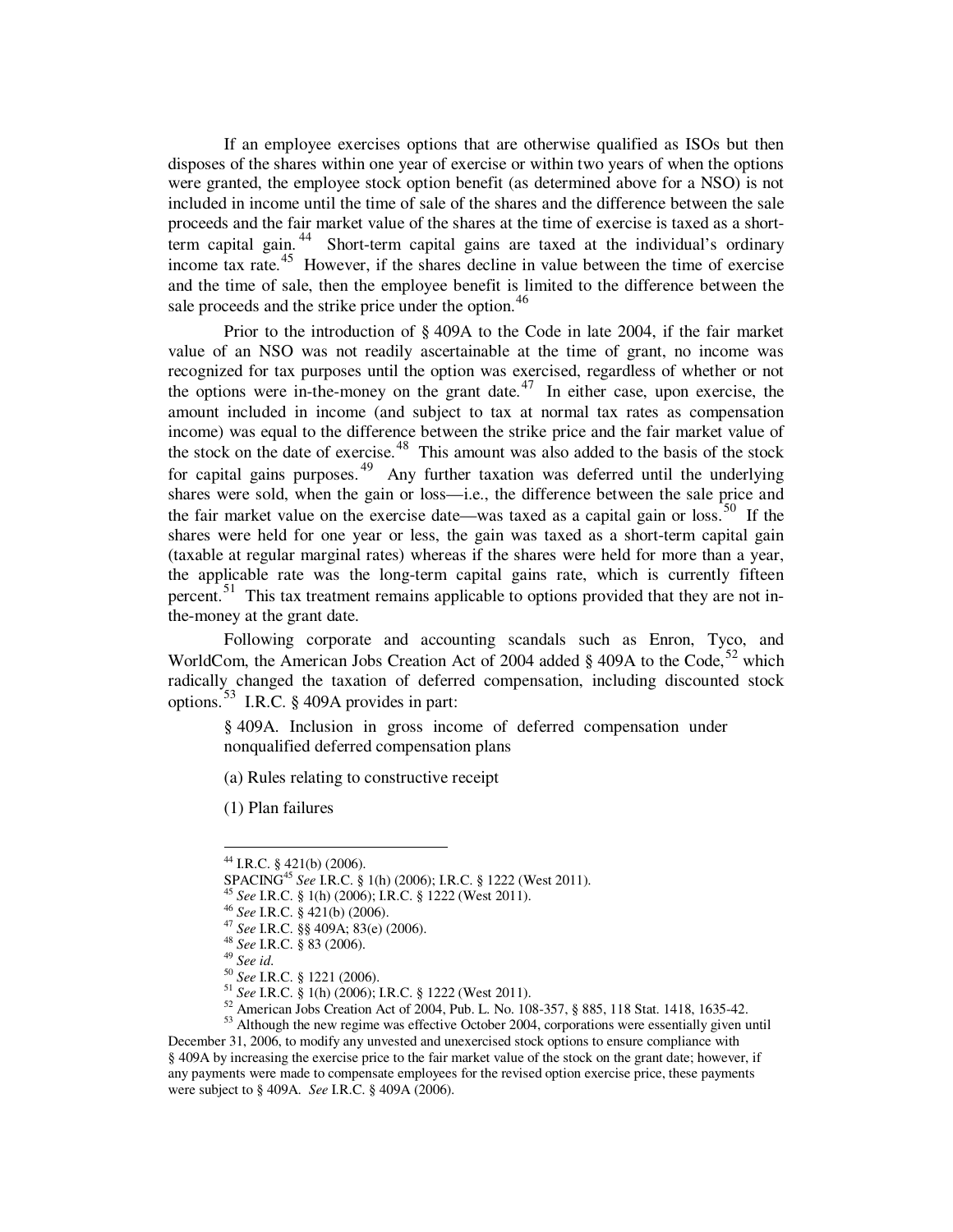(A) Gross income inclusion

(i) In general.—If at any time during a taxable year a nonqualified deferred compensation plan—

> (I) fails to meet the requirements of paragraphs (2), (3), and (4), or

(II) is not operated in accordance with such requirements,

all compensation deferred under the plan for the taxable year and all preceding taxable years shall be includible in gross income for the taxable year to the extent not subject to a substantial risk of forfeiture and not previously included in gross income.

(ii) Application only to affected participants.—Clause (i) shall only apply with respect to all compensation deferred under the plan for participants with respect to whom the failure relates.

(B) Interest and additional tax payable with respect to previously deferred compensation

(i) In general.—If compensation is required to be included in gross income under subparagraph (A) for a taxable year, the tax imposed by this chapter for the taxable year shall be increased by the sum of—

(I) the amount of interest determined under clause (ii), and

(II) an amount equal to 20 percent of the compensation which is required to be included in gross income.

(ii) Interest.—For purposes of clause (i), the interest determined under this clause for any taxable year is the amount of interest at the underpayment rate plus 1 percentage point on the underpayments that would have occurred had the deferred compensation been includible in gross income for the taxable year in which first deferred or, if later, the first taxable year in which such deferred compensation is not subject to a substantial risk of forfeiture.

I.R.C. § 409A applies to a broad range of deferred compensation, although it also provides a number of exceptions, including employee stock options that are granted not-in-the-money.<sup>[54](#page-12-0)</sup> However, in-the-money options (including backdated options that appear to be not-in-the-money options) are caught by the section. Under  $§$  409A(a)(1)(A), the "compensation deferred under the plan" must be included in the employee's gross income "for the taxable year to the extent not subject to a substantial risk of forfeiture and not previously included in gross income."<sup>[55](#page-12-1)</sup> In addition to the income inclusion, § 409A(a)(1)(B) provides that the tax payable on such income is

<span id="page-12-1"></span><span id="page-12-0"></span><sup>54</sup> *See supra* note 4 (discussing the difference between in-the-money and not-in-the-money options).

<sup>55</sup> I.R.C. § 409(a)(1)(A) (2006).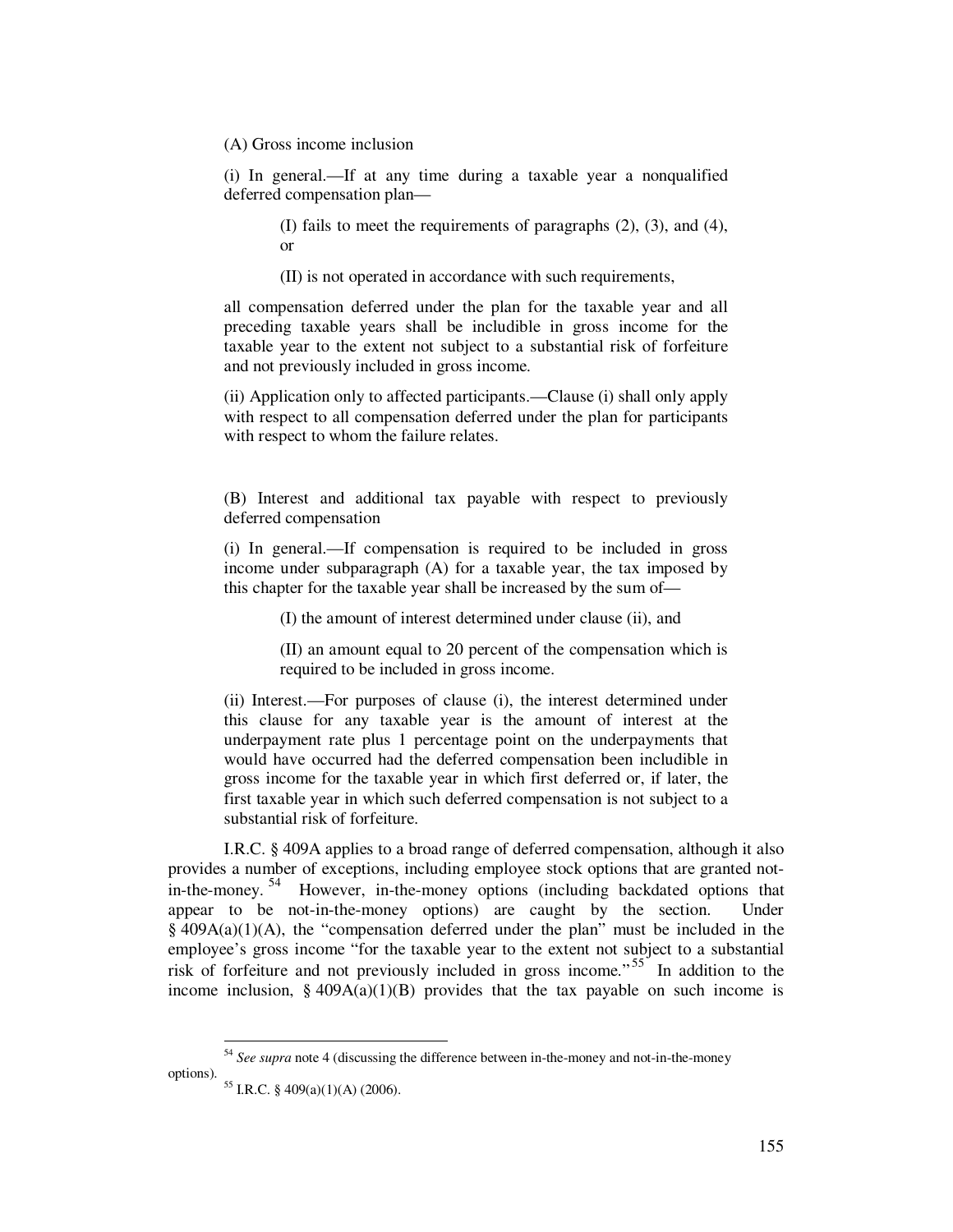increased by "premium interest  $\arctan 56$  $\arctan 56$  plus an "additional tax" (commonly referred to as a penalty tax) equal to twenty percent of the compensation required to be included in gross income.<sup>[57](#page-13-1)</sup> Generally speaking, a taxpayer must include in income an amount attributable to a grant of in-the-money stock options in the year that the options vest *and* in every subsequent year up to and including the year of exercise (to the extent not included in income in a previous year). Neither § 409A nor the final regulations issued to date under the statute specify the amount included in income (and the basis for the additional tax). However, the proposed regulations indicate that the amount to be included is the intrinsic value of the option on the last day of the employee's taxation year in which the option vests and any subsequent year in which a vested option remains unexercised, and, in the year of exercise, the actual value on the exercise date.<sup>[58](#page-13-2)</sup> The income inclusion and penalty tax apply regardless of when (or if) the options are ultimately exercised.  $59$  In effect,  $\frac{6}{9}$  409A provides for income inclusion (and a corresponding penalty tax) in each year following the year in which an option vests, and until and including the year of exercise, depending on the value of the underlying shares on December 31 (or the date that the options are exercised in) of the subsequent year.<sup>[60](#page-13-4)</sup>

<u>.</u>

<span id="page-13-2"></span><span id="page-13-1"></span><sup>58</sup> *See* Prop. Treas. Reg. § 1.409A-4(b)(6), 73 Fed. Reg. 74.380, 74.399 (Dec. 5, 2008). Prior to the issuance of the proposed regulation, the IRS had issued Notice 2005-1 setting forth the IRS's initial guidance on the provision. I.R.S. Notice 2005-1, 2005-1 C.B. 274. Neither that notice nor the final regulations released on April 10, 2007 (applicable to taxation years beginning after December 21, 2008) addressed the calculation of the amount included in income under § 409A. Interim guidance in Notice 2006-100 (applicable to the 2005 and 2006 taxation years) provided that the intrinsic value of a vested stock option on the year-end of the employee (i.e., December 31) is the basis for the income inclusion, premium interest tax (if applicable) and additional tax, assuming that the options were not modified to avoid the application of § 409A. I.R.S. Notice 2006-100, 2006-2 C.B. 1109. The preamble to the proposed regulation states in part: "The Treasury Department and the IRS recognize that the spread [i.e., intrinsic value] generally is less than the fair market value of the stock right, which is used for purposes of determining the amount taxable under other Code provisions . . . . However, because these types of stock rights typically will fail to comply with section 409A(a) in multiple years, a taxpayer who holds such a stock right generally will be required to include amounts in income under section 409A in more than one taxable year. Therefore, the Treasury Department and the IRS believe that it is more appropriate to use the spread for purposes of applying section 409A(a) to stock rights." Prop. Treas. Reg. § 1.409A-4(b)(6), 73 Fed. Reg. 74.380, 74.386 (Dec. 5, 2008).

<span id="page-13-3"></span><sup>59</sup> If the options expire unexercised—in other words, the employee's right to the deferred income is permanently lost—the employee is entitled to a deduction at that time equal to the amounts previously included in income under § 409A. However, there is no deduction for the additional tax previously assessed. *See* 2008-51 I.R.B. 1297, 1336-37 (Dec. 22, 2008).

<span id="page-13-4"></span> $60$  Consider the following simple example. Suppose that on December 31, 2009, an employee of XCo receives 30,000 employee stock options at an exercise price of \$10 per share. The options have a tenyear life and one-third of the options each vest on December 31 of 2010, 2011, and 2012. Suppose that the shares have a fair market value on December 31, 2009, of \$12 per share (i.e., the options are granted in-themoney or, alternatively, the options may be backdated to an earlier date (such as December 1, 2009) when the fair market value of the shares was \$10 per share). Because the options were in-the-money on December 31, 2009, the actual grant date, they would be subject to tax under § 409A. *See* I.R.C. § 409A (2006). Suppose that on December 31, 2010, the XCo shares are trading at \$14 per share. On that date, 10,000 options vest (i.e., are no longer subject to a substantial risk of forfeiture). Because the options were in-the-money on December 31, 2009, they would be subject to tax under § 409A. *See id*. Consequently, the employee must include in gross income in 2010 the amount of  $$40,000$  (\$4 per share  $\times$  10,000 shares), which would be subject to tax at the employee's marginal rates. In addition, the employee would have to pay an "additional

<span id="page-13-0"></span><sup>&</sup>lt;sup>56</sup> In-the-money options will not be subject to premium interest tax. Premium interest tax is computed only for the period from the time of vesting to the time that § 409A is breached. *See* I.R.C.  $\S$  409A(a)(1)(B)(ii) (2006). Since in-the-money options breach  $\S$  409A when granted (i.e., at the time of vesting, if the options are vested at the time granted, or otherwise prior to vesting), there is no period during which premium interest tax is computed.

 $57$  I.R.C. § 6662(a) (West 2011).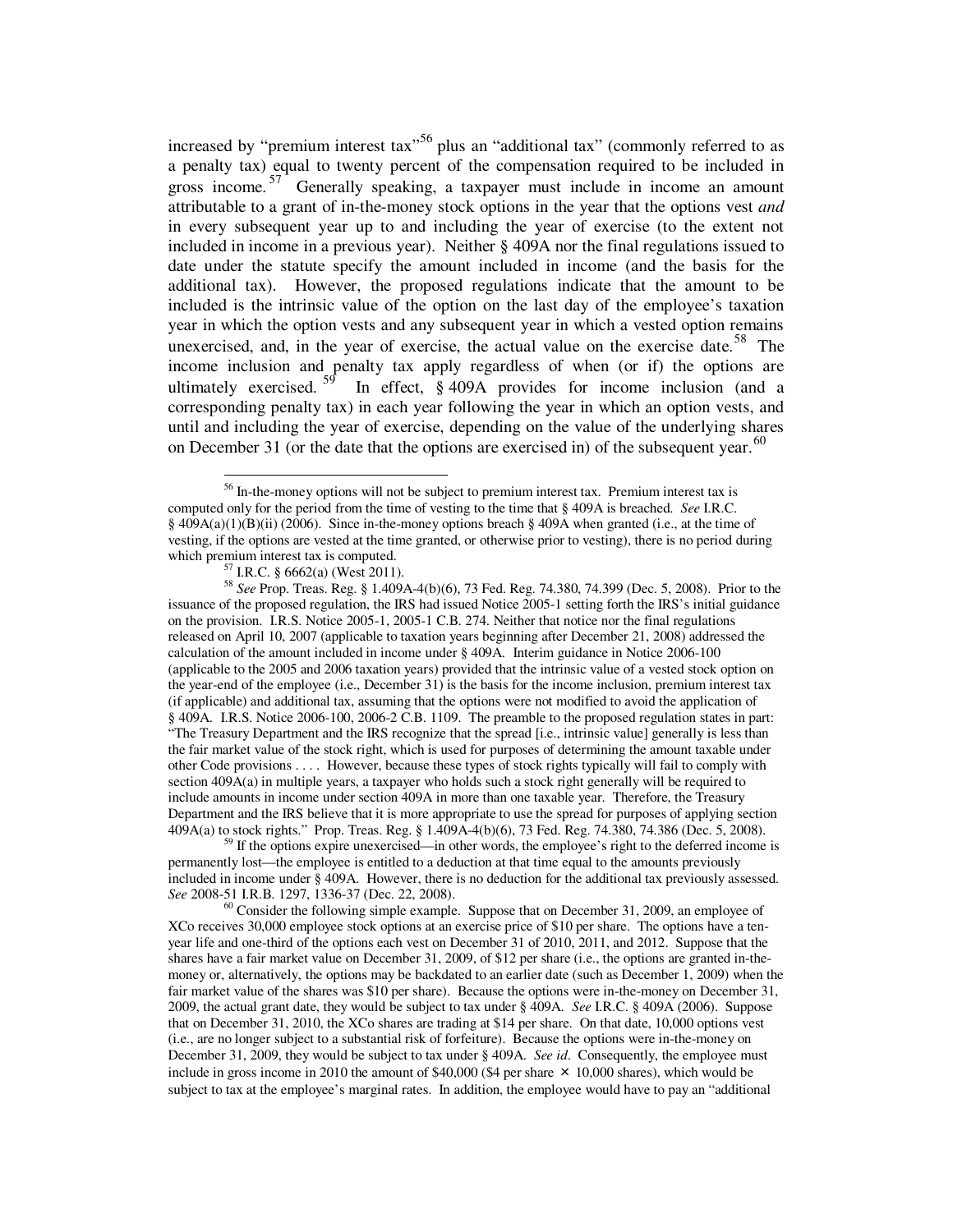## C. Tax Regime and Backdated Options

Based on the above discussion, the most preferential compensation regime from an executive's tax perspective in either Canada or the United States is one in which the options are granted not-in-the-money (or for our purposes, backdated to appear as such).

In Canada, not only is there no super-inclusion or penalty tax regardless of the option's exercise price relative to the value of the shares on the option grant date, but also provided that the options are at-the-money (or backdated to appear as such), only onehalf of the option benefit is included in income for tax purposes regardless of the length of time that the shares are held after exercise.<sup>[61](#page-14-0)</sup> This demonstrates a clear tax advantage for stock option compensation, provided that the options are granted not-in-the-money (or reported as such).

In Canada, employees who receive backdated stock options, the equivalent of inthe-money options (assuming that the fair market value of the shares on the real grant date exceeds the strike price under the option), may be reassessed by the Canada Revenue Agency not only to deny any deduction claimed under paragraph  $110(1)(d)$ , but also to include the employee benefit from the option in income in an earlier year than that in which the employee reported the benefit (and offsetting deduction) for tax purposes. Such reassessment would also include interest, compounded daily at a relatively high rate. Furthermore, an employee who knowingly received backdated options and reported them as if they were not-in-the-money could be subject to penalties  $62$  for gross negligence and perhaps even charged with tax evasion.<sup>[63](#page-14-2)</sup>

<span id="page-14-2"></span>tax" of \$8,000 (20% of \$40,000). No premium interest tax is payable. *See supra* note 56. Suppose further that on December 31, 2011, when an additional 10,000 options vest, the fair market value of the shares of XCo is \$17 per share. The employee would have to include \$100,000 in income in 2011 [\$7  $\times$  20,000 – \$40,000 (the amount included in 2010)]. This amount would be subject to tax at the employee's marginal rate and, in addition, the employee would have to pay a tax of \$20,000. Finally, suppose on December 31, 2012, when the final 10,000 options vest, the shares of XCo are trading at \$15 per share. The employee would have to include \$10,000 in income for that year  $\frac{5 \times 30,000 - 140,000}{5}$  (the aggregate amounts included in income in 2011 and 2012)] plus \$1,000 additional tax. In a subsequent year in which the options remain outstanding, if the shares of XCo are trading above \$15 per share, the employee may be subject to further income inclusion and additional tax under § 409A. Finally, suppose in 2017, the employee exercises the options when the shares are trading at \$21 per share (and on no previous December 31 had the trading price of XCo shares reached that amount), the employee would be required to include in income \$330,000 less the aggregate amounts included in gross income under § 409A in previous years, plus additional tax at the rate of 20% on such amount. *See* I.R.C. § 409A (2006).

<sup>61</sup> *See* I.T.A., s. 110(1)(d).

 $\overline{a}$ 

<span id="page-14-1"></span><span id="page-14-0"></span><sup>62</sup> The expected cost of any such penalties would presumably be a consideration in whether or not an executive decides to engage in backdating. In Canada, an executive faces a penalty amounting to 50% of the increase in tax payable caused by the backdating in that taxation year (assuming that the improper reporting on the part of the employee amounts to gross negligence). I.T.A., s. 163(2). In the United States, the penalty would likely be less than in Canada, as it is calculated as 20% of the underpayment of tax in that taxation year for negligence or disregard of the rules or regulations, or 40% of the underpayment of tax in the case of a gross valuation misstatement. *See* I.R.C. §§ 6662(a), (h) (West 2011). The underpayment of tax in the United States will likely be less than in Canada because backdating provides less of a benefit in the United States. *See* Compton et al., *supra* note 3, at 373-74. In addition to quantifying the penalty, it is important to consider the probability of such a penalty being applied. Given the evidence to date, it is more likely that an executive in the United States will be caught for backdating options than an executive in Canada. If the backdating is not caught by securities regulators, it is highly unlikely that the Canada Revenue Agency will independently investigate possible backdating behavior. Canada's securities regulators are generally considered to be less aggressive in investigating backdating behavior than the United States' Securities and Exchange Commission. Furthermore, the Internal Revenue Service has given backdated stock options specific recognition as a Tier I issue for its Large and Mid-Size Division. I.R.S. Treas. Dir. LMSB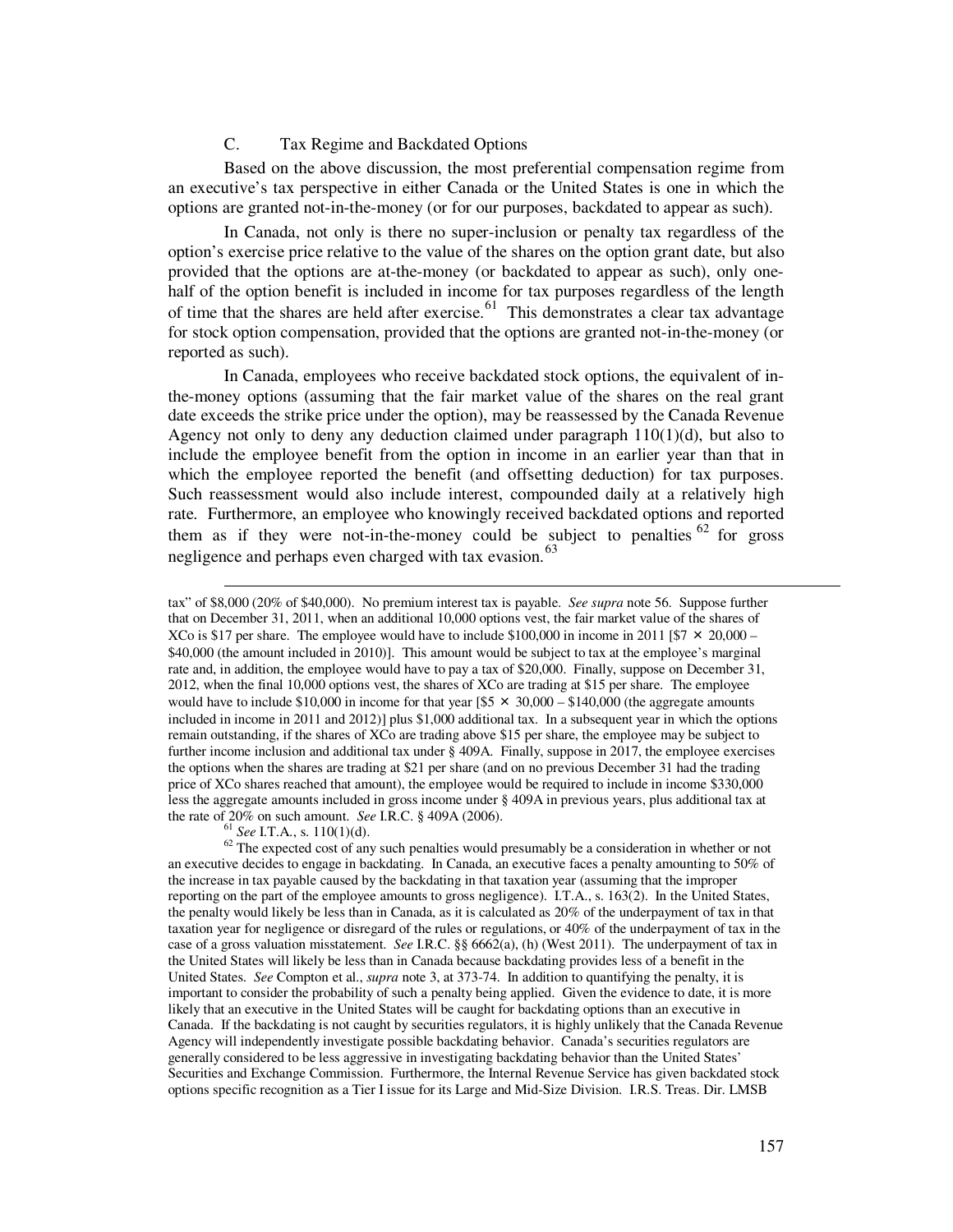In the United States, employees who receive backdated ISOs or backdated NSOs are, in fact, receiving deferred compensation subject to tax under I.R.C § 409A. In addition, ISOs that are backdated do not meet the necessary requirements for preferential tax treatment (assuming that the shares are held for at least a year after exercise) and instead must be treated as backdated NSOs for tax purposes. However, rank and file employees who receive ISOs may not be aware they were granted discounted stock options and could be reassessed on the basis that a tax liability arose in the year the options vested (and subject to an income inclusion and additional tax under I.R.C. § 409A) in addition to the year the shares are ultimately sold. The relative share values at the time of vesting (and December 31 of each year that vested options remain unexercised) give rise to significant tax differences upon exercise or sale. The corporation's executives may have knowingly received backdated options and reported them as if they were at-the-money. In addition to the accelerated reporting under I.R.C. § 409A, such executives could be subject to gross negligence penalties and perhaps charged with tax evasion.<sup>[64](#page-15-0)</sup> Based on the standard model of tax evasion by Allingham and Sandmo,  $65$  where compliance is positively associated with the size of penalty assessed if caught, one might expect that the punitive consequences of I.R.C. § 409A should have reduced the incidence of backdating in the United States. However, there continues to be some evidence of backdating in the United States,  $66$  suggesting that executives may perceive there to be a low risk that the IRS will apply I.R.C. § 409A to backdated options.

<sup>64</sup> *See supra* note 62 and accompanying text.

 $\overline{a}$ 

<span id="page-15-1"></span><span id="page-15-0"></span><sup>65</sup> *See generally* Michael G. Allingham & Agnar Sandmo, *Income Tax Evasion: A Theoretical Analysis*, 1 J. PUB. ECON. 323 (1972) (discussing how compliance with reporting regulations increases as penalties for evasion increase). The Allingham-Sandmo model has been extended in a number of dimensions over the last thirty years. *See generally* Kim Border & Joel Sobel, *Samurai Accountant: A Theory of Audit and Plunder*, 54 REV. ECON. STUD. 525 (1987) (discussing the positive relationship between a tax collector's threat of audit and a taxpayer's truthful income reporting); Helmuth Cremer, Maurice Marchand & Pierre Pestieau, *Evading, Auditing and Taxing: the Equity-Compliance Tradeoff*, 43 J. PUB. ECON. 67 (1990) (analyzing the social welfare elements of tax parameters that try to maximize compliance); Dilip Mookherjee & Ivan P.L. Png, *Optimal Auditing, Insurance and Redistribution*, 104 Q. J. ECON. 399 (1989) (incorporating the role of moral hazard in the penalty-compliance analysis); Isabel Sanchez & Joel Sobel, *Hierarchical Design and Enforcement of Income Tax Policies*, 50 J. PUB. ECON. 345 (1993) (analyzing the role that hierarchy within the government plays in setting compliance-conscious tax policies); Suzanne Scotchmer, *Audit Classes and Tax Enforcement Policy*, 77 AM. ECON. REV. 229 (1987) (analyzing the regressive bias of a compliance scheme that consists of different audit classes); Greg Trandel & Arthur Snow, *Progressive Income Taxation and the Underground Economy*, 62 ECON. LETTERS 217 (1999) (arguing that the source of one's income can contribute to one's likelihood of successfully avoiding penalties for underreporting); Harry Watson, *Tax Evasion and Labor Markets*, 27 J. PUB. ECON. 231 (1985) (discussing how different labor markets have different potentials for tax evasion). For an additional survey of this literature, see James Andreoni, Brian Erard, & Jonathan Feinstein, *Tax Compliance*, 36 J. ECON. LITERATURE 818, 818-19, 823-25 (1998); Joel Slemrod & Shlomo Yitzhaki, *Tax Avoidance, Evasion, and Administration*, *in* 3 HANDBOOK OF PUBLIC ECONOMICS 1423, 1429-36 (A. J. Auerbach and M. Felstein eds., 2002).

<span id="page-15-2"></span>66 *See supra* note 8 and accompanying text.

<sup>04-0407-036 (</sup>June 15, 2007). The heightened probability of being caught by either regulatory body in the United States likely contributes to the decreased incidence of backdated or manipulated option grants in the United States, *ceteris paribus*. *See also infra* note 65 and accompanying text (discussing the positive correlation between compliance and the size of penalty if caught).

 $63$  The implications of this could reach even further since it previously has been found that noncompliant corporations are three times more likely than compliant corporations to be managed by executives who have evaded personal taxes. *See* David Joulfaian, *Corporate Tax Evasion and Managerial Preferences*, 82 REV. ECON. & STAT. 698, 698-99 (2000).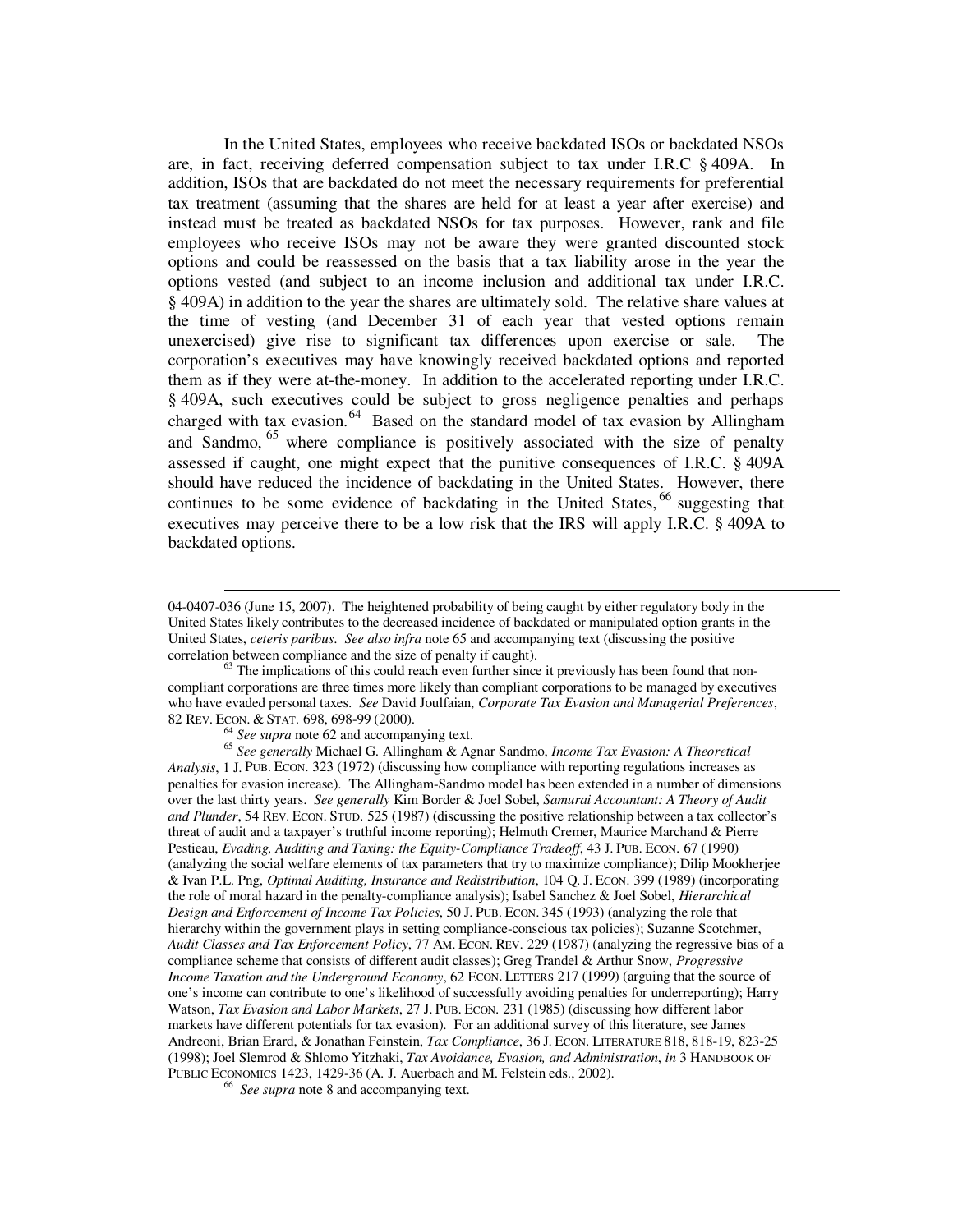## III. QUANTIFYING THE BENEFITS OF BACKDATING: EXAMPLES

To demonstrate the tax consequences of backdated options in each country, consider the following example. An executive at a publicly traded company is the recipient of an option grant for 30,000 shares which expires ten years after the date of the grant. This award is dated as having been granted on October 16 when the share price was \$14.25, but in reality was granted on November 30 when the share price was \$18.40. For simplicity and ease of comparison, we assume that the individual faces a marginal tax rate of twenty-nine percent in both countries. It is also assumed, in the case of the U.S. executive, that such options expire or are all exercised prior to the introduction and application of I.R.C.  $\frac{2}{3}$  409A.<sup>[67](#page-16-0)</sup> For the purposes of demonstrating the impact, if any, of minimum tax in Canada and AMT in the United States, it is assumed that the executive has gross taxable income not derived from any issuance, exercise or sale of stock options or the underlying stock, of \$150,000 and does not benefit from any tax preference other than the preference (if any) associated with employee stock options. Based on this assumption, minimum tax will not apply in any of the examples and AMT will apply only in the fourth example.

Each example compares four scenarios in each country: (1) at-the-money backdated options; (2) at-the-money currently dated options; (3) fixed value options; and (4) currently dated in-the-money options with the same strike price as the backdated options (i.e., if the employee properly reported the backdated options for tax purposes). They each set out in the last row the "Canadian advantage," if any, that the Canadian executive receives compared to his U.S. counterpart in the same scenario. In all cases where an advantage exists (except the fourth example, where the advantage stems from the application of AMT in the U.S. in the year of exercise), it is due exclusively to the deduction that the Canadian executive enjoys under I.T.A. paragraph  $110(1)(d)$ , for which there is no U.S. equivalent.

# A. Example 1—Exercise and Sale on Same Day

 $\overline{a}$ 

The first example assumes that the individual exercises the options and sells the resulting shares on the same day, which is a common occurrence.<sup>[68](#page-16-1)</sup> The sale price of the shares on the date of exercise is \$22.77. Table 1 summarizes the tax consequences of this example in Canada and the United States.

<span id="page-16-0"></span> $67$  Although § 409A was introduced in 2004, corporations were given until the end of 2006 to bring unvested and unexercised stock options into compliance with § 409A. *See supra* note 53.

<span id="page-16-1"></span><sup>68</sup> *See, e.g.*, Jennifer N. Carpenter & Barbara Remmers, *Executive Stock Option Exercises and Insider Information*, 74 J. BUS. 513, 514 (2001); Eli Ofek and David Yermack, *Taking Stock: Equity-based Compensation and the Evolution of Managerial Ownership*, 55 J. FIN. 1367, 1368 (2000). The exception to this general trend occurred prior to May 1991 in the United States when insiders had to hold the stock they acquired through option exercise for six months. *See* Carpenter & Remmers, *supra*.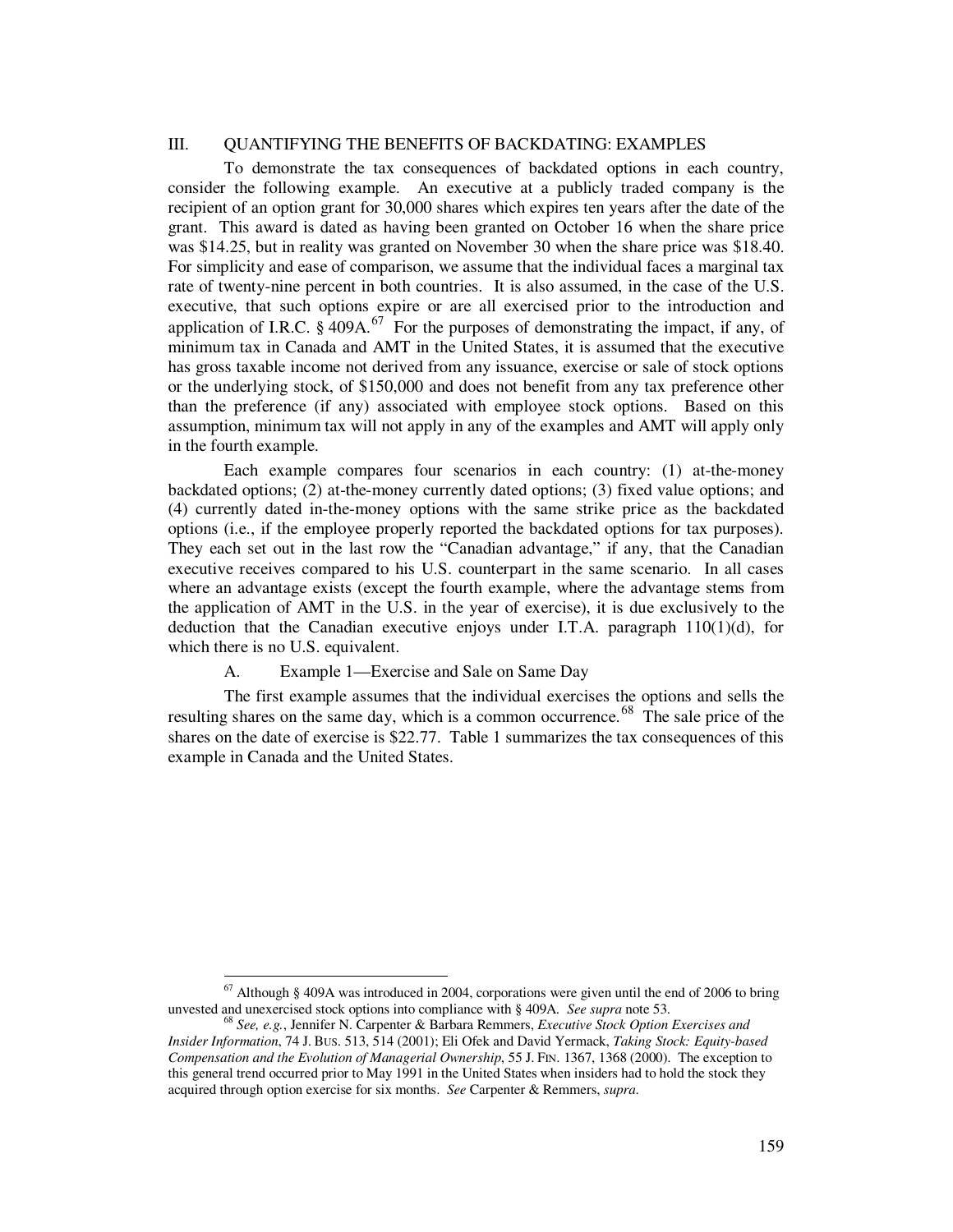|                              |              | Canada                  |                                  |                 | <b>US</b>                        |              |                      |              |  |
|------------------------------|--------------|-------------------------|----------------------------------|-----------------|----------------------------------|--------------|----------------------|--------------|--|
|                              | At-the-Money | Backdated At-the-Money  | Reduced<br>In-the-Money<br>Share |                 | At-the-Money<br><b>Backdated</b> | At-the-Money | <b>Reduced Share</b> | In-the-Money |  |
|                              |              | <b>At Exercise/Sale</b> |                                  |                 |                                  |              |                      |              |  |
| # of Options                 | 30,000       | 30,000                  | 23,234                           | 30,000          | 30,000                           | 30,000       | 23,234               | 30,000       |  |
| <b>Exercise Price</b>        | \$14.25      | \$18.4                  | \$18.4                           | \$14.25         | \$14.25                          | \$18.4       | \$18.4               | \$14.25      |  |
| Sale Price                   | \$22.77      | \$22.77                 | \$22.77                          | \$22.77         | \$22.77                          | \$22.77      | \$22.77              | \$22.77      |  |
| Total Income<br>Benefit      | \$255,600    | \$131,100               | \$101,533                        | \$255,600       | \$255,600                        | \$131,100    | \$101,533            | \$255,600    |  |
| Deduction                    | \$127,800    | \$65,550                | \$50,766                         | $\mathcal{S}$ - | N/A                              | N/A          | N/A                  | N/A          |  |
| Taxable income<br>benefit    | \$127,800    | \$65,550                | \$50,766                         | \$255,600       | \$255,600                        | \$131,100    | \$101,533            | \$255,600    |  |
| <b>Tax Owed</b>              | \$37,062     | \$19,010                | \$14,722                         | \$74,124        | \$74,124                         | \$38,019     | \$29,444             | \$74,124     |  |
| Net employee<br>benefit      | \$218,538    | \$112,091               | \$86,810                         | \$181,476       | \$181,476                        | \$93,081     | \$72,088             | \$181,476    |  |
| Canadian<br>advantage $(\%)$ | 20.42        | 20.42                   | 20.42                            |                 |                                  |              |                      |              |  |

Table 1: Summary of Tax Implication from Example 1 and Example 2, Individual Exercises and Sells on the Same Date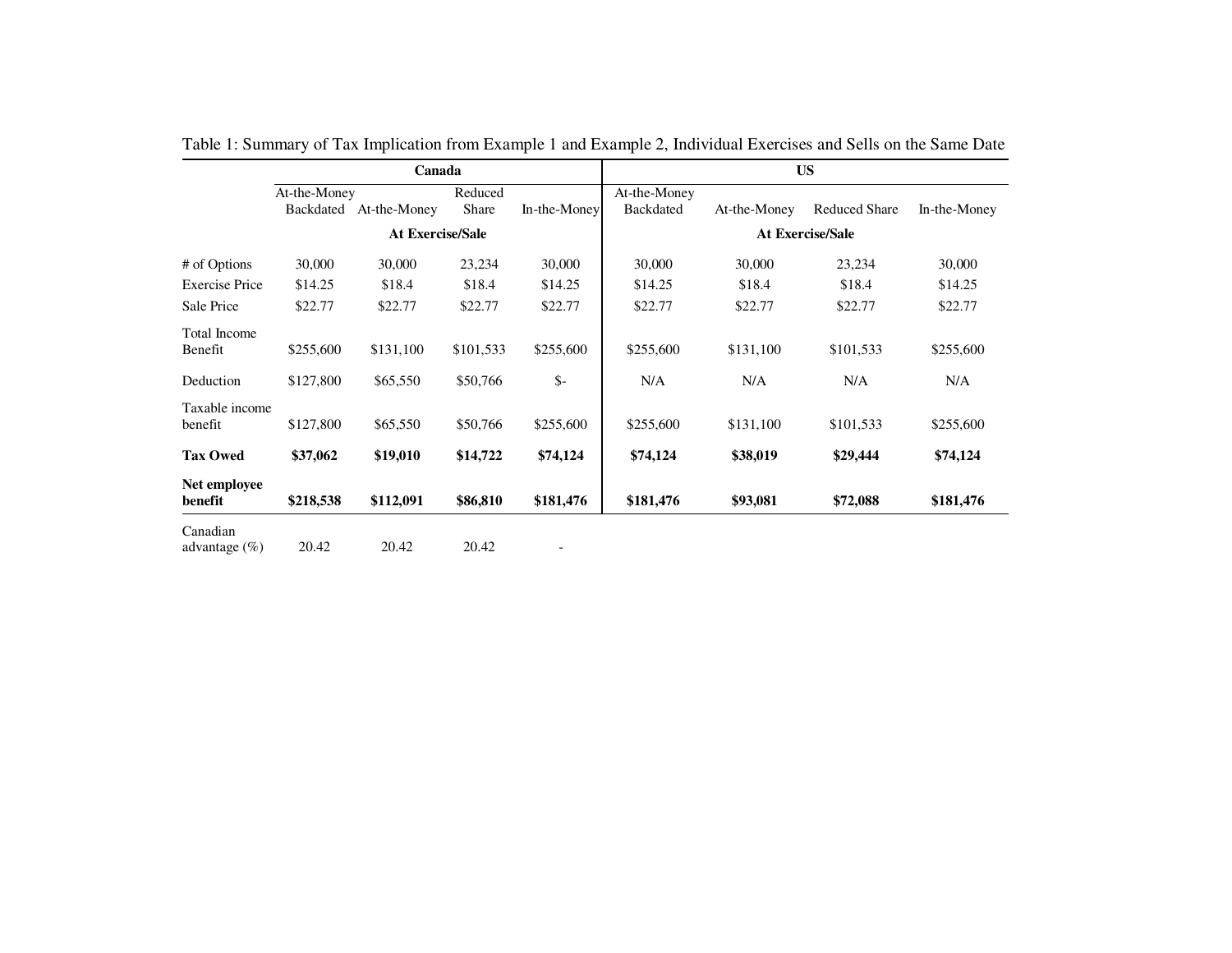For a Canadian executive, if the option is "successfully" reported as an at-the-money grant awarded on October 16 with a strike price of \$14.25, then the income benefit subject to tax is calculated as the difference between the fair market value of the shares on the date of exercise and the strike price multiplied by the number of options awarded, which is \$255,600. The individual claims a deduction under paragraph  $110(1)(d)$ , which reduces the income inclusion to \$127,800. As the sale price is equal to the price of the shares at the time the options were exercised , there is no capital gain or loss to report. The individual faces a tax liability of \$37,062, and the net after-tax benefit to the executive is \$218,538. This is reported in the first column of Table 1.

If, instead, the option had been properly dated as November 30 and had an associated strike price of \$18.40 (the fair market value on that date), then the individual would have reported an income benefit of \$131,100, claimed the deduction under paragraph  $110(1)(d)$ , which would have reduced the overall income inclusion to \$65,550, resulting in a tax liability of \$19,009.50 and a net after-tax benefit to the employee of \$112,091.50.

This example assumed that the option plan is based on receiving a fixed number of shares (30,000) as part of a fixed-share option plan. However, as an additional wrinkle, Column 3 considers the difference in value of backdating if the employer used a fixed-value option plan. Under a fixed-value option plan, an executive is given a fixed dollar amount of options (rather than a fixed number of options). In this example, it is assumed that under a fixed-value option plan the executive is to receive \$241,050 worth of options.<sup>[69](#page-18-0)</sup> If the options are granted on November 30 with a strike price of \$18.40, this would give the executive 23,234 options, while if the executive received the options backdated to the October 16 strike price of \$14.25, he or she would receive 30,000 options. This represents a twenty-nine percent increase (6,767) in the number of options received as a result of backdating. Thus, if the corporation awarded fixed-value options, then at the strike price of \$18.40, the individual would have only received 23,234 options (rather than 30,000 options), which when exercised would have resulted in \$14,722.22 of tax liability and a net aftertax benefit of \$86,810.36.

Finally, if the executive properly reported the backdated options as in-the-money options for tax purposes, thereby forgoing the deduction under paragraph  $110(1)(d)$ , the tax liability would have been \$74,124 and the net after-tax benefit would have been \$181,476.

In summary, the after-tax benefit to the Canadian executive of a backdated option is higher than in any other case. In fact, the after-tax value of the backdated option is \$37,062 higher than if the option were reported as being in-the-money and \$106,447.50 higher than an at-the-money option granted on November 30. If the corporation issued fixed value options, then had the option been properly awarded on November 30 rather than reported as being awarded on October 16, the individual would have received 23,234 options priced at \$18.40 rather than 30,000 priced at \$14.25 and would have obtained an after-tax benefit of \$86,810.36, the lowest of all cases.

<span id="page-18-0"></span>In considering the case of the U.S. executive, since the individual exercised the options and sold the shares on the same day, this is a disqualified disposition of an ISO, and therefore the options would be taxed as NSOs and the income inclusion for the U.S. executive is included in the same taxation year as the disposition of the shares. In all cases, the resulting tax liability is greater

<sup>&</sup>lt;sup>69</sup> We have assumed this amount for ease of calculation.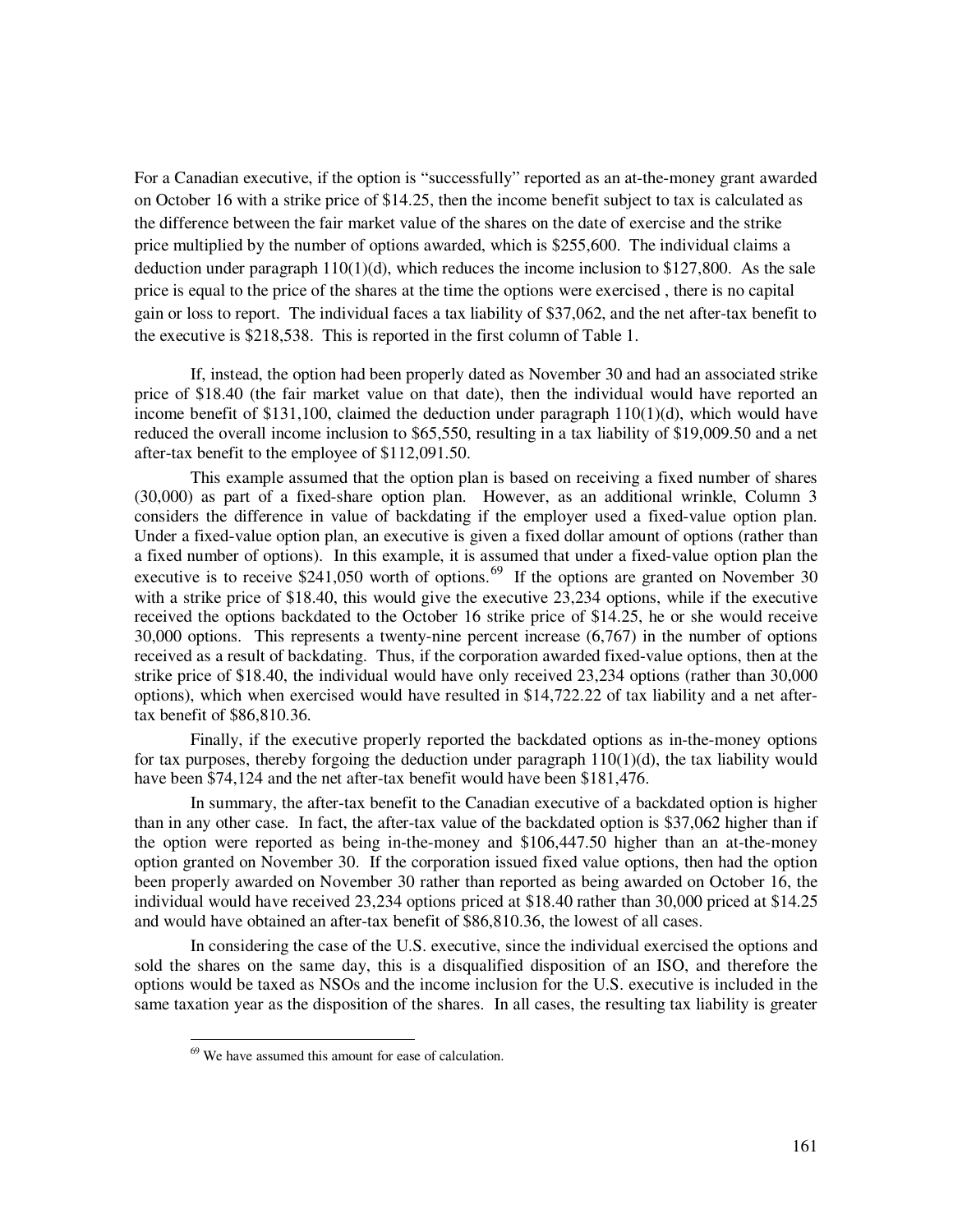than or equal to the tax assessed in Canada, assuming equivalent marginal rates. The most interesting point of this example is that prior to the introduction of I.R.C. § 409A, the net after-tax benefit enjoyed by the executive is identical for the backdated option reported as an at-the-money option and the currently dated in-the-money option with the same \$14.25 strike price. Because there is no deduction in the United States comparable to paragraph 110(1)(d) of the I.T.A., the tax payable in these two cases is the same (\$74,124), resulting in an after-tax benefit of \$181,476.

This example suggests that until the introduction of I.R.C. § 409A, and for tax purposes only, a U.S. executive would have been indifferent between backdated options and discounted options, but would have preferred either of these to at-the-money options granted on November 30. The example also implies that the personal income tax regime in Canada may cause an individual to prefer a backdated option over any other option type.<sup>[70](#page-19-0)</sup> In the United States, on the other hand, prior to the introduction of I.R.C. § 409A, an individual would have been indifferent between a backdated option and an in-the-money option.

B. Example 2—Vest Over Five Years, Sale on Same Day as Exercise

In the second case, we extend our example to include the fact that the options vest at a rate of one-fifth (or 6,000 options) per year over five years. We maintain the assumption that the exercise date is the same as the date of sale. In this case, the tax treatment (and after-tax benefit) in both Canada and the United States is identical to that in Example  $1<sup>71</sup>$  $1<sup>71</sup>$  $1<sup>71</sup>$ 

C. Example 3—Vest Over Five Years, Sale in Same Year as Exercise

 $\overline{a}$ 

In the third case, we extend Example 2 by changing the sale date to a date later in the same year as the exercise date. The price of the underlying shares on the exercise date is still \$22.77, and the sale price is assumed to be \$25. Table 2 summarizes the tax consequence of this example in Canada and the United States.

<span id="page-19-0"></span> $70$  While significant empirical research has been done on backdating in the United States, there has been almost no empirical work on this subject published in Canada. To our knowledge, Compton et al., *supra* note 3, remains the only academic study on backdating in Canada, arguing that "[t]his void is likely not reflective of the lack of backdating or option timing in Canada" but that "[t]he primary reason for this dearth of research in Canada can be attributed to the differences in the availability of empirical data necessary to examine backdating in the United States and Canada." Compton et al., *supra* note 3, at 366, 376. For example, Siskinds LLP, a Canadian law firm specializing in class actions, has investigated stock option awards of a number of companies trading on the TSX and has found evidence of backdating behavior or other stock option manipulation in thirty-five companies and is investigating suspicious behavior in twentyfive others. Julius Melnitzer, *Manipulation 'Serious Problem'*, FIN. POST, Sept. 19, 2007, at FP1. In addition, investment researchers found evidence of options timing among S&P/TSX 60 companies: "on average, prices were 50 basis points higher 10 days before the grant date, and more than 100 basis points higher 15 days after the grant date." SAM LA BELL & CHRIS SILVESTRE WHY ARE THEIR NAMES IN CAPS?, VERITAS INVESTMENT RESEARCH, STOCK OPTION BACKDATING: COULD IT HAPPEN HERE? WHY IS TITLE IN CAPS? 3 (2006). Should be Sam La Bell and Chris Silvestre, Veritas Investment Research, *Stock Options Backdating: Could It Happen Here?*

Finally, a number of Canadian companies have voluntarily and proactively, albeit quietly, launched internal reviews of their options granting procedures. *See* Compton et al., *supra* note 3, at 378. However, the options dating practices of only a handful of companies have garnered media attention in Canada.

<span id="page-19-1"></span> $71$  Had these options been issued or outstanding after 2004, the tax treatment in the United States would be radically different (and more severe) for in-the-money options due to the application of I.R.C. § 409A. *See supra* subpart II.B and accompanying notes.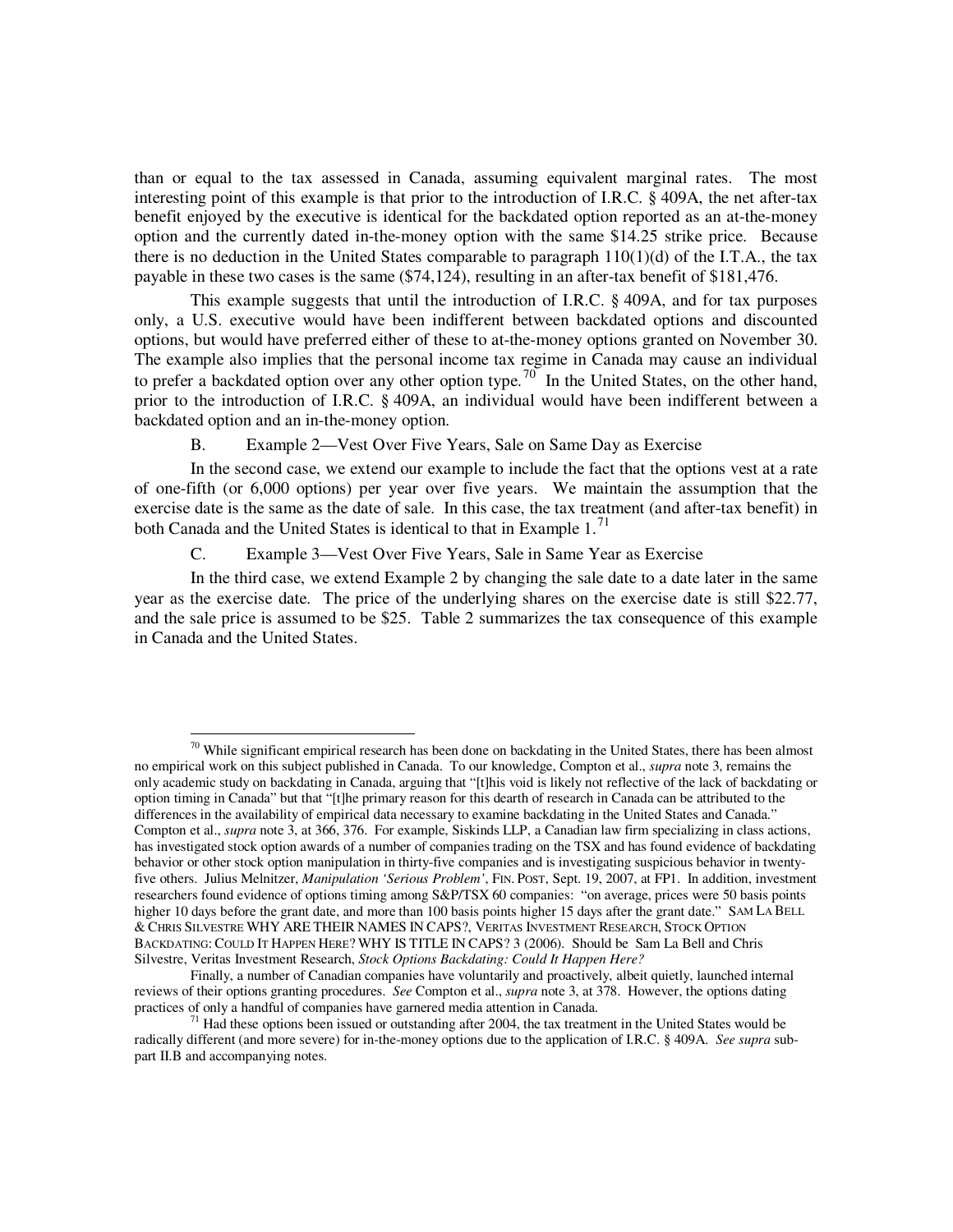|                                                           |              | Canada                 |                  |                | <b>US</b>                 |                    |                      |              |  |  |
|-----------------------------------------------------------|--------------|------------------------|------------------|----------------|---------------------------|--------------------|----------------------|--------------|--|--|
|                                                           | At-the-Money | Backdated At-the-Money | Reduced<br>Share | In-the-Money   | At-the-Money<br>Backdated | At-the-Money       | <b>Reduced Share</b> | In-the-Money |  |  |
|                                                           |              | <b>At Exercise</b>     |                  |                |                           | <b>At Exercise</b> |                      |              |  |  |
| # of Options                                              | 30,000       | 30,000                 | 23,234           | 30,000         | 30,000                    | 30,000             | 23,234               | 30,000       |  |  |
| <b>Exercise Price</b>                                     | \$14         | \$18                   | \$18             | \$14           | \$14                      | \$18               | \$18                 | \$14         |  |  |
| FMV at<br>Exercise                                        | \$23         | \$23                   | \$23             | \$23           | \$23                      | \$23               | \$23                 | \$23         |  |  |
| <b>Total Income</b><br>Benefit                            | \$255,600    | \$131,100              | \$101,533        | \$255,600      | \$255,600                 | \$131,100          | \$101,533            | \$255,600    |  |  |
| Deduction                                                 | \$127,800    | \$65,550               | \$50,766         | $\mathsf{S}$ - | $\rm N/A$                 | N/A                | N/A                  | $\rm N/A$    |  |  |
| Taxable income<br>benefit                                 | \$127,800    | \$65,550               | \$50,766         | \$255,600      | \$255,600                 | \$131,100          | \$101,533            | \$255,600    |  |  |
| Taxable income<br>benefit                                 | \$37,062     | \$19,010               | \$14,722         | \$74,124       | \$74,124                  | \$38,019           | \$29,444             | \$74,124     |  |  |
| <b>Tax Owed</b>                                           | \$218,538    | \$112,091              | \$86,810         | \$181,476      | \$181,476                 | \$93,081           | \$72,088             | \$181,476    |  |  |
| Net employee<br>benefit                                   | \$30,000     | \$30,000               | \$23,234         | \$30,000       | \$30,000                  | \$30,000           | \$23,234             | \$30,000     |  |  |
|                                                           |              | At Sale                |                  |                |                           |                    |                      |              |  |  |
| Sale Price                                                | \$25         | \$25                   | \$25             | \$25           | \$25                      | \$25               | \$25                 | \$25         |  |  |
| Gain on Shares                                            | \$66,900     | \$66,900               | \$51,812         | \$66,900       | \$66,900                  | \$66,900           | \$51,812             | \$66,900     |  |  |
| Taxable Gain<br>on Shares                                 | \$33,450     | \$33,450               | \$25,906         | \$33,450       | N/A                       | \$66,900           | \$51,812             | \$66,900     |  |  |
| <b>Tax Owed on</b><br>Gain (Short-<br>term rate in<br>US) | \$9,701      | \$9,701                | \$7,513          | \$9,701        | \$19,401                  | \$19,401           | \$15,025             | \$19,401     |  |  |
| <b>Total Tax</b><br>Owing                                 | \$46,763     | \$28,710               | \$22,235         | \$83,825       | \$93,525                  | \$57,420           | \$44,470             | \$93,525     |  |  |

Table 2: Summary of Tax Implication from Example 3; Individual Exercises and Sells on Different Dates but Same Year Can't this be made to fit on one page?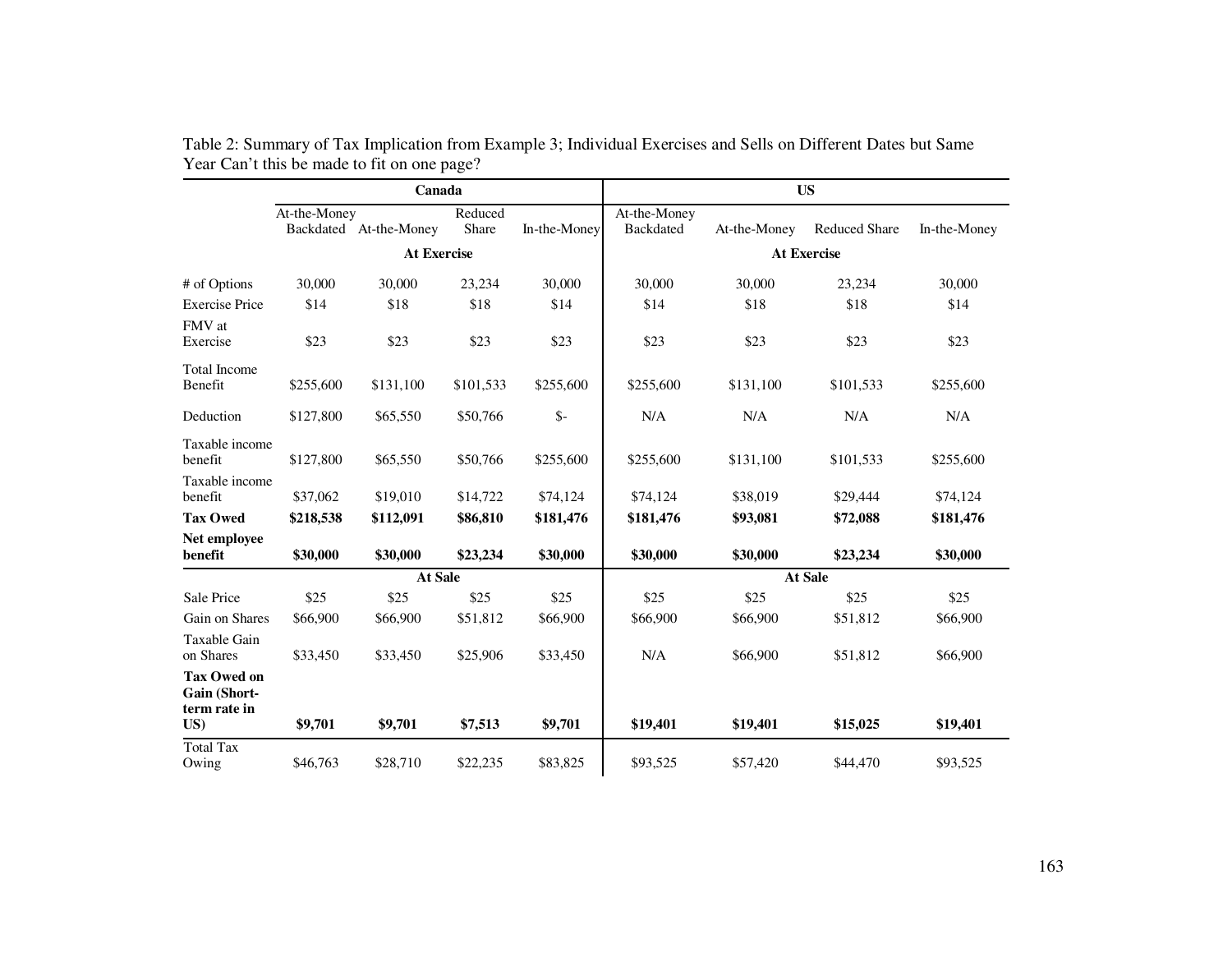| <b>Total Net</b><br>Employee<br>Benefit | \$275,738 | \$169,290 | \$131,109 | \$238,676 | \$228,975 | \$140,580 | \$108,875 | \$228,975 |
|-----------------------------------------|-----------|-----------|-----------|-----------|-----------|-----------|-----------|-----------|
| Canadian<br>advantage $(\% )$           | 20        | 20        | 20        | 4         |           |           |           |           |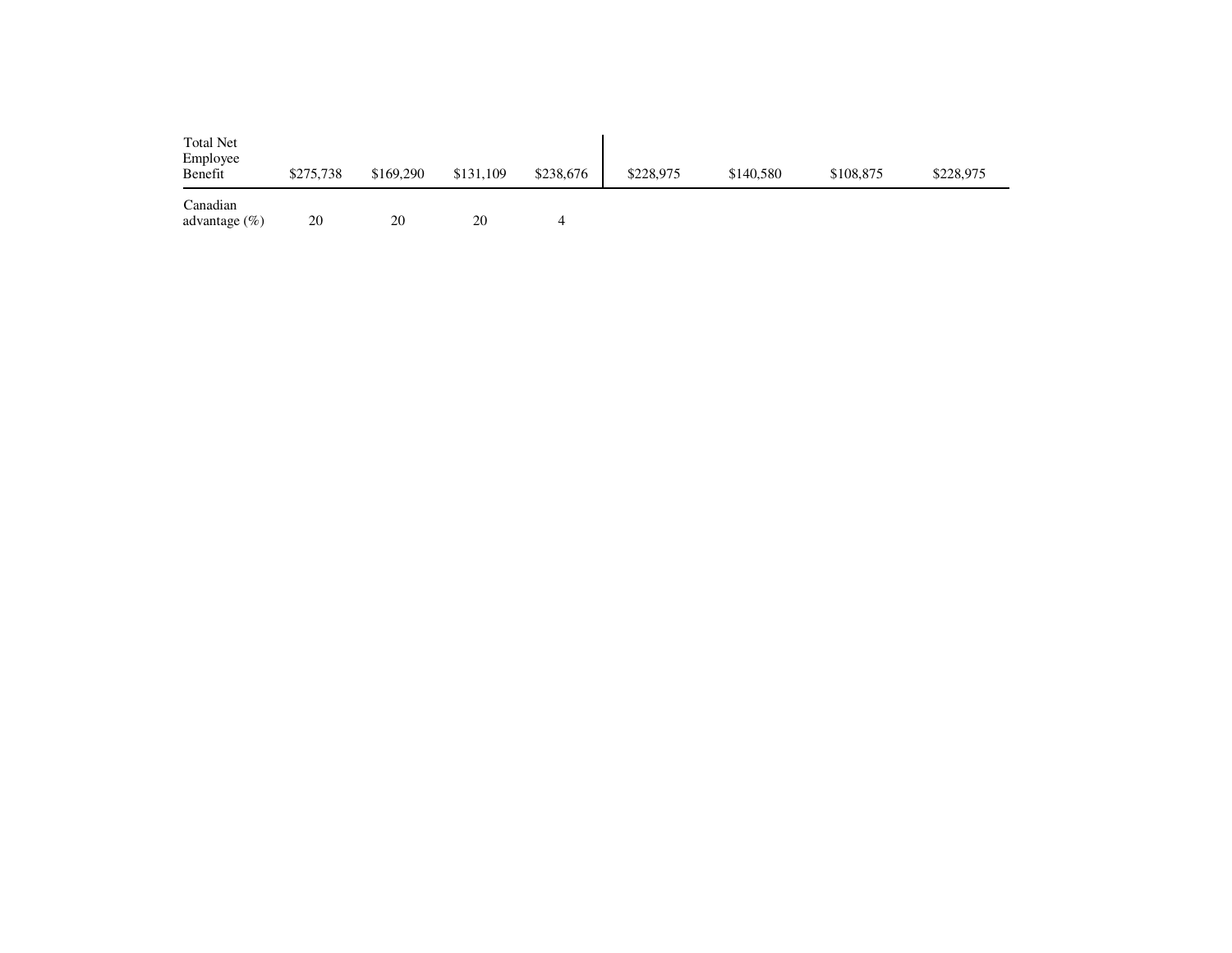In Canada, if the options are exercised and sold in the same tax year, then the employee income benefit inclusion (and offsetting deduction under paragraph 110(1)(d), if applicable) is identical to that described in Example 1. In addition, the employee realizes a capital gain<sup>[72](#page-22-0)</sup> on the disposition of the shares, only one-half of which is subject to tax. In this example, the capital gain for all but the reduced share option award is  $$66,900$  [30,000  $\times$  (\$25.00 – \$22.77)], giving rise to a taxable capital gain of \$33,450. This amount is taxed at the individual's marginal tax rate (assumed to be twenty-nine percent) for a total tax owing on the capital gain of \$9,700.50. The capital gain for the reduced share option award is \$51,811.82 for a total tax owing on the taxable portion of the gain of \$7,512.71. Because the tax treatment of the capital gain does not vary according to the underlying option characteristics, it does not affect the conclusions reached regarding the tax benefit of backdated options in Example 1. The highest after-tax benefit arises from the backdated at-the-money options, and the lowest from the fixed-value options granted on November 30 based on the \$18.40 strike price.

In the United States, since the executive held the shares for less than a calendar year, the individual will again not benefit from ISO treatment. For all the cases (ignoring the implications of I.R.C. § 409 $A^{73}$  $A^{73}$  $A^{73}$ ), the employee benefit is the same as that summarized in Table 1. In addition, due to the sale price of \$25.00, the employee realizes a capital gain of \$66,900 on the disposition (the same amount as in Canada), except that because the employee held the shares for less than a year, the capital gain is a short-term capital gain and is subject to tax at the same marginal tax rate as other income (assumed to be twenty-nine percent).

D. Example 4—Vest Over Five Years; Sale More Than One Year After Exercise

In the fourth example, we extend Example 3 by changing the sale date to be more than one year after the exercise date. The price of the underlying share on the exercise date is still \$22.77, and the eventual sale price is assumed to be \$25, the same as in Example 3. Table 3 summarizes the tax consequence of this example in Canada and the United States.

<span id="page-22-1"></span><span id="page-22-0"></span> $72$  The gain realized is assumed to be a capital gain rather than an ordinary gain, although this characterization may be a matter of some dispute. *See generally* Daniel Sandler, *The Adventure in Venture Capital: Capital Gains vs. Ordinary Income*, 42 TAX NOTES INT'L 621 (2006) (discussing the history in the common law system of failing to completely distinguish between ordinary income and capital gains).

<sup>&</sup>lt;sup>73</sup> As in Example 2, I.R.C. § 409A would radically alter the tax treatment of in-the-money options.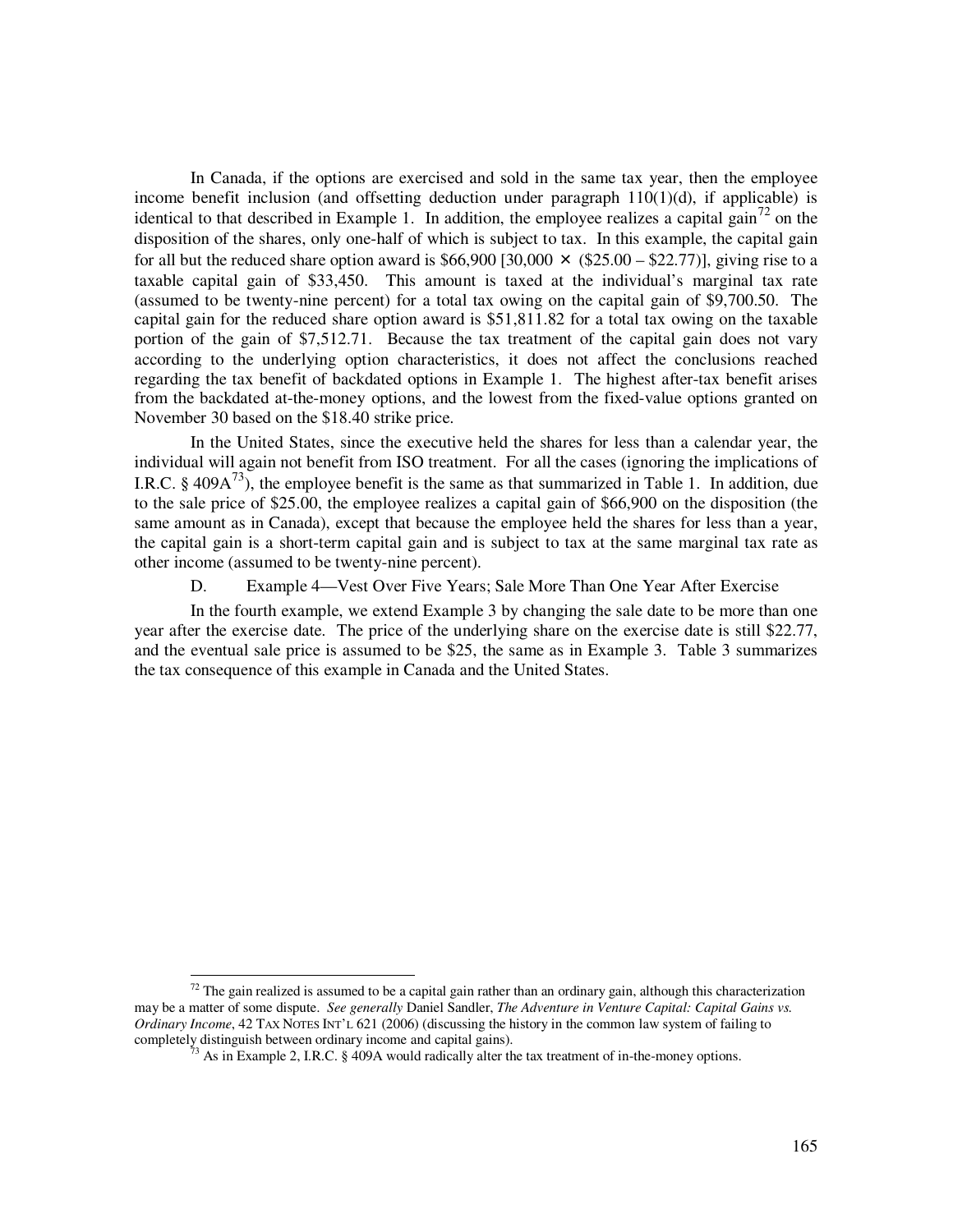|                                                  |                | Canada                 |                  |              | <b>US</b>                        |              |                      |              |  |  |
|--------------------------------------------------|----------------|------------------------|------------------|--------------|----------------------------------|--------------|----------------------|--------------|--|--|
|                                                  | At-the-Money   | Backdated At-the-Money | Reduced<br>Share | In-the-Money | At-the-Money<br><b>Backdated</b> | At-the-Money | <b>Reduced Share</b> | In-the-Money |  |  |
|                                                  |                | <b>At Exercise</b>     |                  |              | <b>At Exercise</b>               |              |                      |              |  |  |
| # of Options                                     | 30,000         | 30,000                 | 23,234           | 30,000       | 30,000                           | 30,000       | 23,234               | 30,000       |  |  |
| <b>Exercise Price</b>                            | \$14.25        | \$18.4                 | \$18.4           | \$14.25      | \$14.25                          | \$18.4       | \$18.4               | \$14.25      |  |  |
| FMV at<br>Exercise                               | \$22.77        | \$22.77                | \$22.77          | \$22.77      | \$22.77                          | \$22.77      | \$22.77              | \$22.77      |  |  |
| <b>Total Income</b><br>Benefit                   | \$255,600      | \$131,100              | \$101,533        | \$255,600    | \$255,600                        | \$131,100    | \$101,533            | \$255,600    |  |  |
| Income Benefit<br>Deferral                       | \$255,600      | \$118,733              | \$101,533        | N/A          | \$255,600                        | \$118,733    | \$101,533            | N/A          |  |  |
| Net Income<br>Benefit at<br>Exercise/<br>Vesting | $\mathsf{S}$ - | \$12,367               | $\mathsf{S}$ -   | \$255,600    | $\mathsf{S}$ -                   | \$12,367     | $\frac{1}{2}$        | \$255,600    |  |  |
| Deduction                                        | N/A            | \$6,184                | N/A              | N/A          |                                  | N/A          |                      |              |  |  |
| Taxable Income<br>Benefit at<br>Exercise         |                | \$6,184                |                  | \$255,600    |                                  |              |                      | \$255,600    |  |  |
| <b>Tax Owed at</b><br><b>Exercise</b>            | $\mathbf{\$}$  | \$1,793                | $$-$             | \$74,124     | $\mathsf{\$}$                    | \$3,586      | $\mathbf{\$}$        | \$74,124     |  |  |
| <b>US AMT</b>                                    |                |                        |                  |              | \$71,568                         | \$67,982     | \$28,429             | $$-$         |  |  |
|                                                  | <b>At Sale</b> |                        |                  |              |                                  | At Sale      |                      |              |  |  |
| Sale Price                                       | \$25           | \$25                   | \$25             | \$25         | \$25                             | \$25         | \$25                 | \$25         |  |  |
| Gain on Shares                                   | \$66,900       | \$66,900               | \$51,812         | \$66,900     | \$322,500                        | \$185,633    | \$153,344            | \$66,900     |  |  |
| Taxable Gain<br>on Shares                        | \$33,450       | \$33,450               | \$25,906         | \$33,450     | \$322,500                        | \$185,633    | \$153,344            | \$66,900     |  |  |

Table 3: Summary of Tax Implication from Example 4, Individual Exercises and Sells More Than One Year Later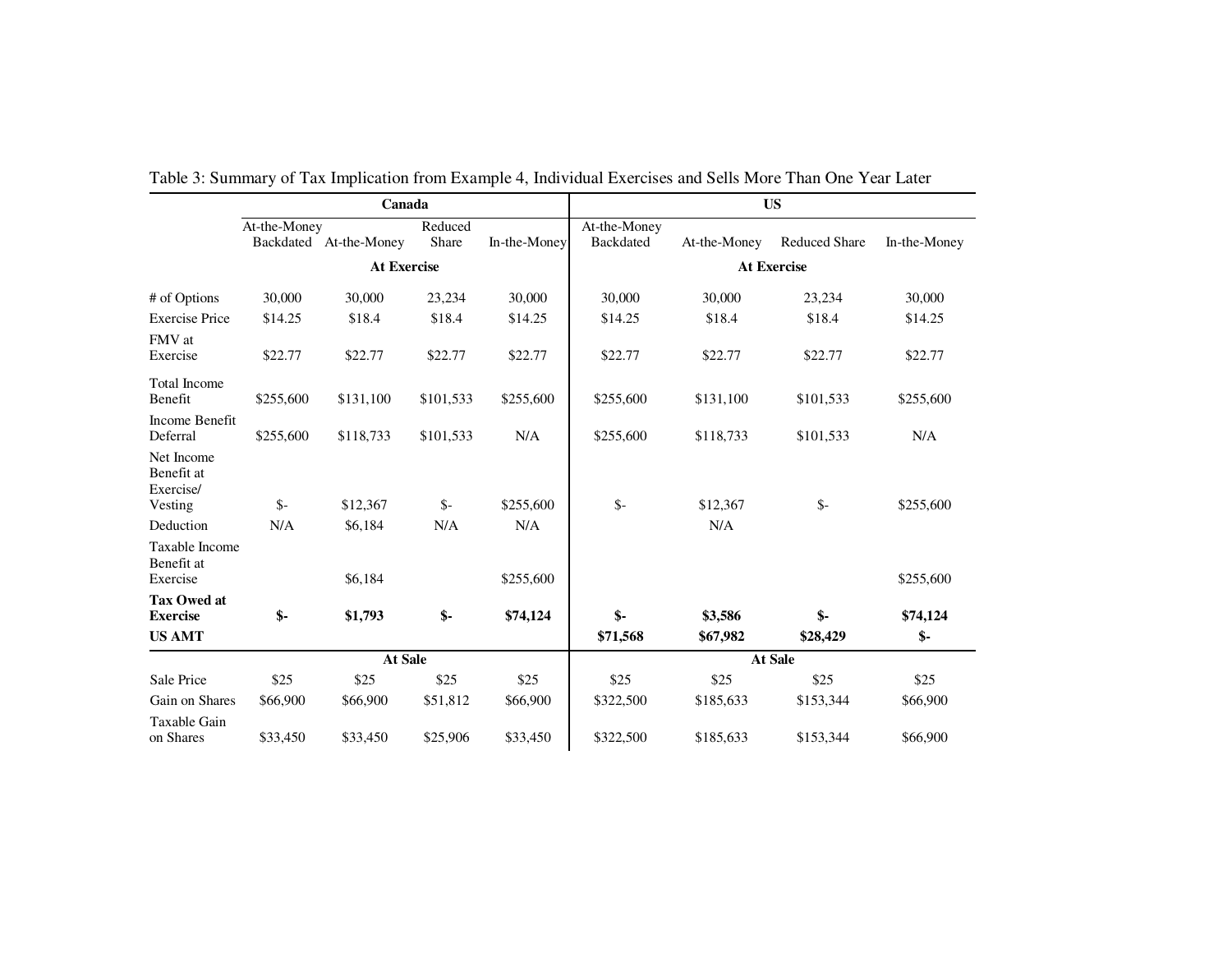| Tax Owing on<br>Gain                    | \$9,700.50 | \$9,701   | \$7,513   | \$9,701   | \$48,375  | \$27,845  | \$23,002  | \$10,035  |
|-----------------------------------------|------------|-----------|-----------|-----------|-----------|-----------|-----------|-----------|
| Deferred<br>Income                      | \$255,600  | \$118,733 | \$101,533 | N/A       | N/A       | N/A       | N/A       | N/A       |
| Deduction                               | \$127,800  | \$59,366  | \$50,766  | N/A       | N/A       | N/A       | N/A       | N/A       |
| Taxable Income<br>Benefit at Sale       | \$127,800  | \$59,366  | \$50,766  | N/A       | N/A       | N/A       | N/A       | N/A       |
| Tax Owing on<br>Income Benefit          | \$37,062   | \$17,216  | \$14,722  | N/A       | N/A       | N/A       | N/A       | N/A       |
| AMT credit (if<br>any)                  |            |           |           |           | \$38,340  | \$17,810  | \$8,495   |           |
| <b>Tax Owed at</b><br><b>Sale</b>       | \$46,763   | \$26,917  | \$22,235  | \$9,701   | \$10,035  | \$10,035  | \$14,507  | \$10,035  |
| <b>Total Tax Paid</b>                   | \$46,763   | \$28,710  | \$22,235  | \$83,825  | \$81,603  | \$81,603  | \$42,936  | \$84,159  |
| <b>Total Net</b><br>Employee<br>Benefit | \$275,738  | \$169,290 | \$131,109 | \$238,676 | \$240,897 | \$116,397 | \$110,409 | \$238,341 |
| Canadian<br>advantage $(\%)$            | 14.46      | 45.44     | 18.75     | 0.14      |           |           |           |           |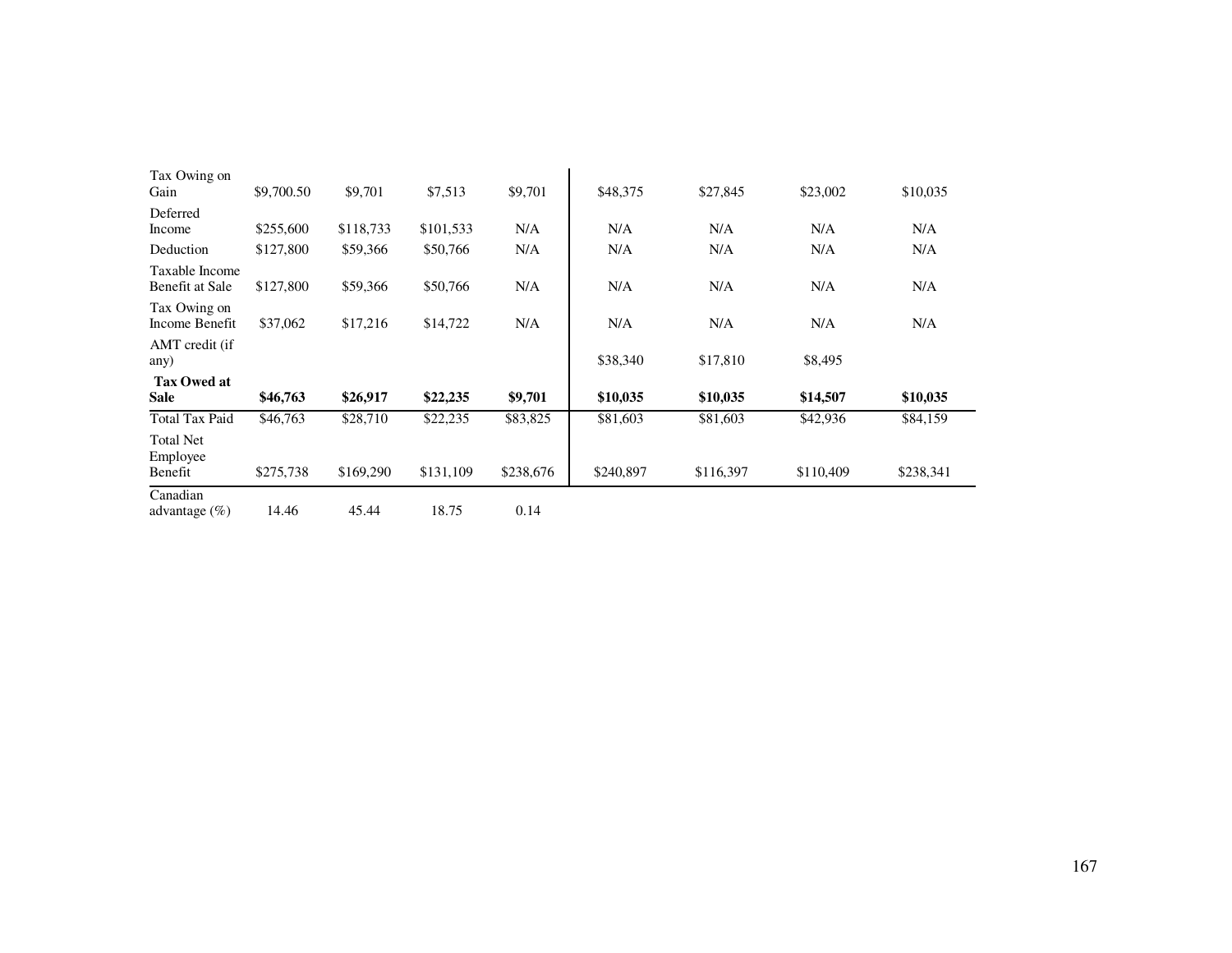In Canada, as the options are exercised and sold in different years, we now have to consider the role of the deferral introduced in 2000, assuming that the options are exercised prior to March 4, 2010.<sup>[74](#page-25-0)</sup> The amount that may be deferred is limited to the benefit arising on  $$100,000$ worth of stock options per year of vesting (based on the fair market value of the underlying stock when the options were granted).

In the first scenario—backdated options that are reported as being at-the-money—the maximum number of stock options vesting in any one year that can benefit from the deferral is 7,017, which is calculated by dividing the \$100,000 limit by \$14.25, the purported fair market value of the underlying stock when the options were granted. Since only 6,000 options vest each year, the entire employee benefit arising on the exercise of all 30,000 options is deferred from the year that the options are exercised until the year of sale. Upon the sale of the stock, the individual includes the deferred income benefit in his income, claims the fifty percent deduction under paragraph 110(1)(d) of the I.T.A.,  $^{75}$  $^{75}$  $^{75}$  and pays the tax owing on the taxable income benefit in the amount of \$37,062 and the taxable capital gain of \$9,700.50. The total tax paid is \$46,762.50 and the net employee benefit is \$275,737.50. The absolute quantum of the benefit is the same as in Example 3, not taking into account the time value of money. In this example, however, since the tax on the stock option benefit is deferred until a later year (since the shares are sold in a later year), the relative quantum of the benefit is greater than in Example 3.

If instead, the option had been properly dated as November 30 and had an associated strike price of \$18.40, then the deferral is calculated using the fair market value at grant of \$18.40 rather than \$14.25. Consequently, the maximum number of stock options vesting in any one year that can benefit from the deferral is 5,434, which is calculated by dividing the \$100,000 limit by \$18.40. Since this number is less than the 6,000 options that vest each year under this plan, not all of the stock option benefit arising in the year of exercise can be deferred until the year of sale. The maximum benefit that the individual can defer is \$118,732.90 [5  $\times$  5,434  $\times$  (\$22.77 – \$18.40)]. The individual defers this amount to the year in which the shares are sold, but must include the remaining employee benefit (\$12,367.10, representing the difference between the total employee benefit of \$131,100 and the maximum deferral of \$118,732.90) in the year of exercise. In the year of exercise, the individual can claim the fifty-percent deduction under paragraph 110(1)(d) of the I.T.A., <sup>[76](#page-25-2)</sup> reducing the amount added to taxable income to \$6,183.55 with associated tax liability of \$1,793.23. Since the stock has not been sold at this time, the executive must pay this tax liability from other income; the amount is small enough that this should not be onerous. Upon the sale of the stock, the individual includes the deferred stock option benefit in income, claims the 50% deduction under paragraph  $110(1)(d)$  of the I.T.A.,<sup>[77](#page-25-3)</sup> and pays the tax owing on the stock option benefit in the amount of \$17,216.27 and the taxable capital gain of \$9,700.50. The absolute quantum of the economic benefit to the employee in this scenario is the same as in Example 3, but part of it must be paid at exercise rather than being deferred to the year in which the shares are sold (so that, as in the case of the backdated at-the-money options, the relative quantum of the benefit is greater than in Example 3).

<sup>74</sup> *See* I.T.A., s. 7(1.1).

<span id="page-25-0"></span><sup>75</sup> *See* I.T.A., s. 110(1)(d).

<span id="page-25-2"></span><span id="page-25-1"></span><sup>76</sup> *See id*.

<span id="page-25-3"></span><sup>77</sup> *See id*.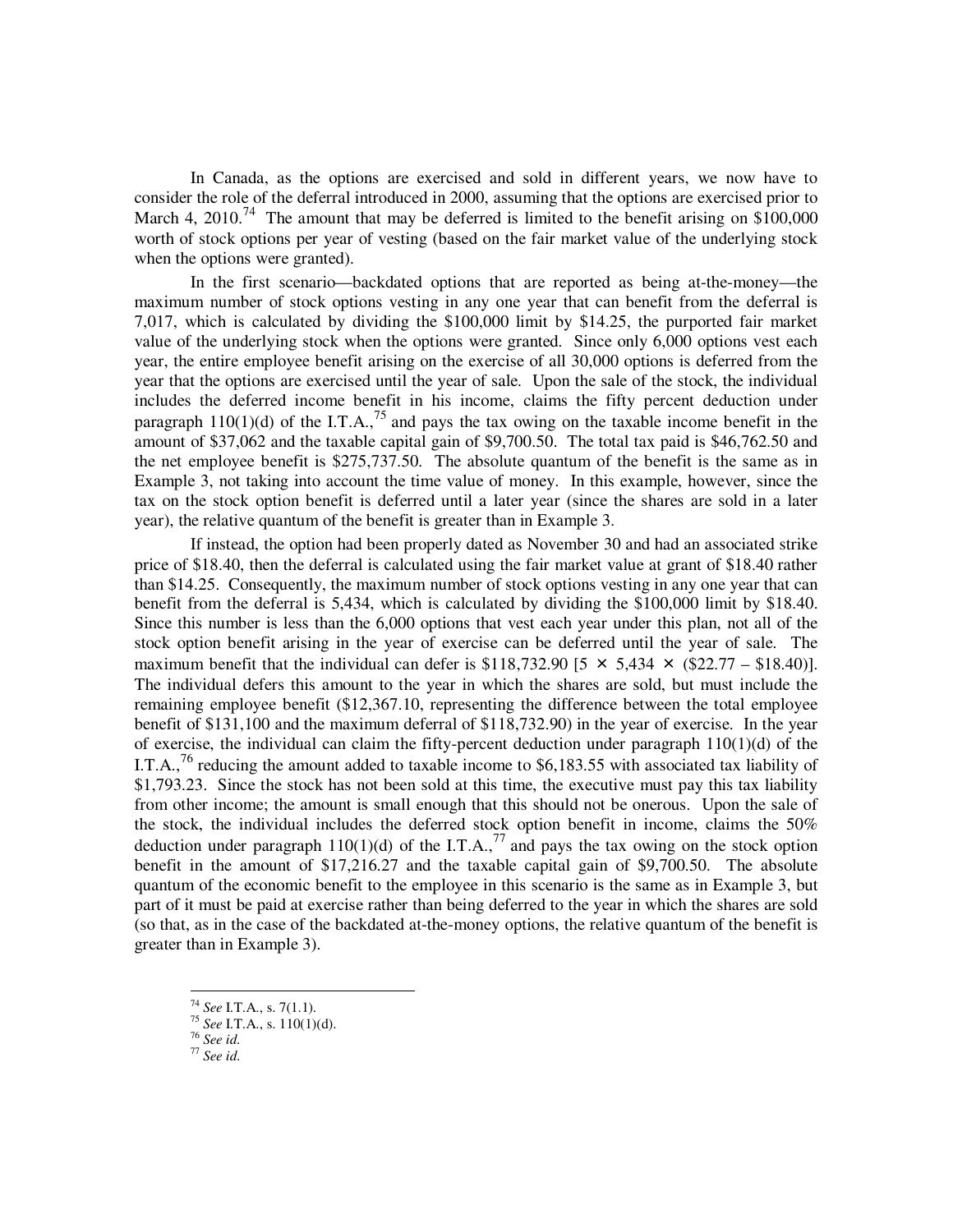Under the reduced share option, the outcome is similar to the first scenario in this example, with the individual deferring the full stock option benefit until the year of sale.<sup>[78](#page-26-0)</sup>

In the case of the in-the-money option award, the individual cannot defer the income inclusion beyond the time the options are exercised. At exercise, the individual must report the full income benefit of \$255,600 and pay tax amounting to \$74,124. Since the stock has not been sold at this time, the executive must pay this much larger tax liability from other income sources. But when the shares are ultimately sold, the individual pays only the tax owing on the capital gain.

A backdated option does not qualify for the deferral. If an executive reports a backdated option as an at-the-money award, exercises and sells it in different years, and does not report the stock option benefit in the exercise year (i.e., the executive claims the deferral), then the individual is underpaying taxes in the exercise year by \$74,124. In addition, in the sale year when the stock option benefit is recognized, the executive is also improperly reporting the deduction under paragraph 110(1)(d). Thus, employees who receive backdated stock options may be reassessed not only to deny any deduction claimed under paragraph 110(1)(d), but also to include the full stock option benefit in an earlier year than that in which the employee reported the benefit for tax purposes. Such reassessment would also include interest, compounded daily at a relatively high rate. Furthermore, if the executive knew of the backdating, he or she may be subject to gross negligence penalties and could even be charged with tax evasion.<sup>[79](#page-26-1)</sup>

In the United States, the significant difference between this example and Example 3 is that, in this case, the options meet the holding period requirement for ISO treatment.<sup>[80](#page-26-2)</sup> Recall that the first scenario involves backdated options with an exercise price of \$14.25, purportedly the fair market value of the shares at the time of grant. In that scenario, not only is there no stock option benefit in the year of exercise, but also the entire gain (the difference between the ultimate sale price of \$25 per share and the strike price of \$14.25 per share) is a long-term capital gain and is subject to tax at the preferential rate of fifteen percent.<sup>[81](#page-26-3)</sup> Thus, the only tax obligation faced by the individual in the absence of AMT, discussed below, is tax of \$48,375 in the year of sale, leaving an after-tax benefit to the employee of \$274,125, only marginally less than the after-tax benefit in Canada.

The deferral of the benefit from the year the options are exercised is a tax preference for AMT purposes.  $82$  For the purposes of computing the U.S. executive's AMT liability, the amount of the stock option benefit in the year the option is exercised, \$255,600 (30,000  $\times$  [\$22.77 – \$14.25]), is included in the computation of alternative minimum taxable income ("AMTI"). The impact of the AMT is that the U.S. executive's tax liability is essentially accelerated to the year the option is exercised and is subject to AMT at a relatively high rate (26-28%, depending on the amount of AMTI). $83$  For illustration purposes in Table 3, we have assumed that the executive's compensation in addition to the stock option benefit is high enough both to make the AMT rate associated with the stock option benefit twenty-eight percent and to eliminate the benefit of the

<span id="page-26-0"></span><sup>78</sup> *See* I.T.A., s. 7(1.1).

<span id="page-26-2"></span><span id="page-26-1"></span><sup>79</sup> *See supra* note 62.

<sup>80</sup> *See* I.R.C. §§ 421(a), 422(b) (2006).

<span id="page-26-4"></span><span id="page-26-3"></span><sup>81</sup> *See* I.R.C. § 1(h) (2006).

<sup>82</sup> *See supra* note 39. *See also* I.R.C. § 56(b)(3) (2006).

<span id="page-26-5"></span><sup>83</sup> *See* I.R.C. § 55(b) (West 2011).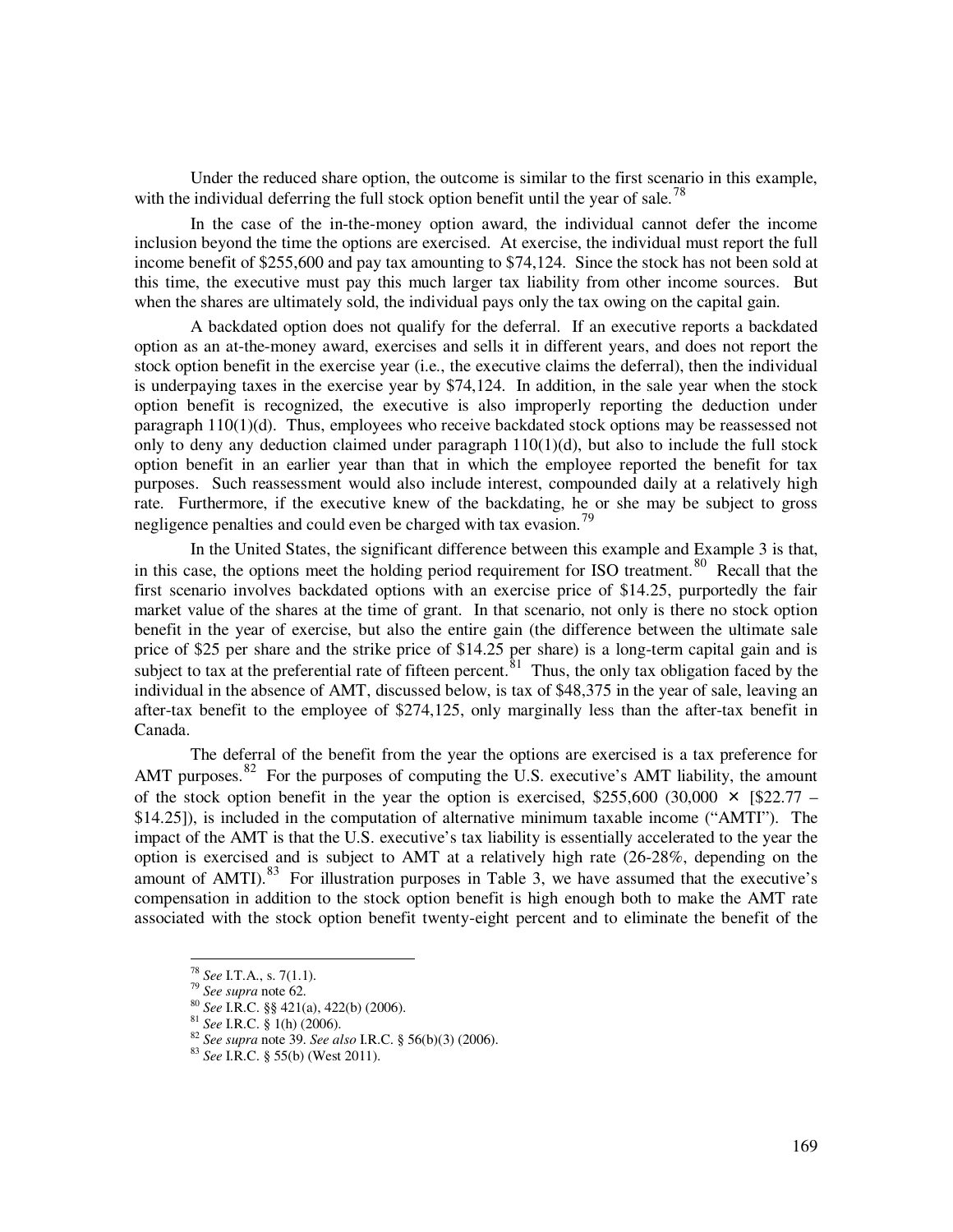exemption amount for AMT purposes. $84$  Thus, the tentative minimum tax associated with the deferral would be \$71,568 (twenty-eight percent of \$255,600) although the AMT payable would likely be somewhat less.  $85$  As a consequence, the tax payable by the employee in the year of exercise is dramatically higher in the United States than in Canada—and will have to be paid from other sources of income if the employee wishes to avoid selling any shares acquired in that year. The amount of AMT can be carried forward and applied as a credit in subsequent years to the extent that the executive's regular tax liability in that year exceeds the tentative minimum tax for that year.<sup>[86](#page-27-2)</sup> Assuming there is significant income taxed at the highest marginal rate (assumed to be twenty-nine percent), there would be a tax saving each year (i.e., at least the one-percent difference between the AMT rate and the regular tax rate). In the year the shares are sold, the AMT liability is computed on the assumption that the cost base of the shares for AMT purposes is \$22.77 rather than the \$14.25 cost assumed for regular tax purposes. However, because the long-term capital gains tax rate of fifteen percent is applicable for both AMT and regular tax purposes, the AMT credit available that year will, in effect, be limited to fifteen percent of the benefit included in income in the year of exercise rather than the full AMT paid that year. $87$  Thus, the AMT liability in the year of exercise may act as more than an anti-deferral mechanism; it acts as a real cost in this case to the extent that the credit cannot be fully utilized by the time the shares are sold. As indicated in Table 3, the Canadian executive enjoys a net employee benefit of almost \$35,000, or 14.5% more than the U.S. executive.<sup>[88](#page-27-4)</sup>

In the second scenario in the United States, only 5,434 options per year of vesting qualify for ISO treatment.<sup>[89](#page-27-5)</sup> Since this is less than the  $6,000$  options that vest each year under this plan, the excess options (566 per year) are treated as NSOs, with the stock option benefit on these options subject to tax in the year of exercise.<sup>[90](#page-27-6)</sup> Consequently, in the year of exercise, the stock option benefit on 27,170 exercised options will be deferred until the year in which the shares are sold for regular income tax purposes, with the balance<sup>[91](#page-27-7)</sup> subject to tax in the year of exercise.<sup>[92](#page-27-8)</sup> Subject to AMT, the result is similar to that in Canada, except that there is no equivalent to the deduction

 $\overline{a}$ 

<sup>90</sup> *See* I.R.C. § 83 (2006).

<span id="page-27-7"></span> $91$  In this scenario, the benefit on 2,830 options.

<span id="page-27-0"></span><sup>&</sup>lt;sup>84</sup> *See* I.R.C. § 55(d) (West 2011). Assuming that the individual is married and files a joint return, the AMTI must be at least \$330,000 to eliminate the exemption amount.

<span id="page-27-1"></span> $85$  In our example, if the executive's effective marginal tax rate of twenty-nine percent applies to a sufficient portion of the taxpayer's income (for regular income tax purposes), then the AMT payable would be approximately one percent less than \$71,568 (and, as the income subject to a marginal tax rate exceeding twenty-eight percent increases, the amount of AMT decreases). Because of the various factors that can affect AMT, we have assumed for illustration purposes in Table 3 that AMT is equal to the tentative minimum tax payable. *See supra* note 39.

<sup>86</sup> *See* I.R.C. § 53(b) (2006).

<span id="page-27-3"></span><span id="page-27-2"></span><sup>&</sup>lt;sup>87</sup> See I.R.C. § 55(b) (West 2011). Assuming that the executive's compensation in addition to the stock option benefit is high enough to make the AMT rate twenty-eight percent (on income other than the long-term capital gain) and to eliminate the benefit of the exemption amount, the AMT payable on the long-term capital gain will be \$10,035 [15%  $\times$  30,000  $\times$  (\$25 – \$22.77)] compared to the regular tax of \$48,375, so that \$38,340 of the AMT credit carried over from the year of exercise could be applied to the extent that it has not been previously used. In other words, approximately 53.5% (far less than all) of the AMT credit carried over from the year the options were exercised could be applied in the year of sale to reduce the regular tax otherwise owing that year. *See* I.R.C. § 55 (West 2011); I.R.C. § 56  $(2006).$ 

<span id="page-27-5"></span><span id="page-27-4"></span><sup>88</sup> *See supra* Table 3.

<span id="page-27-6"></span><sup>89</sup> *See* I.R.C. §§ 421(a), 422(a)-(b) (2006).

<span id="page-27-8"></span><sup>92</sup> *See* I.R.C. §§ 421(a), 422(d) (2006).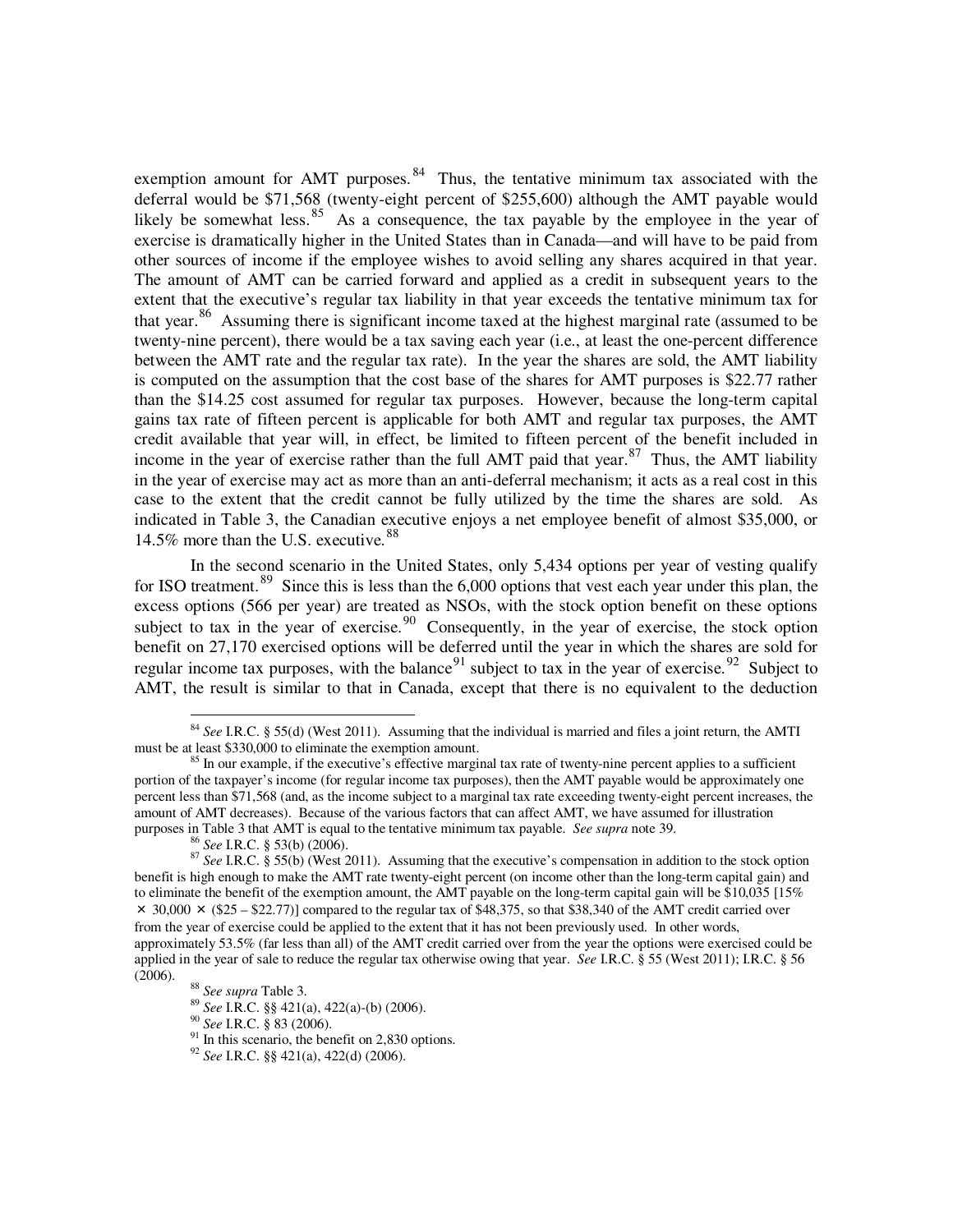under paragraph  $110(1)(d)$  of the I.T.A., so that the entire \$12,367.10 is subject to tax in the year of exercise at the employee's marginal tax rate.  $93$  For AMT purposes, however, the entire stock option benefit (including the 5,434 options that qualify for ISO treatment) is included in income in the year of exercise, dramatically increasing the tax liability in that year.<sup>[94](#page-28-1)</sup> Thus, for AMT purposes, the tentative minimum tax payable would be the same as in the first scenario. $\dot{\tilde{}}$ 

In the year of sale in the second scenario, the deferred stock option benefit will form part of the long-term capital gain realized by the employee, so that for regular income tax purposes the employee benefits not only from a deferral of this income inclusion, but also from the application of the long-term capital gains tax rate of fifteen percent.<sup>[96](#page-28-3)</sup> The \$185,632.90 long-term capital gain in the year of sale is made up of  $$179,322^{97}$  $$179,322^{97}$  $$179,322^{97}$  plus \$6,310.90.<sup>[98](#page-28-5)</sup> This amount is subject to tax at the rate of fifteen percent, for a tax liability of  $$27,845.<sup>99</sup>$  $$27,845.<sup>99</sup>$  $$27,845.<sup>99</sup>$  As in the first scenario, the AMT liability in the year the shares are sold is computed on the assumption that the cost base of the shares for AMT purposes is \$22.77 rather than the \$14.25 cost assumed for regular tax purposes.<sup>[100](#page-28-7)</sup> Assuming that the executive's compensation in addition to the stock option benefit is high enough for an AMT rate of twenty-eight percent to apply on income other than the long-term capital gain, and is high enough for the benefit of the exemption amount to be eliminated, the AMT payable on the long-term capital gain will be \$10,035,<sup>[101](#page-28-8)</sup> compared to the regular tax of \$27,845. Therefore, \$17,810 of the AMT credit carried over from the year of exercise could be applied to the extent that it has not been previously used.<sup>[102](#page-28-9)</sup> Due to the significant AMT liability in the year of exercise, which is only partially creditable in the year of sale, the U.S. executive is in a substantially worse position than the Canadian executive. $103$ <sup>103</sup>

Under the reduced share option scenario in the United States, the regular income tax treatment in the year of exercise is similar to that in the first scenario, with the individual deferring the full stock option benefit until the year of sale. However, for AMT purposes, the entire stock option benefit is included in  $AMTI$ .<sup>[104](#page-28-11)</sup> Based on the same assumptions as in the preceding scenarios, the AMT liability would be \$28,429 in the year of exercise. <sup>[105](#page-28-12)</sup> In the year of sale, the regular tax liability would be \$23,002 compared to an AMT liability of \$14,507, so that an AMT

<sup>96</sup> *See* I.R.C. § 1(h) (2006).

 $\overline{a}$ 

101 15%  $\times$  30,000  $\times$  (\$25 – \$22.77) = \$10,035. *See* I.R.C. §§ 55(b), (d) (West 2011).

<sup>93</sup> *Id.*; *see also* I.R.C. § 55(b) (West 2011); I.R.C. § 56(b)(3) (2006).

<sup>&</sup>lt;sup>94</sup> See supra note 39 and accompanying text.

<span id="page-28-2"></span><span id="page-28-1"></span><span id="page-28-0"></span><sup>&</sup>lt;sup>95</sup> See supra note 39 and accompanying text (the AMT payable will be somewhat less than the tentative minimum tax payable); *see also supra* Table 3 (for illustrative purposes, the AMT is assumed to be the difference between \$71,568 tentative minimum tax payable and the \$3,586 regular tax payable on the 2,830 options).

<span id="page-28-4"></span><span id="page-28-3"></span><sup>97</sup> The gain realized on the 27,170 (5 × 5,434) ISOs, calculated as [27,170 × (\$25 – \$18.40)]. *See* I.R.C. § 421(a) (2006).

<span id="page-28-7"></span><span id="page-28-6"></span><span id="page-28-5"></span><sup>98</sup> The gain realized on the 2,830 (5 × 566) NSOs, calculated as [2,830 × (\$25 – \$22.77)]. *See* I.R.C. § 83(a) (2006).

<sup>99</sup> *See* I.R.C. § 1(h) (2006).

<sup>100</sup> *See* I.R.C. § 56(b)(3) (2006).

<sup>102</sup> *See* I.R.C. § 53(a) (2006).

<span id="page-28-12"></span><span id="page-28-11"></span><span id="page-28-10"></span><span id="page-28-9"></span><span id="page-28-8"></span><sup>&</sup>lt;sup>103</sup> *See supra* Table 3 (the Canadian executive enjoys a net employee benefit of almost \$53,000, or 45.4% more than the American executive in this scenario).

 $104$  I.R.C. § 56(b)(3) (2006).

<sup>&</sup>lt;sup>105</sup> See supra pp. 158-59 (discussing the assumptions behind the preceding examples).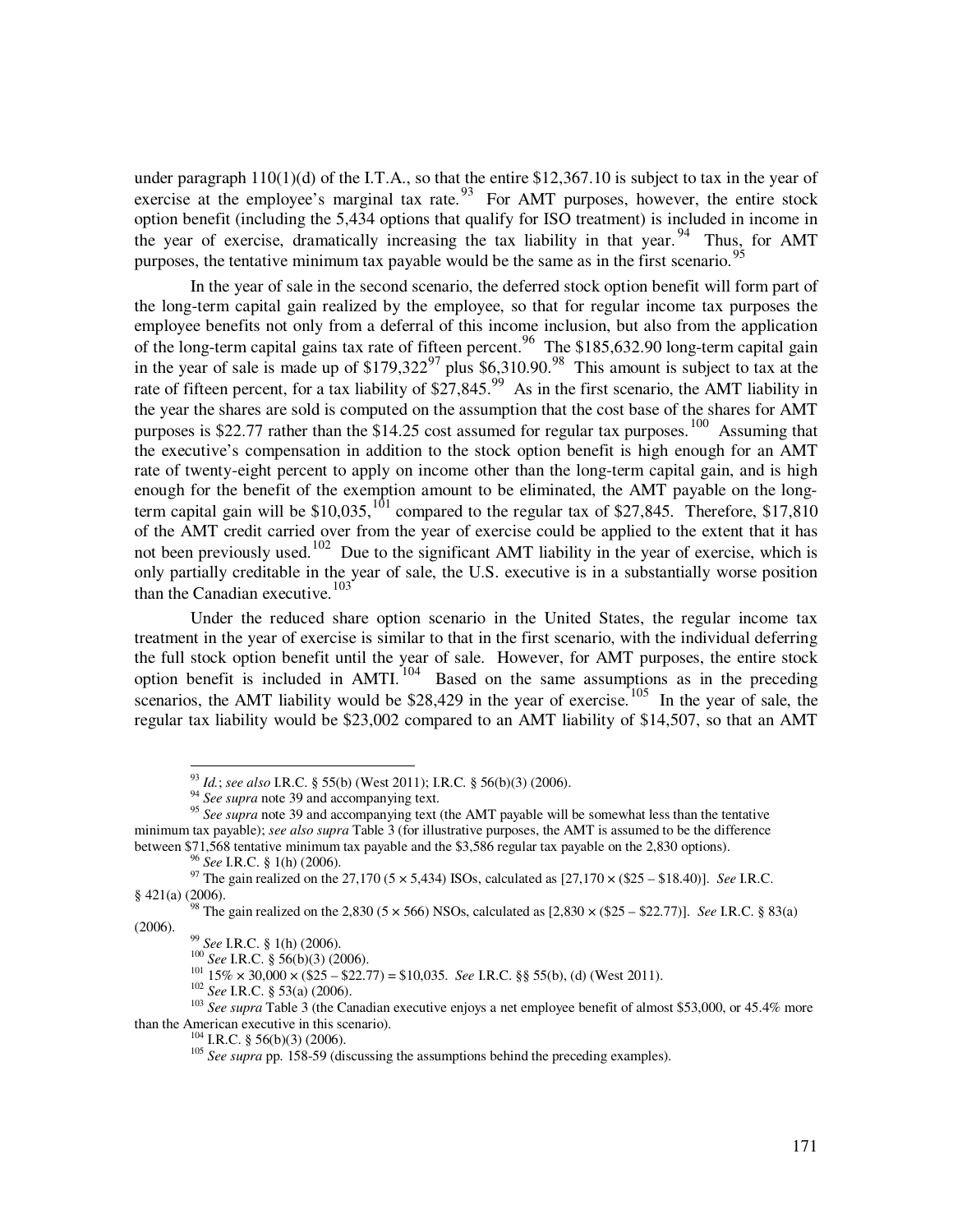credit of \$8,495 could be applied to reduce the tax liability to \$14,507.<sup>[106](#page-29-0)</sup> Again, the resulting after-tax benefit to the employee is significantly less than that in Canada.[107](#page-29-1)

Finally, the in-the-money option scenario does not benefit from ISO treatment, so the entire stock option benefit is subject to tax in the year of exercise at the employee's marginal tax rate (and therefore no AMT will be payable).<sup>[108](#page-29-2)</sup> However, the gain realized on the ultimate sale of the shares is a long-term capital gain that is taxed at the fifteen percent preferential rate.<sup>[109](#page-29-3)</sup> The after-tax benefit to the U.S. employee in this one scenario is only marginally less than that in  $C$ anada.<sup>[110](#page-29-4)</sup>

The fourth example demonstrates that the potential impact of the AMT can more than offset the preference for ISOs in the United States so that only in relatively few circumstances<sup>[111](#page-29-5)</sup> is an American executive in a similar (or perhaps better) position than a Canadian executive. This example also highlights another phenomenon, not explored in this paper, of "exercise backdating."<sup>[112](#page-29-6)</sup> For U.S. executives, exercise backdating could mean the difference between ISO treatment and NSO treatment (but in the year the stock was sold, as it would be a disqualified disposition of ISOs) for up to  $$100,000$  worth of options per vesting year.<sup>[113](#page-29-7)</sup> For Canadian executives, exercise backdating is unlikely to occur because there is no holding period requirement in Canada in order to benefit from the preferential treatment in paragraph  $110(1)(d)$ .<sup>[114](#page-29-8)</sup> In fact, exercise backdating would only result in an increased after-tax benefit when the employee is not entitled to a deduction under paragraph  $110(1)(d)$ . <sup>[115](#page-29-9)</sup> Exercise backdating is thus likely a phenomenon limited to the United States.

IV. CONCLUSION

 $\overline{a}$ 

The goal of this paper was to highlight the significant effect of personal income taxes on the after-tax returns to backdated options held by Canadian executives relative to U.S. executives. Indeed, as the examples in the previous section indicate, Canadian executives by and large are financially better off than their U.S. counterparts from employee stock options in all cases.  $116$  This holds true even for options that benefit from ISO treatment in the United States, due to the

<sup>113</sup> *See* I.R.C. §§ 83(a), 421(a), 422 (2006).

<sup>106</sup> *See supra* Table 3.

<sup>107</sup> The Canadian executive realizes \$20,700 after tax, or 18.75% more than the U.S. executive. *See id*.

<sup>108</sup> *See* I.R.C. §§ 83, 421(a), 422(b) (2006).

<sup>109</sup> *See* I.R.C. § 1(h)(1)(C) (2006).

<span id="page-29-4"></span><span id="page-29-3"></span><span id="page-29-2"></span><span id="page-29-1"></span><span id="page-29-0"></span><sup>110</sup> *See* Emmanuel Saez & Michael Veall, *The Evolution of High Incomes in Northern America: Lessons from Canadian Evidence*, 95 AM. ECON. REV. 831, 837, 845 (2005) (in fact, the after-tax benefit in this scenario could be higher in the United States than in Canada because the marginal tax rate faced by most executives in Canada is significantly higher than twenty-nine percent so that even though only one-half of the stock option benefit and one-half of the capital gain are included in income, the effective rate of tax on the benefit would likely exceed fifteen percent).

<span id="page-29-5"></span> $111$  In the case of in-the-money options (the fourth scenario) as well as in situations where the executive has a sufficiently large amount of non-stock option income to eliminate or minimize the impact of AMT.

<span id="page-29-6"></span><sup>&</sup>lt;sup>112</sup> Dan Dhaliwal et al., *Taxes and the Backdating of Stock Option Exercise Dates*, 47 J. AccT. & ECON. 27, 27-29 (2009) (describing "exercise backdating" as the practice of reporting the exercise of stock options at an earlier time, and perhaps lower price, than the actual exercise date of the options).

<sup>&</sup>lt;sup>114</sup> *See* I.T.A., s. 110(1)(d).

<span id="page-29-10"></span><span id="page-29-9"></span><span id="page-29-8"></span><span id="page-29-7"></span><sup>&</sup>lt;sup>115</sup> In the case of in-the-money options (as distinct from backdated at-the-money options), which are almost never purposefully granted to Canadian executives in any event due to stock exchange restrictions. *See supra* note 5.

<sup>116</sup> *See supra* Part III (as illustrated in examples).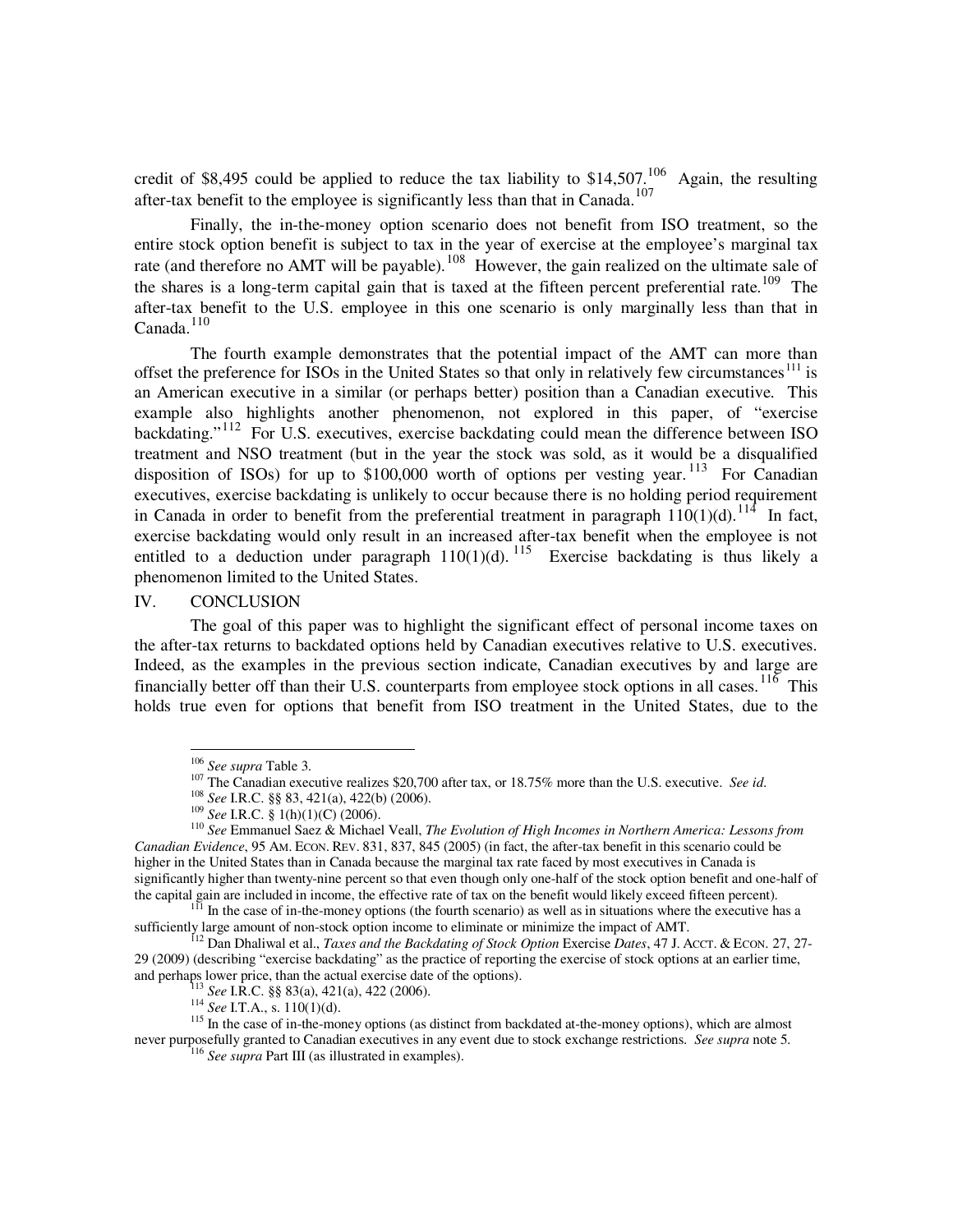application of  $AMT$ .<sup>[117](#page-30-0)</sup> This analysis also shows that personal income tax may have played a role in executives' willingness to accept backdated options in Canada but not in the United States.<sup>[118](#page-30-1)</sup>

Our results raise an important policy question as to why executive stock options are treated in Canada essentially as an investment rather than as compensation, <sup>[119](#page-30-2)</sup> even when the options are exercised and sold at the same time. Perhaps it is time for Canada to rethink this deduction, either to eliminate it completely or to attach a holding period requirement similar to that in the United States. $120$ 

Finally, the discussion above indicates that there is a need to empirically investigate the incidence of backdating among Canadian companies. No comprehensive study has been done on the extent to which backdating exists in Canada, as has been done in the United States. Is backdating a widespread problem in Canadian financial markets or is it limited to only a handful of companies? Similarly, no comprehensive study has been done to determine if backdated stock options have been supplanted by an alternative incentive award, such as restricted stock units (whether manipulated or not) or another nefarious pricing behavior such as the opportunistic timing of stock option repricing.<sup>[121](#page-30-4)</sup> This investigation is necessary to inform policymakers of whether their existing efforts to combat option backdating have been successful, and whether they need to shift gears toward targeting more contemporary forms of fraudulent compensation practice. With respect to tax policy, another angle worth considering is how various changes to the Canadian I.T.A. may have impacted the extent of backdating.<sup>[122](#page-30-5)</sup> Finally, investigating backdating in Canada will provide results that will be useful not only for those in Canada, but also to inform those interested in examining backdating in the United States.

<sup>117</sup> *See* I.R.C. § 55 (West 2011).

<span id="page-30-1"></span><span id="page-30-0"></span><sup>118</sup> *See generally* Ryan A. Compton et al., *Backdating, Tax Evasion, and the Unintended Consequences of Canadian Tax Reform*, 59 TAX NOTES INT'L 671 (2010) (discussing the link between Canadian tax reform and stock option backdating).

<sup>119</sup> *See* I.T.A., s. 110(1)(d).

<span id="page-30-3"></span><span id="page-30-2"></span><sup>&</sup>lt;sup>120</sup> See Sandler, *supra* note 24, at 270-71 (suggesting such a rethinking back in 2001). *See also* LIBERAL PARTY OF CANADA, YOUR FAMILY. YOUR FUTURE. YOUR CANADA. 1, 11 (2011), *available at*

http://cdn.liberal.ca/files/2011/04/liberal\_platform.pdf (in the run-up to the 2011 federal election, the Liberal Party of Canada, promised to limit the deduction to \$50,000 annually by arguing that "[c]urrently, 8,000 Canadians who earn more than \$500,000 a year deduct an average of \$400,000 from their taxable income based on stock options. Many other taxpayers are claiming much more modest amounts. But those 8,000 high earners are receiving three-quarters of the total claimed under the stock option deduction . . . . The change will . . . return approximately \$600 million to the public purse over two years.").

<span id="page-30-4"></span><sup>&</sup>lt;sup>121</sup> Such pricing behavior could take place as a result of responses by policymakers in Canada and the United States to concerns about backdated stock options. States to concerns about backdated stock options.<br><sup>122</sup> For example, there may be increased evidence of backdating following the introduction in 1984 of

<span id="page-30-5"></span>paragraph 110(1)(d) or the extension of the deferral of the stock option benefit in 2000 to public company employees.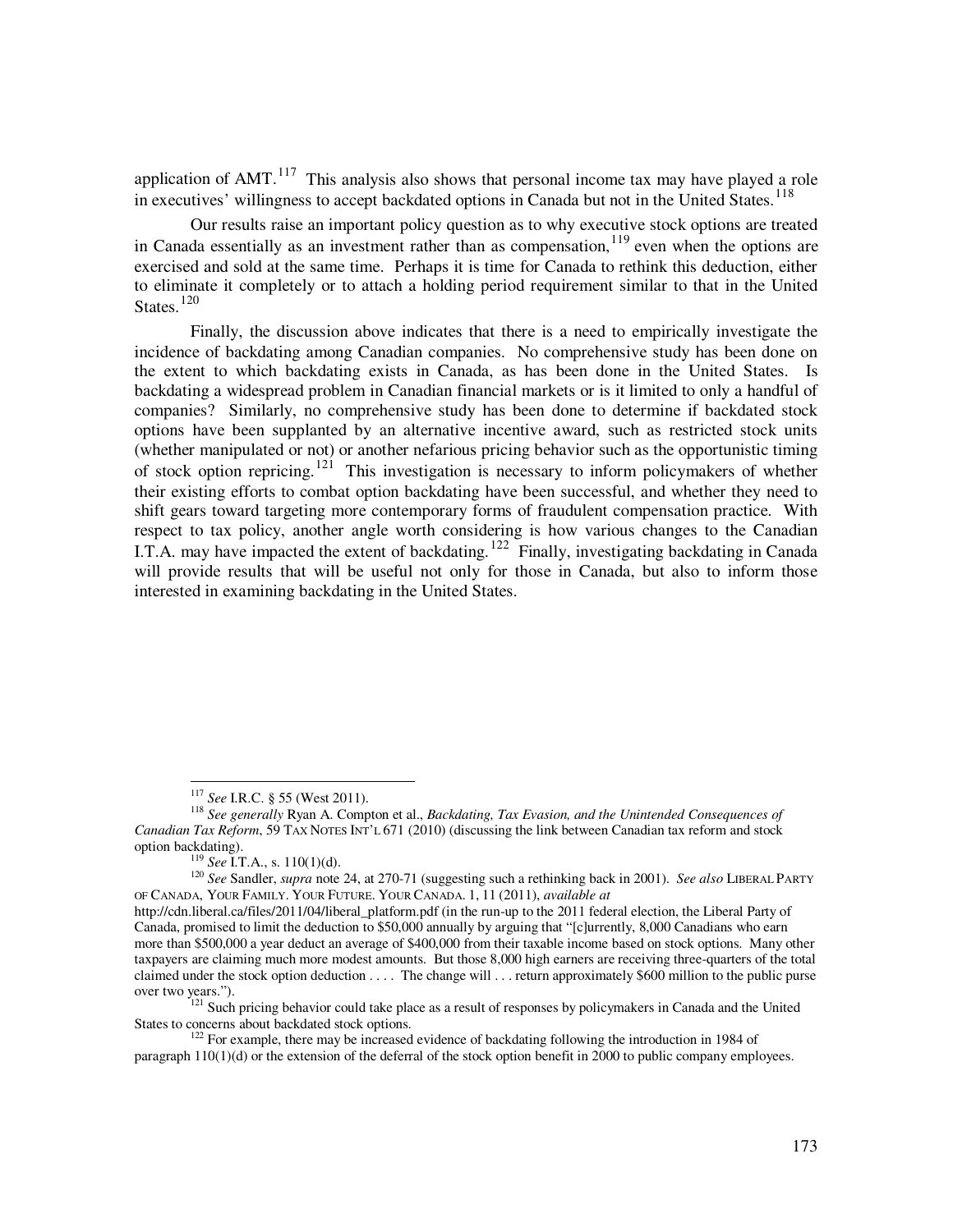#### APPENDIX

 $\overline{a}$ 

A key driver behind this paper is to isolate the role taxes may play in the returns from backdating and their influence on the decision by an executive to accept a backdated stock option in lieu of some other form of compensation (options or otherwise) as well as her decision to report a backdated option for tax purposes. To further clarify beyond the main text, consider the factors that determine the monetary return from a stock option for a single share that has been exercised and then subsequently sold  $(V)$  at the same time or later in the same tax year:<sup>[123](#page-31-0)</sup>

$$
V = (P_E - P_x)(1 - \tau_y) + (P_S - P_E)(1 - \tau_g)
$$
\n(1)

where  $P_E$  represents the price of the underlying share at option exercise,  $P_X$  is the option exercise price,  $\tau_y$  is the tax rate on the income benefit associated with the option exercise,  $P_s$  is the price of the stock once finally sold, and  $\tau_{g}$  is the tax on any gains arising over the period the share was acquired and then eventually sold.

Equation (1) is essentially composed of two parts: (a) the income benefit accrued when the option is exercised (assuming that the exercise price is less than the existing market price), which is taxed at rate  $\tau$ <sup>*y*</sup>; and (b) the capital gain realized from the time the options are exercised to the time the acquired stock is sold, which is taxed at rate  $\tau_{g}$ . In the case where the option is exercised and sold on the same day, the gain is zero since  $P_s = P_E$ .

 $P_X$  represents the exercise price associated with a given executive stock option. However, in the context of backdating, it is important to deconstruct  $P<sub>X</sub>$  into two components: (a) the true price of the underlying stock at the time the executive stock option is granted  $(P_T)$ ; and (b) the discount due to backdating  $(\delta)$ .

$$
P_X = P_T - \delta \tag{2}
$$

This allows us to see clearly that in the case of no backdating,  $\delta = 0$  and therefore  $P_X = P_T$ ; the exercise price associated with the grant is equal to the true price of the underlying share at the time the options were granted. This is referred to as a "currently priced option." In the case of  $\delta$  > 0, the exercise price for the grant is lower than the actual share price at the time of the grant because  $P_X \leq P_T$ . If it is claimed that the option was granted when the price was trading at  $P_X$ , then we have a "backdated option." To account for this information, we can restate equation (1) as follows:

$$
V = (P_E - P_T + \delta)(1 - \tau_y) + (P_S - P_E)(1 - \tau_g)
$$
\n(3)

Our interest lies in demonstrating three factors that affect the returns from a stock option (once it is exercised and the underlying stock is then sold):  $\tau_v$ ,  $\tau_g$ , and  $\delta$ . Taking the derivative of (3) with respect to these three variables in turn yields the following:

$$
\frac{\partial V}{\partial \delta} = (1 - \tau_y) > 0 \tag{4}
$$

<span id="page-31-0"></span> $123$  This restriction eliminates the possibility of ISOs. The focus of this article is to understand the influence of taxes on backdating in Canada, and Canada does not have the equivalent of an ISO.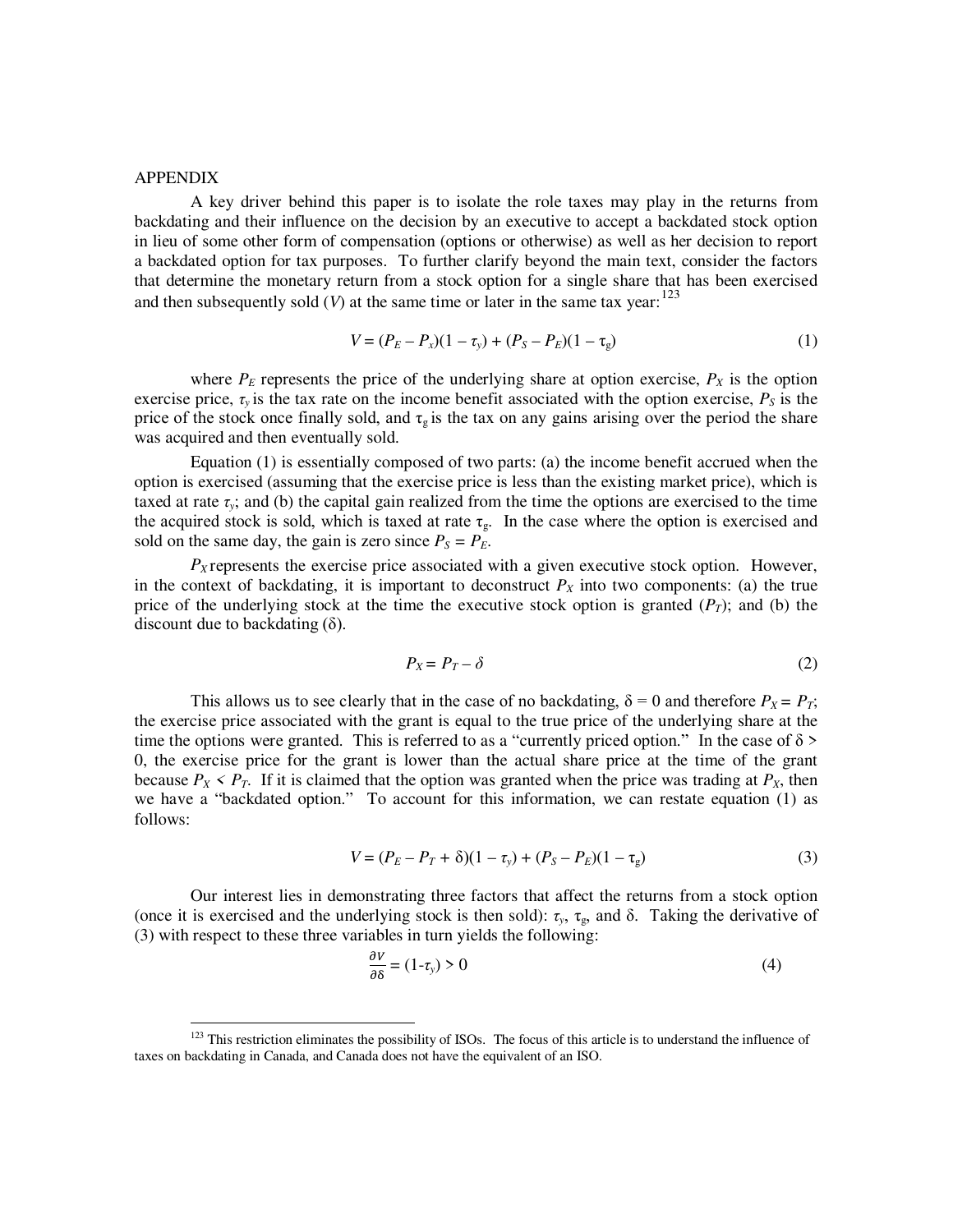$$
\frac{\partial V}{\partial \tau_g} = -(PS - PE) < 0 \tag{5}
$$

$$
\frac{\partial V}{\partial \tau_y} = -(P_E - P_{T+} \delta) < 0 \tag{6}
$$

*Equation (4) demonstrates that, assuming*  $\tau$ <sup>*y*</sup>  $\leq$  *l* (*i.e., the tax rate is less than one hundred percent), returns increase the larger the discount* of the exercise price relative to the actual trading price on the day the option was granted (i.e., the more the option exercise price was backdated). This of course is the general principle behind backdating: lower the exercise price relative to the trading price at the time of grant to gain a higher return, and so this positive relationship between  $\delta$ and *V* is fully expected. It shows that a backdated option will be preferred to a currently dated option.

Our focus, however, lies on the role taxes may play in determining the demand for a backdated option. There are two tax rates to consider: first, the tax related to the gain, and second, the tax related to the income benefit. In Equation (5) we see a negative relationship between tax  $(\tau_g)$  and returns to the executive, where  $\tau_g$  represents the tax on capital gains accruing after exercising the option and holding the stock until sale. It is evident that this portion of the return is unrelated to the backdating discount, and so requires no further elaboration in the context of backdating.

Equation (6) is the equation of most interest in terms of the potential relationship between tax and the benefit from backdating. Equation (6) demonstrates that a negative relationship exists between  $\tau$ <sup>*y*</sup> and *V*; the lower the tax on income received through exercising an option grant, the higher the return. As discussed in the main text, however, in Canada different effective tax rates apply to the income benefit based on the reported presence of  $\delta$ , whereas in the United States the same tax rate applies regardless. The effective rate of taxation with respect to the income benefit from stock options is higher in the United States than in Canada, as Canadians can claim a deduction equal to fifty percent of the income inclusion. But this reduced rate only applies if  $\delta = 0$ , or the option is reported as such.  $124$  That is, Equation (3) applies to the pre-I.R.C. § 409A environment in the United States whereas the situation in Canada is better represented as follows:

$$
V = I[\delta \le 0](P_E - P_T + \delta)(1 - \tau_{y0}) + I[\delta > 0](P_E - P_T + \delta)(1 - \tau_{y1}) + (P_S - P_E)(1 - \tau_g)
$$
 (7)

where  $\mathbf{I}[\cdot]$  is an indicator function that takes the value of one when the statement in the square brackets is true and zero when it is false. The relevant part of the value of the income benefit is then triggered by the indicator function for whether the option is discounted or not, as this can result in tax differences  $(\tau_{y0}$  vs.  $\tau_{y1})$  which can provide the tax incentive for an individual who receives a backdated option in Canada to report it as though it were not.

It follows that the Canadian regime, where  $\tau_{y0} \leq \tau_{y1}$ , rewards backdating <sup>[125](#page-32-1)</sup>—or, more correctly, rewards backdating if the strike price reported for tax purpose is  $P_X$  and not  $P_T$ . In terms

<sup>124</sup> *See* I.T.A., s. 7, 110(1)(d).

<span id="page-32-1"></span><span id="page-32-0"></span><sup>&</sup>lt;sup>125</sup> The executive earns a higher after-tax return from a misreported backdated option in Canada than in the United States.